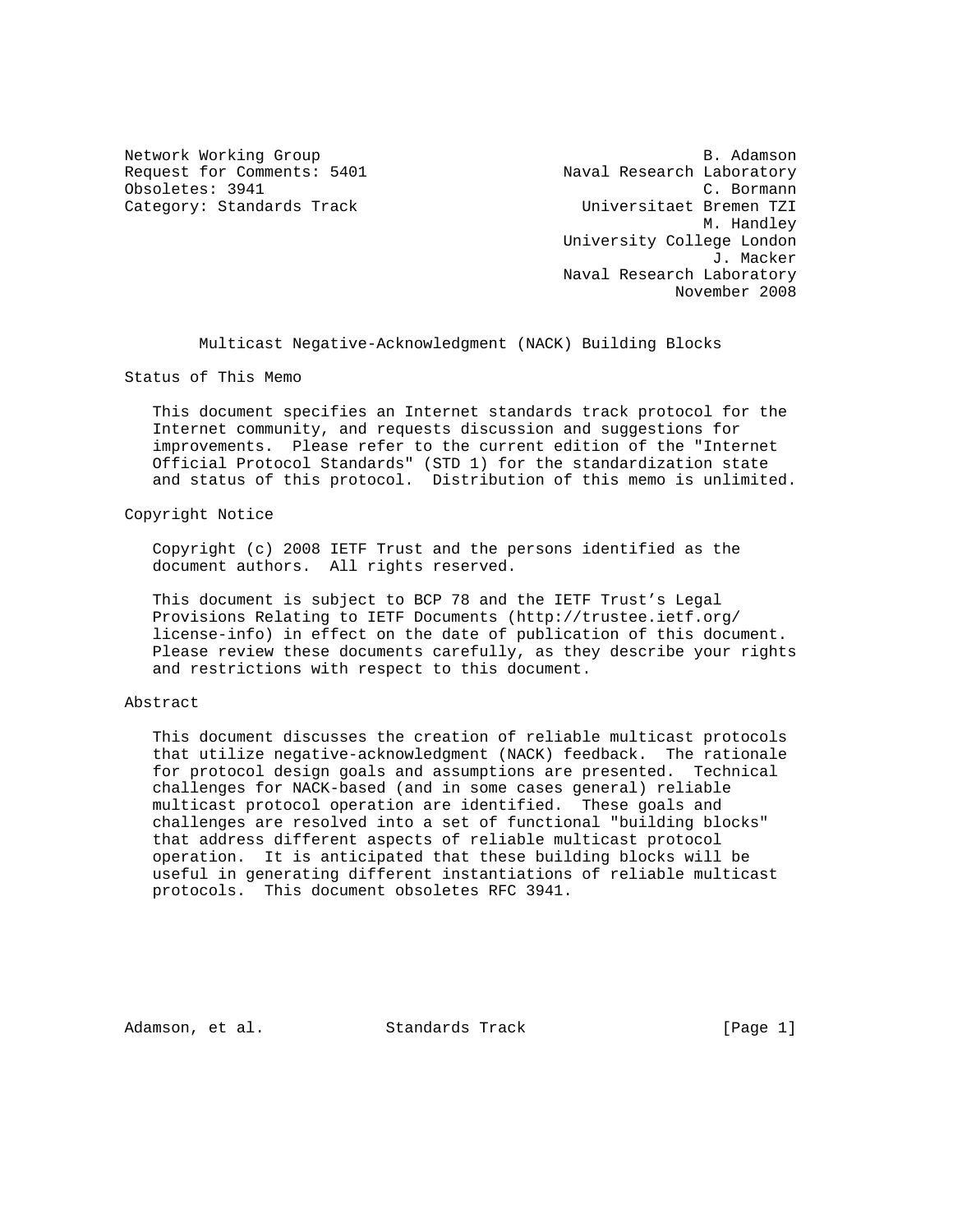# Table of Contents

|    | 3.1. Multicast Sender Transmission 11                   |
|----|---------------------------------------------------------|
|    |                                                         |
|    | 3.3. Multicast Receiver Join Policies and Procedures 26 |
|    |                                                         |
|    |                                                         |
|    | 3.6. Forward Error Correction (FEC) 28                  |
|    |                                                         |
|    | 3.8. Group Size Determination/Estimation 33             |
|    | 3.9. Congestion Control Operation 34                    |
|    | 3.10. Intermediate System Assistance 34                 |
| 4  | NACK-Based Reliable Multicast Applicability 35          |
| 5. |                                                         |
| б. |                                                         |
|    |                                                         |
|    |                                                         |
|    |                                                         |
|    |                                                         |

#### 1. Introduction

 Reliable multicast transport is a desirable technology for efficient and reliable distribution of data to a group on the Internet. The complexities of group communication paradigms necessitate different protocol types and instantiations to meet the range of performance and scalability requirements of different potential reliable multicast applications and users (see [RFC2357]). This document addresses the creation of reliable multicast protocols that utilize negative-acknowledgment (NACK) feedback. NACK-based protocols generally entail less frequent feedback messaging than reliability protocols based on positive acknowledgment (ACK). The less frequent feedback messaging helps simplify the problem of feedback implosion as group size grows larger. While different protocol instantiations may be required to meet specific application and network architecture demands [ArchConsiderations], there are a number of fundamental components that may be common to these different instantiations.

Adamson, et al. Standards Track (Page 2)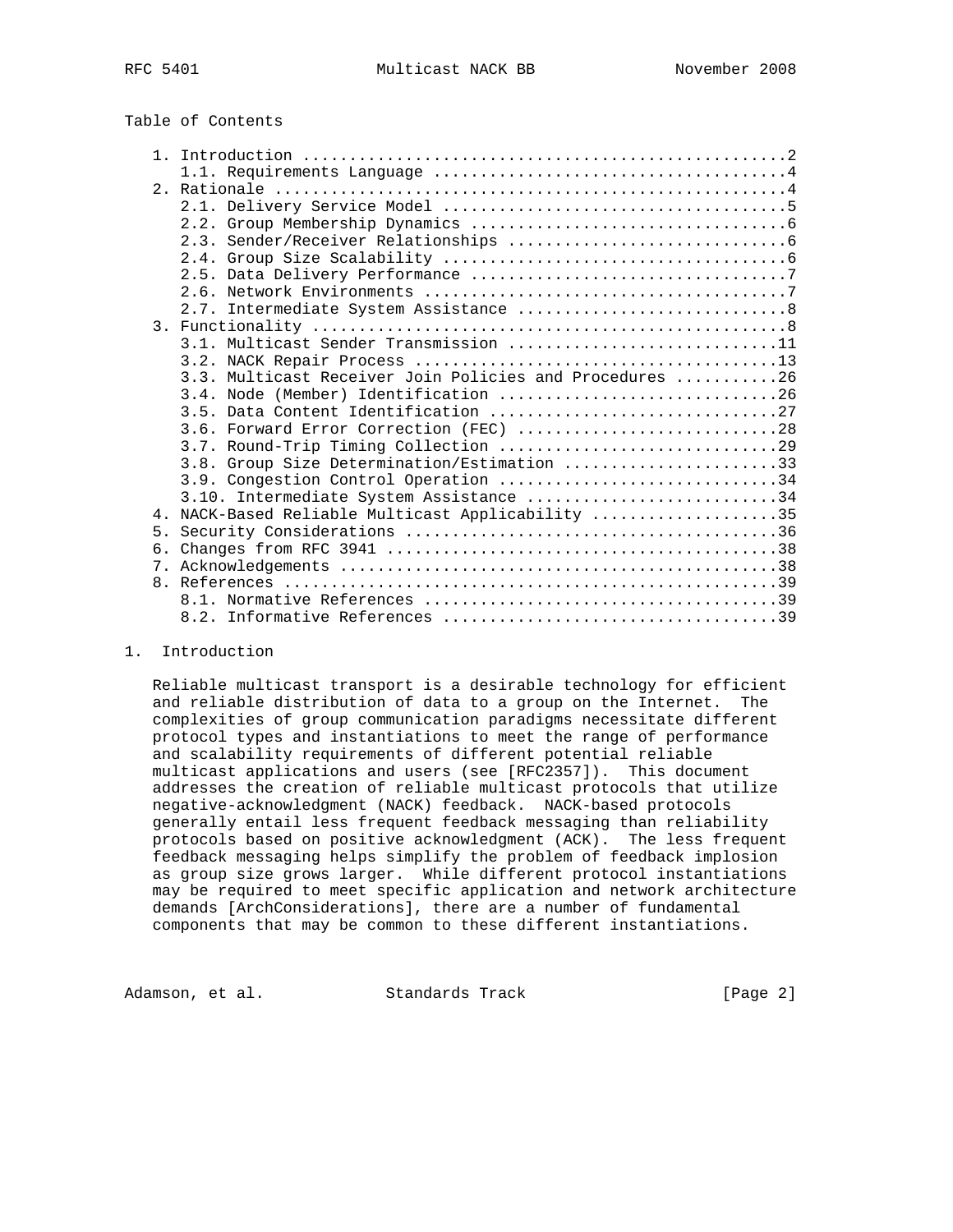This document describes the framework and common "building block" components relevant to multicast protocols that are based primarily on NACK operation for reliable transport. While this document discusses a large set of reliable multicast components and issues relevant to NACK-based reliable multicast protocol design, it specifically addresses in detail the following building blocks, which are not addressed in other IETF documents:

- 1. NACK-based multicast sender transmission strategies,
- 2. NACK repair process with timer-based feedback suppression, and
- 3. Round-trip timing for adapting NACK and other timers.

 NACK-based reliable multicast implementations SHOULD make use of Forward Error Correction (FEC) erasure coding techniques, as described in the FEC Building Block [RFC5052] document. Packet-level erasure coding allows missing packets from a given FEC block to be recovered using the parity packets instead of classical, individualized retransmission of original source data content. For this reason, this document refers to the protocol mechanisms for reliability as a "repair process." Note that NACK-based protocols can reactively provide the parity packets in response to receiver requests for repair rather than just proactively sending added FEC parity content as part of the original transmission. Hybrid proactive/reactive use of FEC content is also possible with the mechanisms described in this document. Some classes of FEC coding, such as Maximal Separable Distance (MDS) codes, allow senders to dynamically implement deterministic, highly efficient receiver group repair strategies as part of a NACK-based, selective automated repeat-request (ARQ) scheme.

 The potential relationships to other reliable multicast transport building blocks (e.g., FEC, congestion control) and general issues with NACK-based reliable multicast protocols are also discussed. This document follows the guidelines provided in [RFC3269].

Statement of Intent

 This memo contains descriptions of building blocks that can be applied in the design of reliable multicast protocols utilizing negative-acknowledgement (NACK) feedback. [RFC3941] contains a previous description of this specification. RFC 3941 was published in the "Experimental" category. It was the stated intent of the Reliable Multicast Transport (RMT) working group at that time to resubmit this specification as an IETF Proposed Standard in due course.

Adamson, et al. Standards Track [Page 3]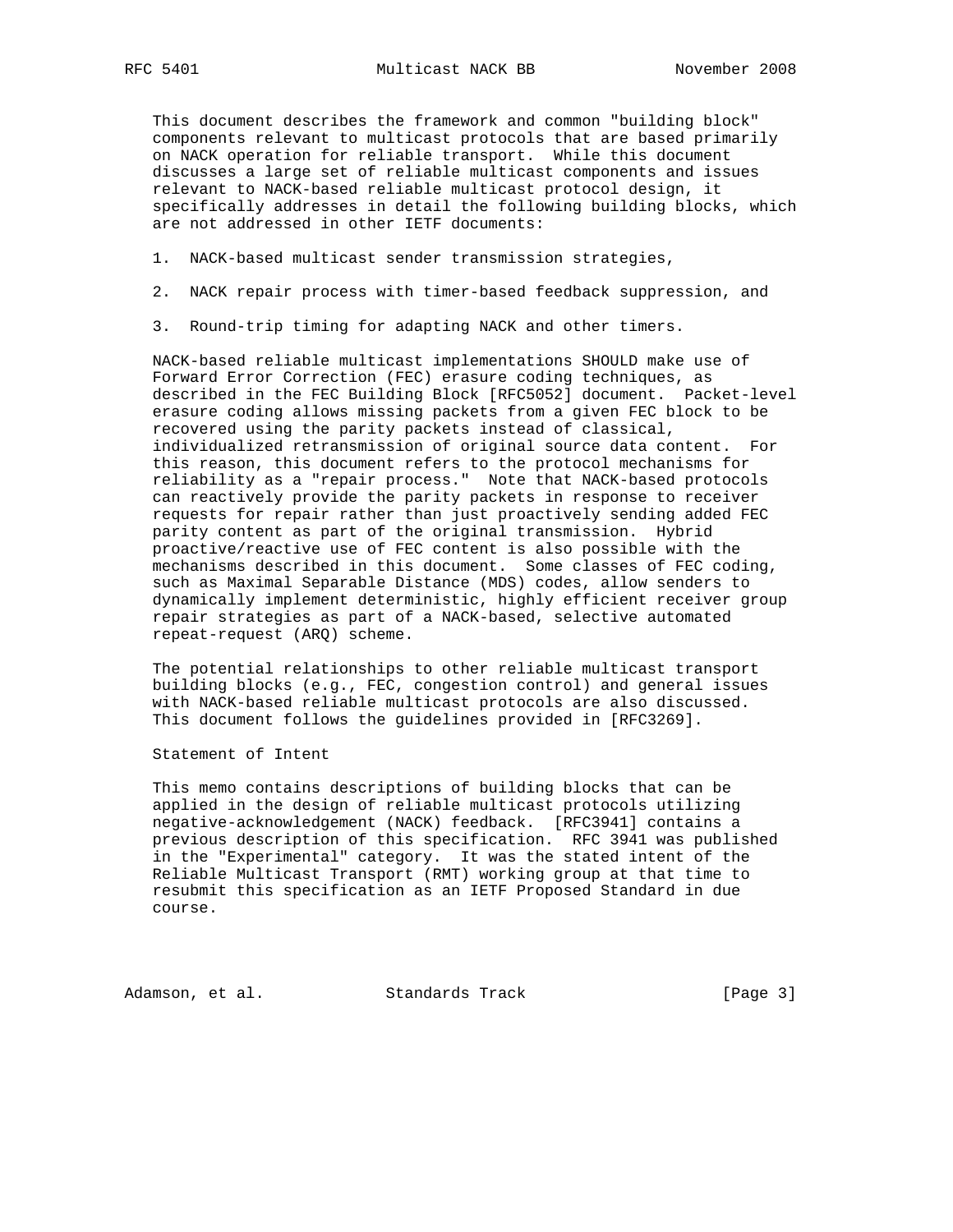This Proposed Standard specification is thus based on [RFC3941] and has been updated according to accumulated experience and growing protocol maturity since the publication of RFC 3941. Said experience applies both to this specification itself and to congestion control strategies related to the use of this specification.

 The differences between [RFC3941] and this document are listed in Section 6.

### 1.1. Requirements Language

 The key words "MUST", "MUST NOT", "REQUIRED", "SHALL", "SHALL NOT", "SHOULD", "SHOULD NOT", "RECOMMENDED", "MAY", and "OPTIONAL" in this document are to be interpreted as described in [RFC2119].

2. Rationale

 Each potential protocol instantiation using the building blocks presented here (and in other applicable building block documents) will have specific criteria that may influence individual protocol design. To support the development of applicable building blocks, it is useful to identify and summarize driving general protocol design goals and assumptions. These are areas that each protocol instantiation will need to address in detail. Each building block description in this document will include a discussion of the impact of these design criteria. The categories of design criteria considered here include:

- 1. Delivery Service Model,
- 2. Group Membership Dynamics,
- 3. Sender/Receiver Relationships,
- 4. Group Size Scalability,
- 5. Data Delivery Performance, and
- 6. Network Environments.

 All of these areas are at least briefly discussed. Additionally, other reliable multicast transport building block documents, such as [RFC5052], have been created to address areas outside of the scope of this document. NACK-based reliable multicast protocol instantiations may depend upon these other building blocks as well as the ones presented here. This document focuses on areas that are unique to NACK-based reliable multicast but may be used in concert with the other building block areas. In some cases, a building block may be

Adamson, et al. Standards Track [Page 4]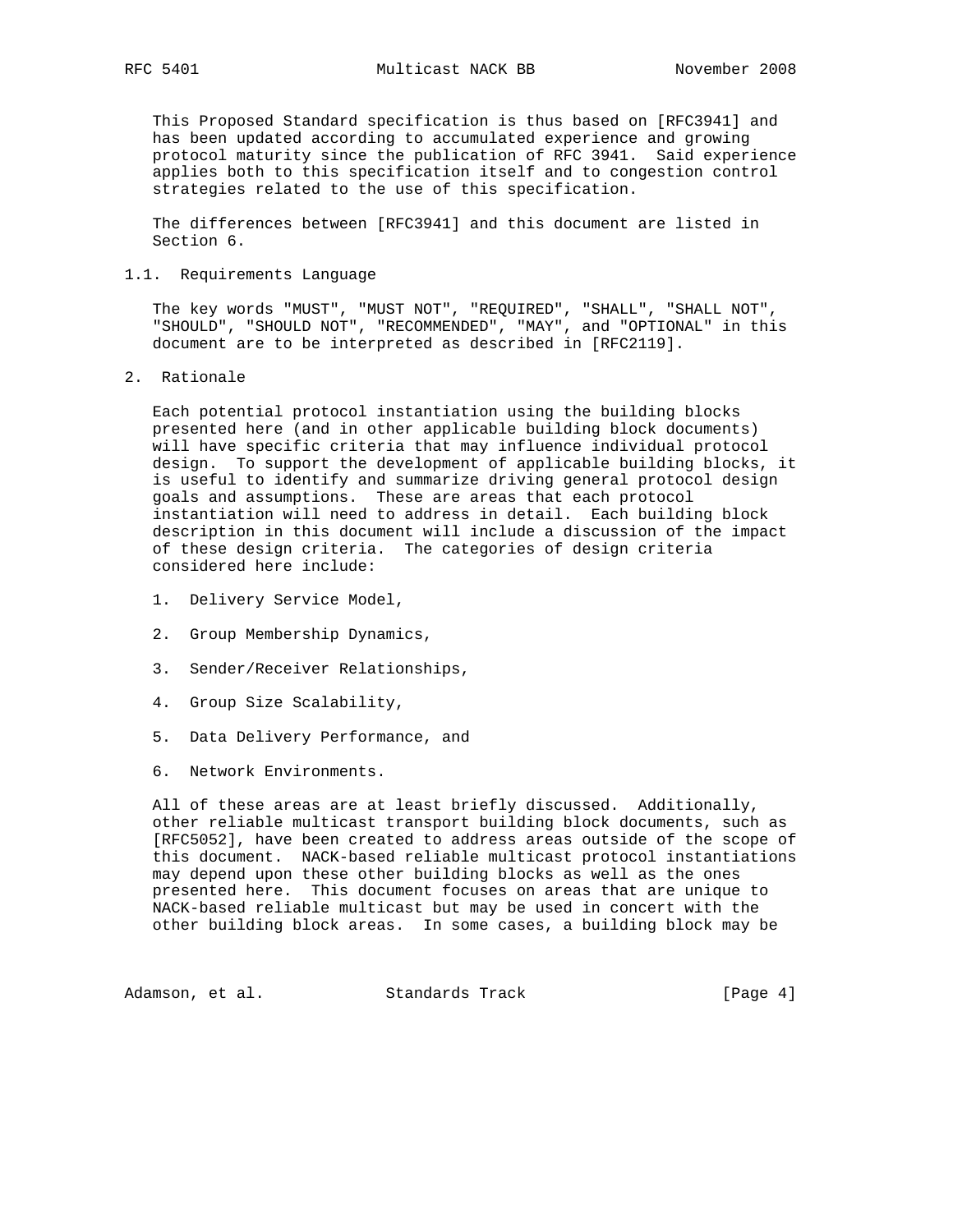able to address a wide range of assumptions, while in other cases there will be trade-offs required to meet different application needs or operating environments. Where necessary, building block features are designed to be parametric to meet different requirements. Of course, an underlying goal will be to minimize design complexity and to at least recommend default values for any such parameters that meet a general purpose "bulk data transfer" requirement in a typical Internet environment. The forms of "bulk data transfer" covered here include reliable transport of bulky, fixed-length, a priori static content and also transmission of non-predetermined, perhaps streamed, content of indefinite length. Section 3.5 discusses these different forms of bulk data content in further detail.

#### 2.1. Delivery Service Model

 The implicit goal of a reliable multicast transport protocol is the reliable delivery of data among a group of members communicating using IP multicast datagram service. However, the specific service the application is attempting to provide can impact design decisions. The most basic service model for reliable multicast transport is that of "bulk transfer", which is a primary focus of this and other related RMT working group documents. However, the same principles in protocol design may also be applied to other service models, e.g., more interactive exchanges of small messages such as with white boarding or text chat. Within these different models there are issues such as the sender's ability to cache transmitted data (or state referencing it) for retransmission or repair. The needs for ordering and/or causality in the sequence of transmissions and receptions among members in the group may be different depending upon data content. The group communication paradigm differs significantly from the point-to-point model in that, depending upon the data content type, some receivers may complete reception of a portion of data content and be able to act upon it before other members have received the content. This may be acceptable (or even desirable) for some applications but not for others. These varying requirements drive the need for a number of different protocol instantiation designs. A significant challenge in developing generally useful building block mechanisms is accommodating even a limited range of these capabilities without defining specific application-level details.

 Another factor impacting the delivery service model is the potential for different receivers in the multicast group to have significantly differing quality of network connectivity. This may involve receivers with very limited goodput due to connection rate or substantial packet loss. NACK-based protocol implementations may wish to provide policies by which extremely poor-performing receivers are excluded from the main group or migrated to a separate delivery

Adamson, et al. Standards Track (Page 5)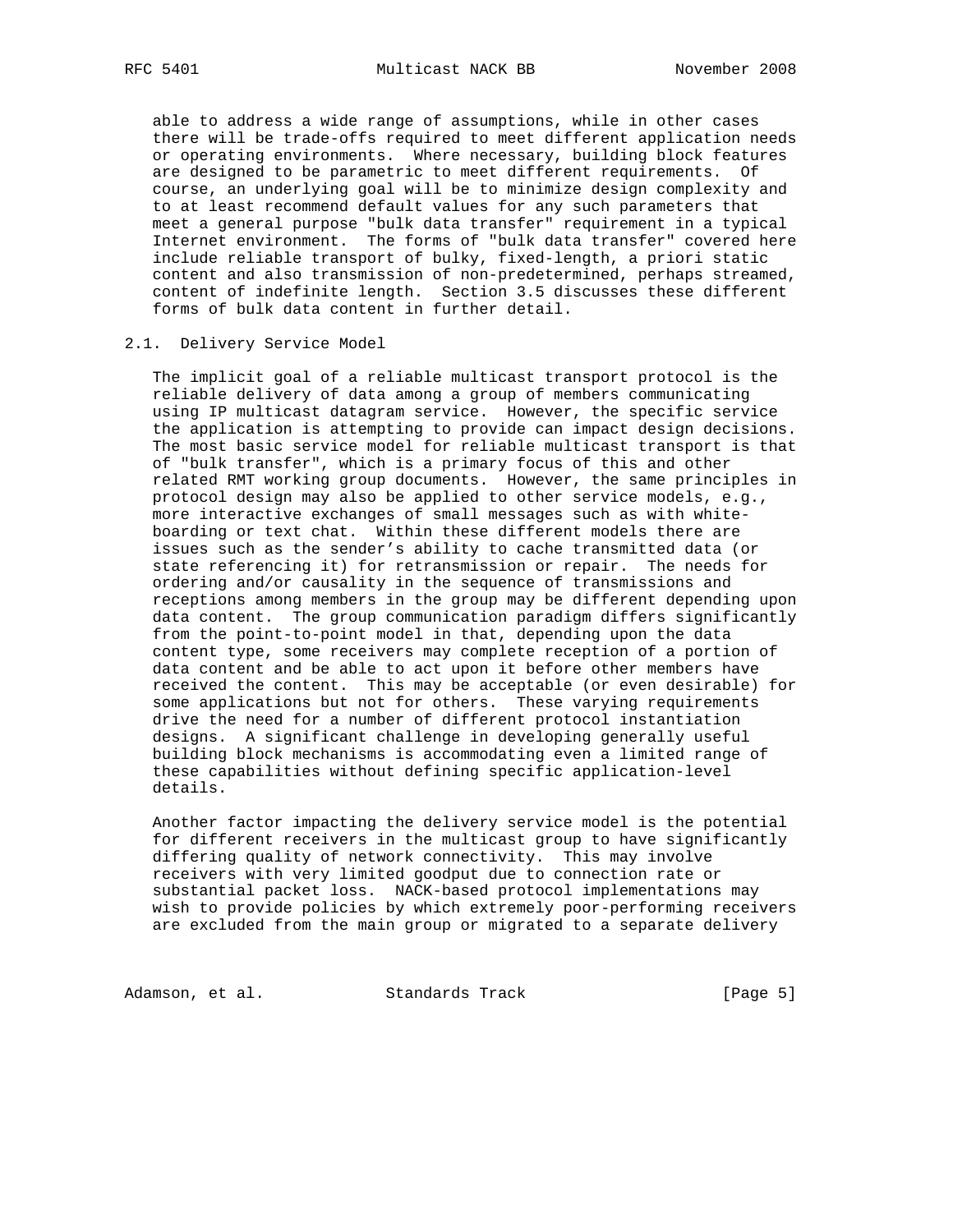RFC 5401 Multicast NACK BB November 2008

 group. Note that some application models may require that the entire group be constrained to the performance of the "weakest member" to satisfy operational requirements. In either case, protocol designs should consider this aspect of the reliable multicast delivery service model.

### 2.2. Group Membership Dynamics

 One area where group communication can differ from point-to-point communications is that even if the composition of the group changes, the "thread" of communication can still exist. This contrasts with the point-to-point communication model where, if either of the two parties leave, the communication process (exchange of data) is terminated (or at least paused). Depending upon application goals, senders and receivers participating in a reliable multicast transport "session" may be able to join late, leave, and/or potentially rejoin while the ongoing group communication "thread" still remains functional and useful. Also note that this can impact protocol message content. If "late joiners" are supported, some amount of additional information may be placed in message headers to accommodate this functionality. Alternatively, the information may be sent in its own message (on demand or intermittently) if the impact to the overhead of typical message transmissions is deemed too great. Group dynamics can also impact other protocol mechanisms such as NACK timing, congestion control operation, etc.

### 2.3. Sender/Receiver Relationships

 The relationship of senders and receivers among group members requires consideration. In some applications, there may be a single sender multicasting to a group of receivers. In other cases, there may be more than one sender or the potential for everyone in the group to be a sender and receiver of data may exist.

### 2.4. Group Size Scalability

 Native IP multicast [RFC1112] may scale to extremely large group sizes. It may be desirable for some applications to scale along with the multicast infrastructure's ability to scale. In its simplest form, there are limits to the group size to which a NACK-based protocol can be applied without the potential for the volume of NACK feedback messages to overwhelm network capacity. This is often referred to as "feedback implosion". Research suggests that NACK based reliable multicast group sizes on the order of tens of thousands of receivers may operate with acceptable levels of feedback to the sender using probabilistic, timer-based suppression techniques [NormFeedback]. Instead of receivers immediately transmitting feedback messages when loss is detected, these techniques specify use

Adamson, et al. Standards Track [Page 6]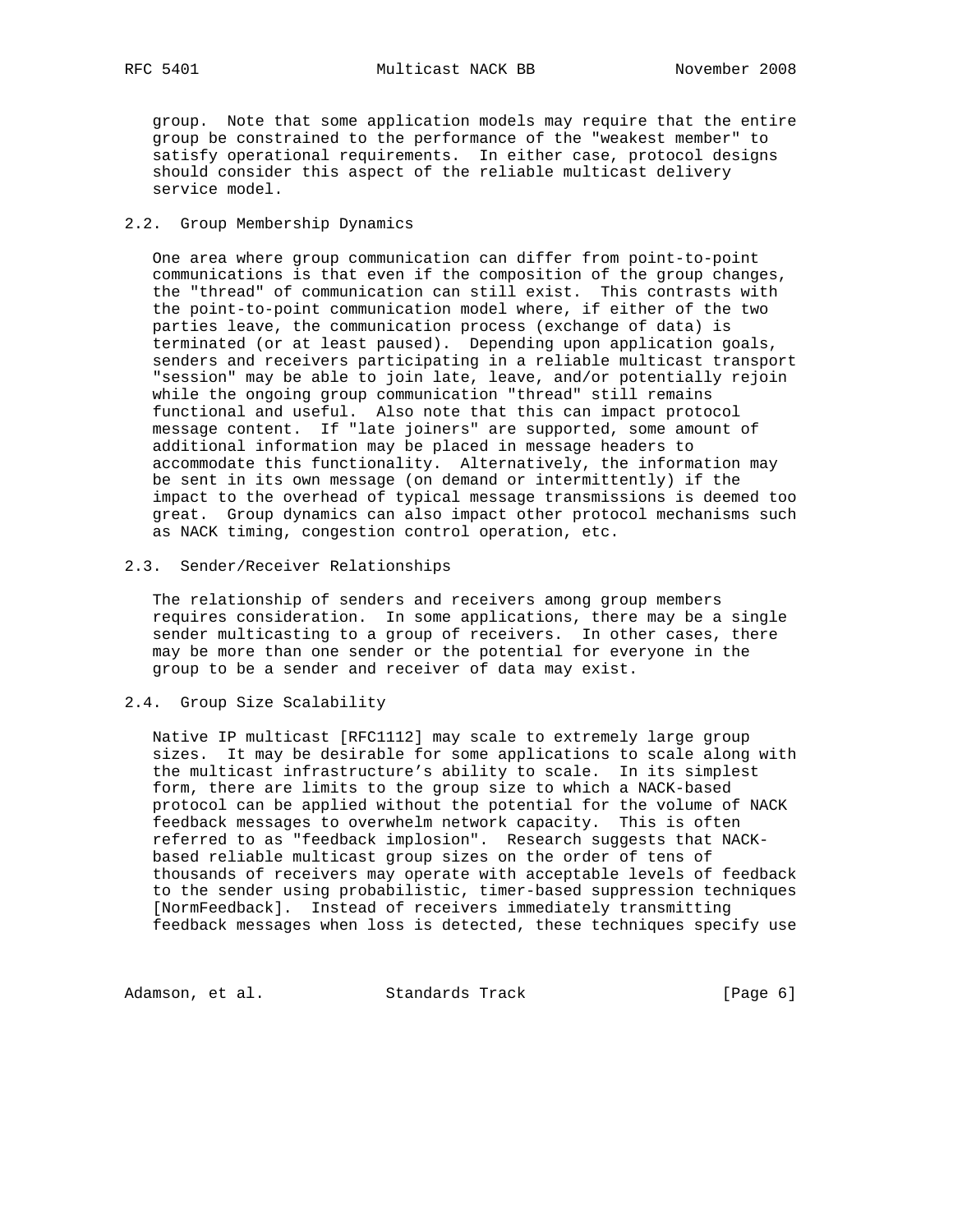of purposefully-scaled, random back-off timeouts such that some potential NACKing receivers can self-suppress their feedback upon hearing messages from other receivers that have selected shorter random timeout intervals. However, there may be additional NACK suppression heuristics that can be applied to enable these protocols to scale to even larger group sizes. In large scale cases, it may be prohibitive for members to maintain state on all other members (in particular, other receivers) in the group. The impact of group size needs to be considered in the development of applicable building blocks.

 Group size scalability may also be aided by intermediate system assistance; see section 2.7 below.

#### 2.5. Data Delivery Performance

 There is a trade-off between scalability and data delivery latency when designing NACK-oriented protocols. If probabilistic, timer based NACK suppression is to be used, there will be some delays built into the NACK process to allow suppression to occur and to allow the sender of data to identify appropriate content for efficient repair transmission. For example, back-off timeouts can be used to ensure efficient NACK suppression and repair transmission, but this comes at the cost of increased delivery latency and increased buffering requirements for both senders and receivers. The building blocks SHOULD allow applications to establish bounds for data delivery performance. Note that application designers must be aware of the scalability trade-off that is made when such bounds are applied.

### 2.6. Network Environments

 The Internet Protocol has historically assumed a role of providing service across heterogeneous network topologies. It is desirable that a reliable multicast protocol be capable of effectively operating across a wide range of the networks to which general purpose IP service applies. The bandwidth available on the links between the members of a single group today may vary between low numbers of kbit/s for wireless links and multiple Gbit/s for high speed LAN connections, with varying degrees of contention from other flows. Recently, a number of asymmetric network services including 56K/ADSL modems, CATV Internet service, satellite, and other wireless communication services have begun to proliferate. Many of these are inherently broadcast media with potentially large "fan-out" to which IP multicast service is highly applicable. Additionally, policy and/or technical issues may result in topologies where multicast connectivity is limited to a source-specific multicast (SSM) model from a specific source [RFC4607]. Receivers in the group may be

Adamson, et al. Standards Track [Page 7]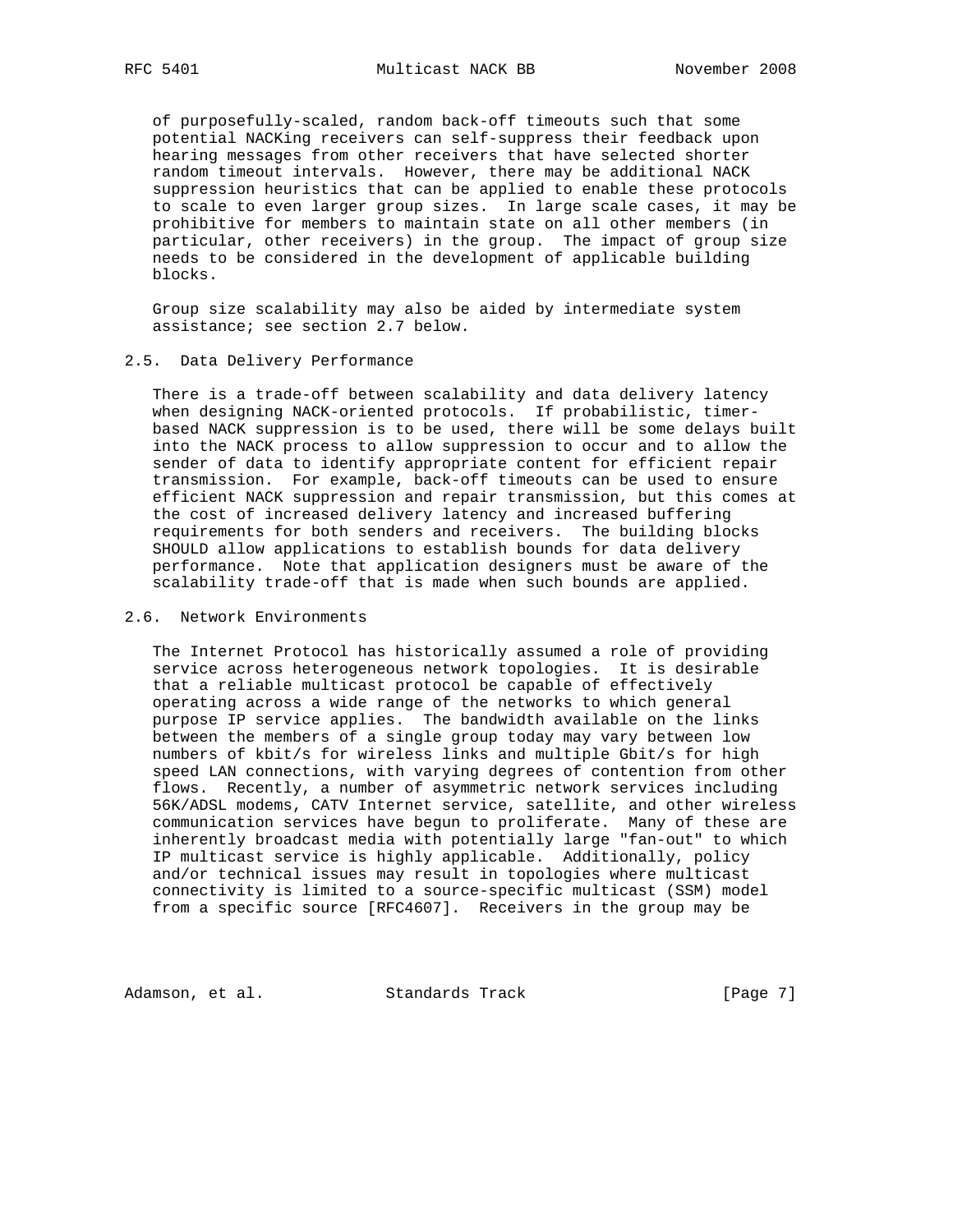restricted to unicast feedback for NACKs and other messages. Consideration must be given, in building block development and protocol design, to the nature of the underlying networks.

#### 2.7. Intermediate System Assistance

 Intermediate assistance from devices/systems with direct knowledge of the underlying network topology may be used to increase the performance and scalability of NACK-based reliable multicast protocols. Feedback aggregation and filtering of sender repair data may be possible with NACK-based protocols using FEC-based repair strategies as described in the present and other reliable multicast transport building block documents. However, there will continue to be a number of instances where intermediate system assistance is not available or practical. Any building block components for NACK oriented reliable multicast SHALL be capable of operating without such assistance. However, it is RECOMMENDED that such protocols also consider utilizing these features when available.

3. Functionality

 The previous section has presented the role of protocol building blocks and some of the criteria that may affect NACK-based reliable multicast building block identification/design. This section describes different building block areas applicable to NACK-based reliable multicast protocols. Some of these areas are specific to NACK-based protocols. Detailed descriptions of such areas are provided. In other cases, the areas (e.g., node identifiers, forward error correction (FEC), etc.) may be applicable to other forms of reliable multicast. In those cases, the discussion below describes requirements placed on those general building block areas from the standpoint of NACK-based reliable multicast. Where applicable, other building block documents are referenced for possible contribution to NACK-based reliable multicast protocols.

 For each building block, a notional "interface description" is provided to illustrate any dependencies of one building block component upon another or upon other protocol parameters. A building block component may require some form of "input" from another building block component or other source to perform its function. Any "inputs" required by a building block component and/or any resultant "output" provided will be defined and described in each building block component's interface description. Note that the set of building blocks presented here do not fully satisfy each other's "input" and "output" needs. In some cases, "inputs" for the building blocks here must come from other building blocks external to this document (e.g., congestion control or FEC). In other cases NACK-

Adamson, et al. Standards Track [Page 8]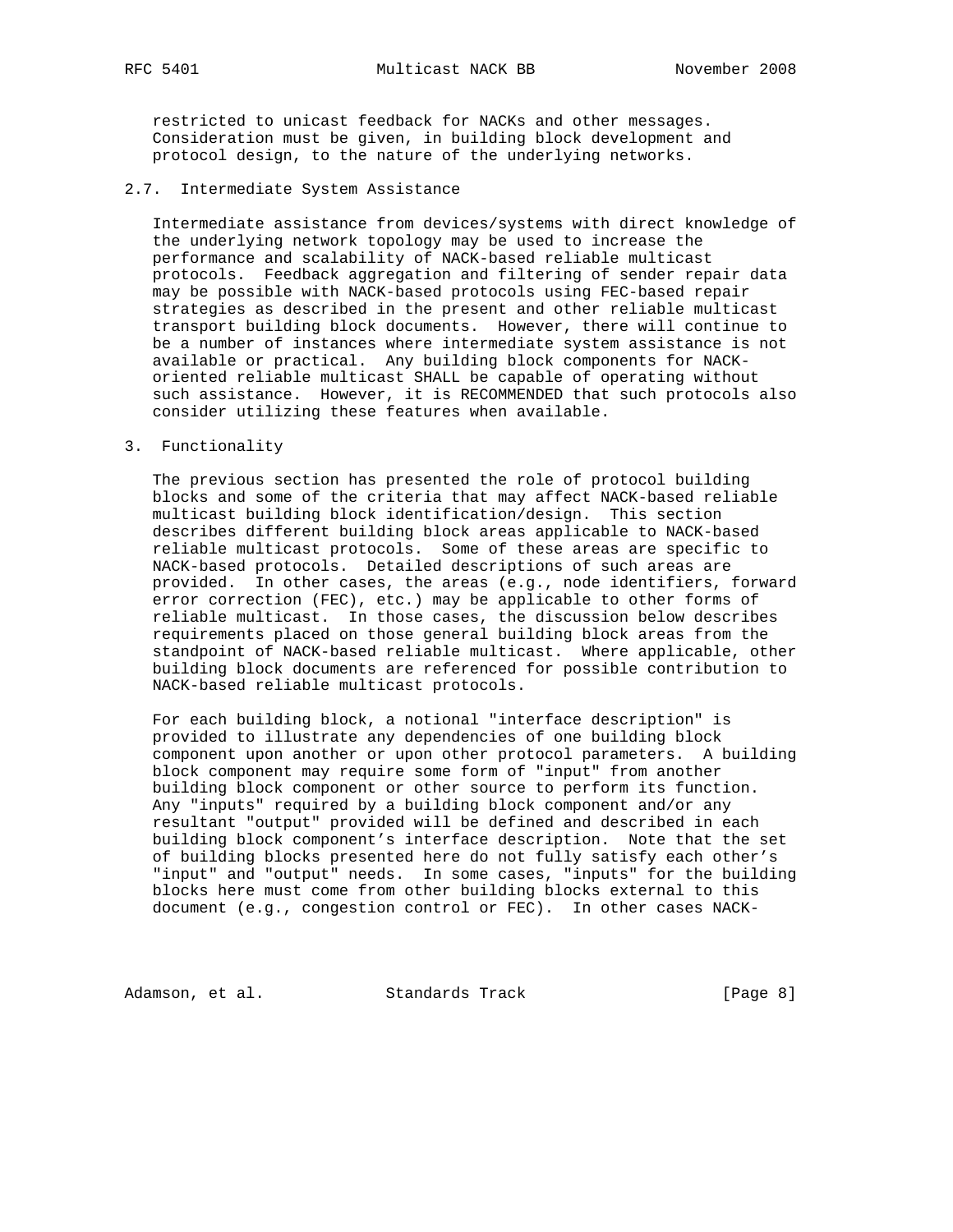based reliable multicast building block "inputs" must be satisfied by the specific protocol instantiation or implementation (e.g., application data and control).

 The following building block components relevant to NACK-based reliable multicast are identified:

NORM (NACK-Oriented Reliable Multicast)-Specific

- 1. Multicast Sender Transmission
- 2. NACK Repair Process
- 3. Multicast Receiver Join Policies and Procedures

General Purpose

- 1. Node (Member) Identification
- 2. Data Content Identification
- 3. Forward Error Correction (FEC)
- 4. Round-Trip Timing Collection
- 5. Group Size Determination/Estimation
- 6. Congestion Control Operation
- 7. Intermediate System Assistance
- 8. Ancillary Protocol Mechanisms

 Figure 1 provides a pictorial overview of these building block areas and some of their relationships. For example, the content of the data messages that a sender initially transmits depends upon the "Node Identification", "Data Content Identification", and "FEC" components, while the rate of message transmission will generally depend upon the "Congestion Control" component. Subsequently, the receivers' response to these transmissions (e.g., NACKing for repair) will depend upon the data message content and inputs from other building block components. Finally, the sender's processing of receiver responses will feed back into its transmission strategy.

 The components on the left side of this figure are areas that may be applicable beyond NACK-based reliable multicast. The more significant of these components are discussed in other building block documents, such as the FEC Building Block [RFC5052]. Brief

Adamson, et al. Standards Track (Page 9)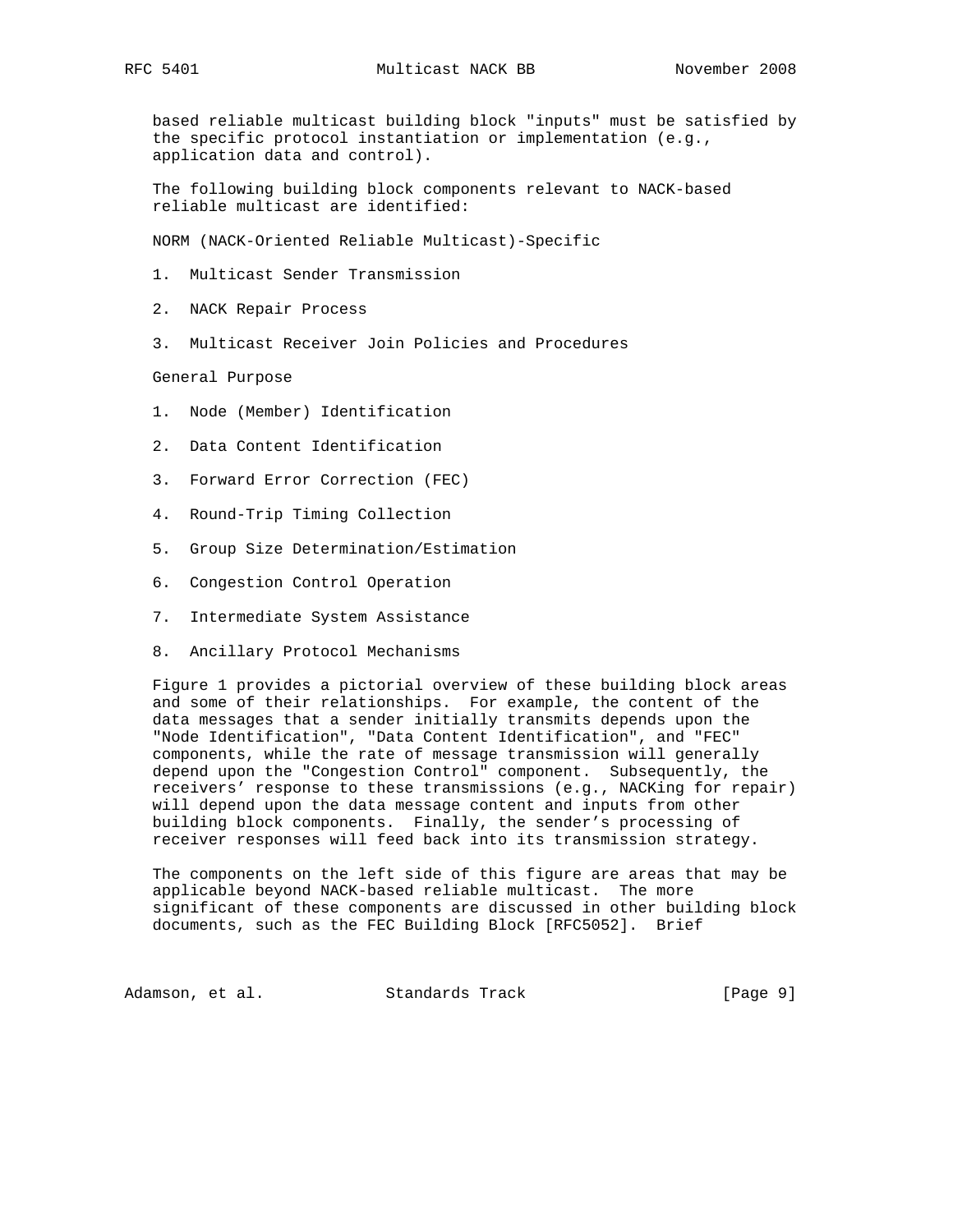descriptions of these areas and their roles in NACK-based reliable multicast protocols are given below, and "RTT Collection" is discussed in detail in Section 3.7 of this document.

 The components on the right are seen as specific to NACK-based reliable multicast protocols, most notably the NACK repair process. These areas are discussed in detail below (most notably, "Multicast Sender Transmission" and "NACK Repair Process" in Sections 3.1 and 3.2). Some other components (e.g., "Security") impact many aspects of the protocol, and others may be more transparent to the core protocol processing. Where applicable, specific technical recommendations are made for mechanisms that will properly satisfy the goals of NACK-based reliable multicast transport for the Internet.

Adamson, et al. Standards Track [Page 10]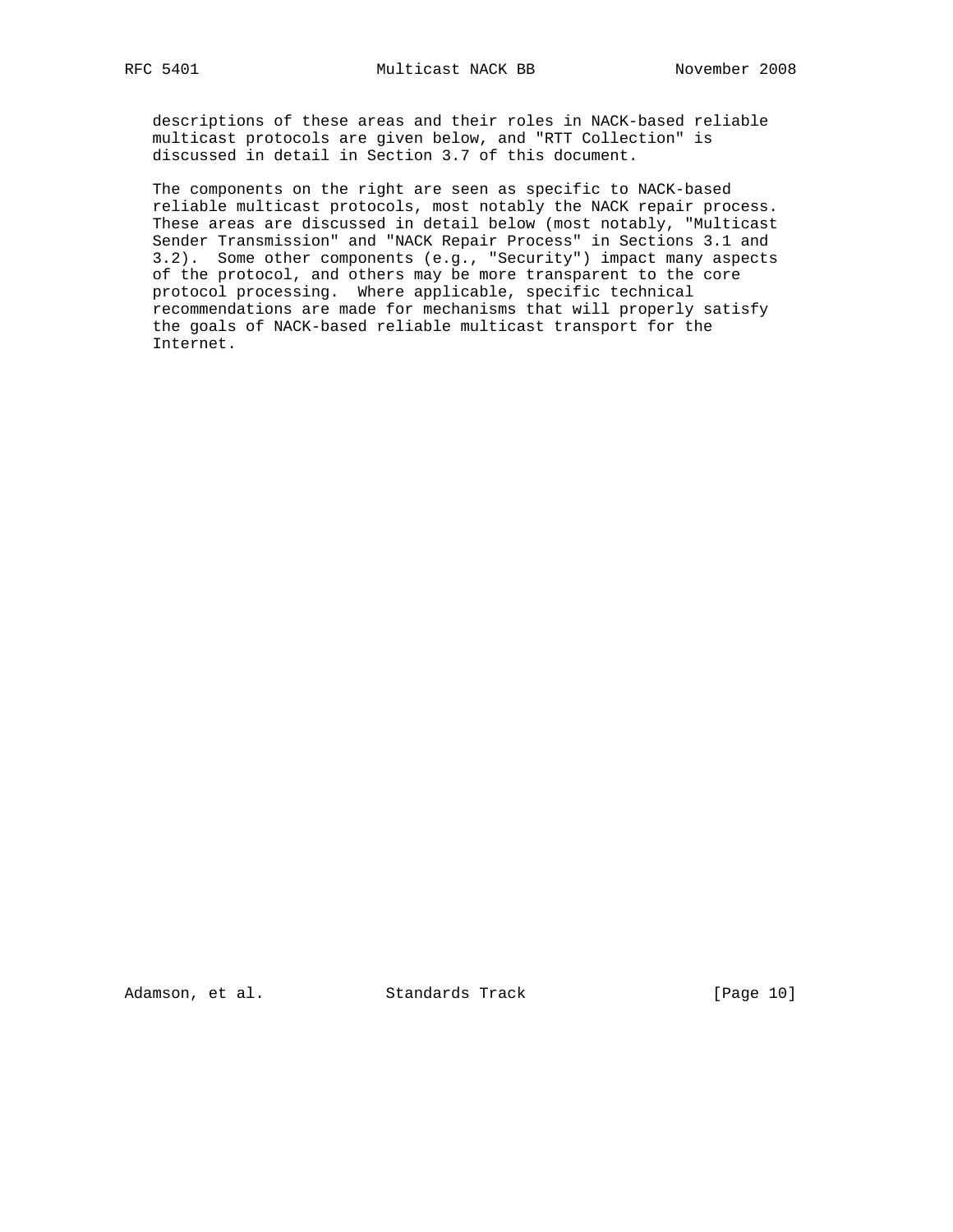



Figure 1: NACK-Based Reliable Multicast Building Block Framework

## 3.1. Multicast Sender Transmission

 Reliable multicast senders will transmit data content to the multicast session. The data content will be application dependent. The sender will transmit data content at a rate, and with message sizes, determined by application and/or network architecture requirements. Any FEC encoding of sender transmissions SHOULD conform with the guidelines of the FEC Building Block [RFC5052]. When congestion control mechanisms are needed (REQUIRED for general Internet operation), the sender transmission rate SHALL be controlled

Adamson, et al. Standards Track [Page 11]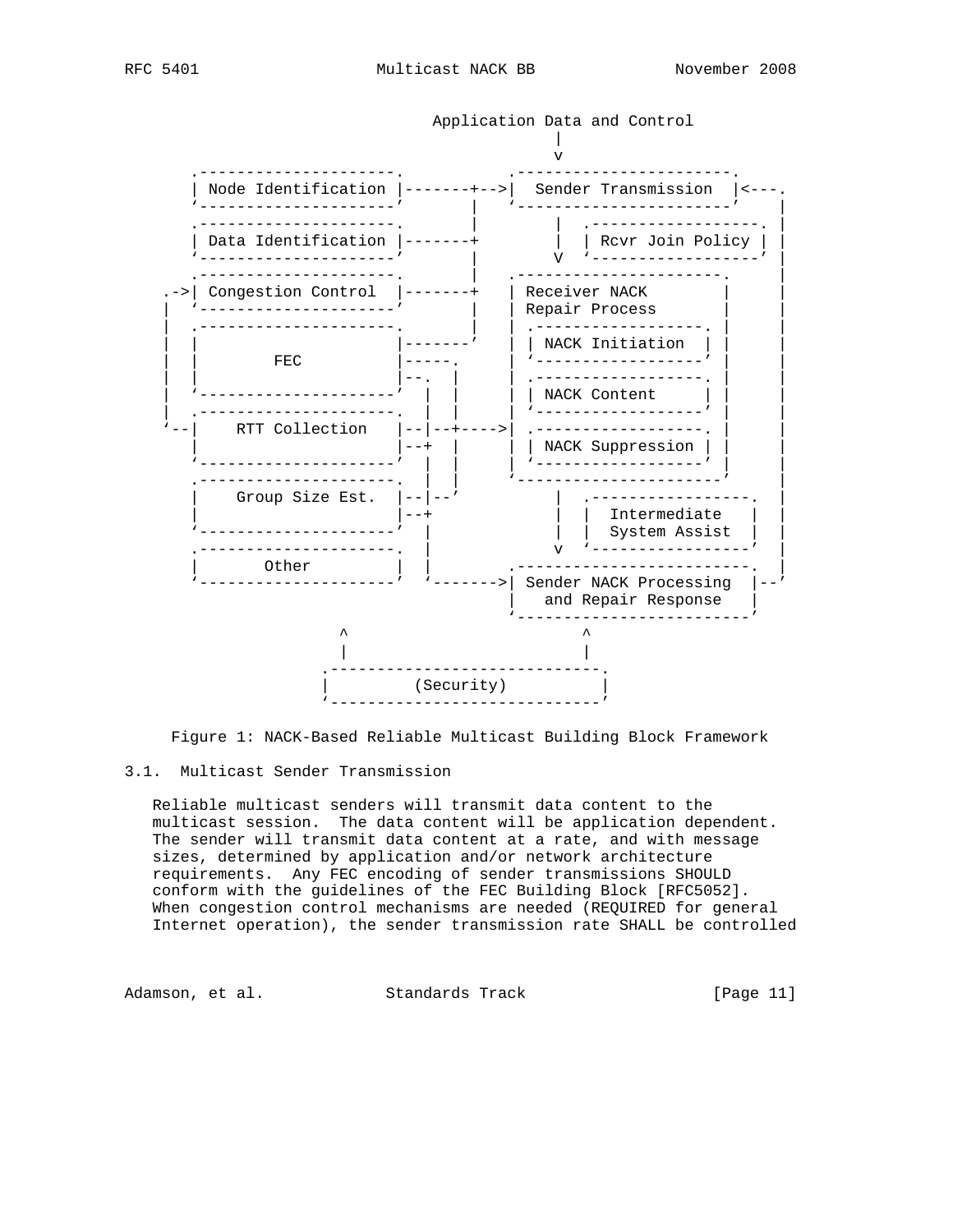by the congestion control mechanism. In any case, it is RECOMMENDED that all data transmissions from multicast senders be subject to rate limitations determined by the application or congestion control algorithm. The sender's transmissions SHOULD make good utilization of the available capacity (which may be limited by the application and/or by congestion control). As a result, it is expected there will be overlap and multiplexing of new data content transmission with repair content. Other factors related to application operation may determine sender transmission formats and methods. For example, some consideration needs to be given to the sender's behavior during intermittent idle periods when it has no data to transmit.

 In addition to data content, other sender messages or commands may be employed as part of protocol operation. These messages may occur outside of the scope of application data transfer. In NACK-based reliable multicast protocols, reliability of such protocol messages may be attempted by redundant transmission when positive acknowledgement is prohibitive due to group size scalability concerns. Note that protocol design SHOULD provide mechanisms for dealing with cases where such messages are not received by the group. As an example, a command message might be redundantly transmitted by a sender to indicate that it is temporarily (or permanently) halting transmission. At this time, it may be appropriate for receivers to respond with NACKs for any outstanding repairs they require, following the rules of the NACK procedure. For efficiency, the sender should allow sufficient time between the redundant transmissions to receive any NACK responses from the receivers to this command.

 In general, when there is any resultant NACK or other feedback operation, the timing of redundant transmission of control messages issued by a sender and other NACK-based reliable multicast protocol timeouts should be dependent upon the group greatest round-trip timing (GRTT) estimate and any expected resultant NACK or other feedback operation. The sender GRTT is an estimate of the worst-case round-trip timing from a given sender to any receivers in the group. It is assumed that the GRTT interval is a conservative estimate of the maximum span (with respect to delay) of the multicast group across a network topology with respect to a given sender. NACK-based reliable multicast instantiations SHOULD be able to dynamically adapt to a wide range of multicast network topologies.

Inputs:

- 1. Application data and control.
- 2. Sender node identifier.

Adamson, et al. Standards Track [Page 12]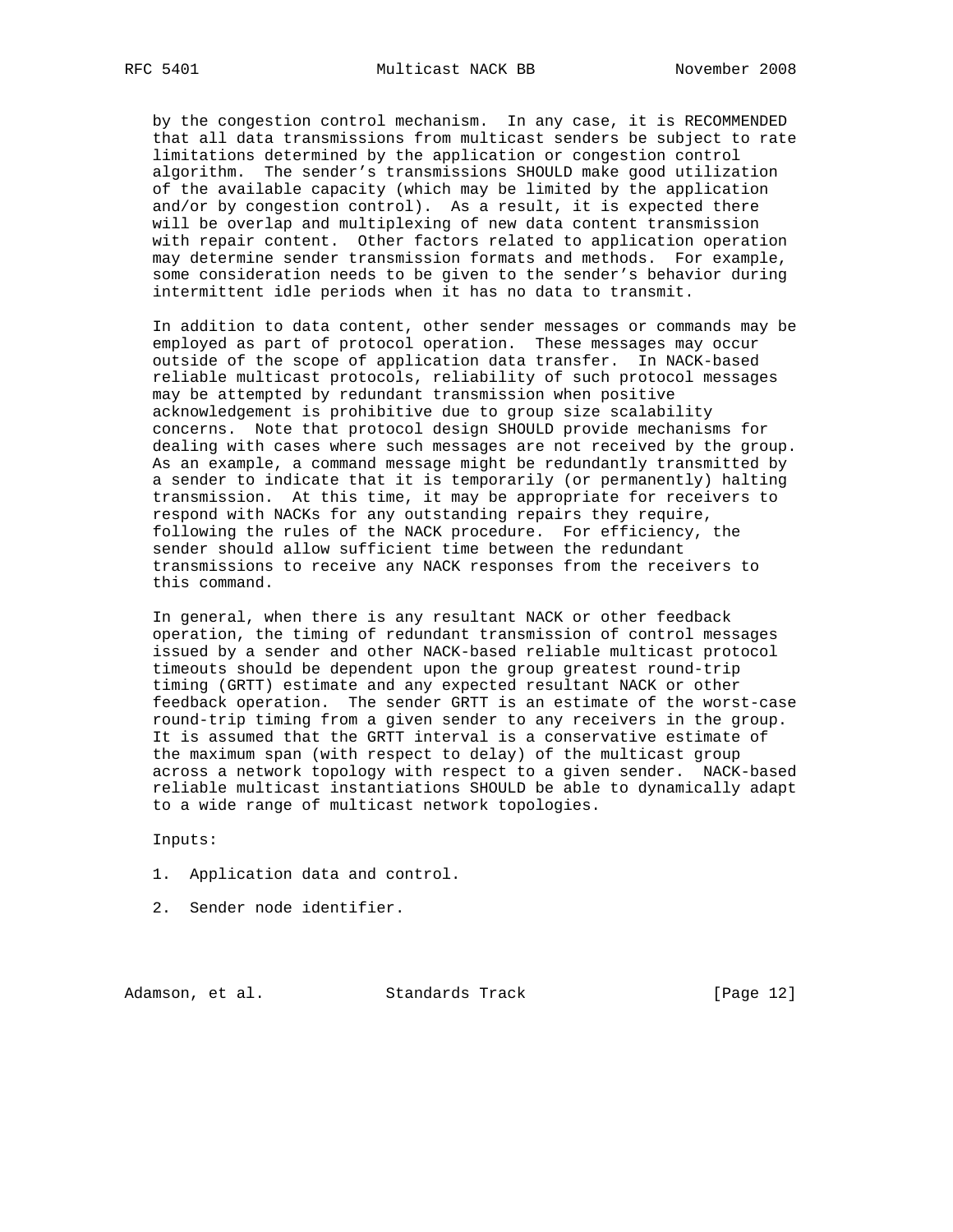- 3. Data identifiers.
- 4. Segmentation and FEC parameters.
- 5. Transmission rate.
- 6. Application controls.
- 7. Receiver feedback messages (e.g., NACKs).

Outputs:

- 1. Controlled transmission of messages with headers uniquely identifying data or repair content within the context of the reliable multicast session.
- 2. Commands indicating sender's status or other transport control actions to be taken.
- 3.2. NACK Repair Process

 A critical component of NACK-based reliable multicast protocols is the NACK repair process. This includes both the receiver's role in detecting and requesting repair needs and the sender's response to such requests. There are four primary elements of the NACK repair process:

- 1. Receiver NACK process initiation,
- 2. NACK suppression,
- 3. NACK message content,
- 4. Sender NACK processing and repair response.
- 3.2.1. Receiver NACK Process Initiation

 The NACK process (cycle) will be initiated by receivers that detect a need for repair transmissions from a specific sender to achieve reliable reception. When FEC is applied, a receiver should initiate the NACK process only when it is known its repair requirements exceed the amount of pending FEC transmission for a given coding block of data content. This can be determined at the end of the current transmission block (if it is indicated) or upon the start of reception of a subsequent coding block or transmission object. This implies the sender data content is marked to identify its FEC block number and that ordinal relationship is preserved in order of transmission.

Adamson, et al. Standards Track [Page 13]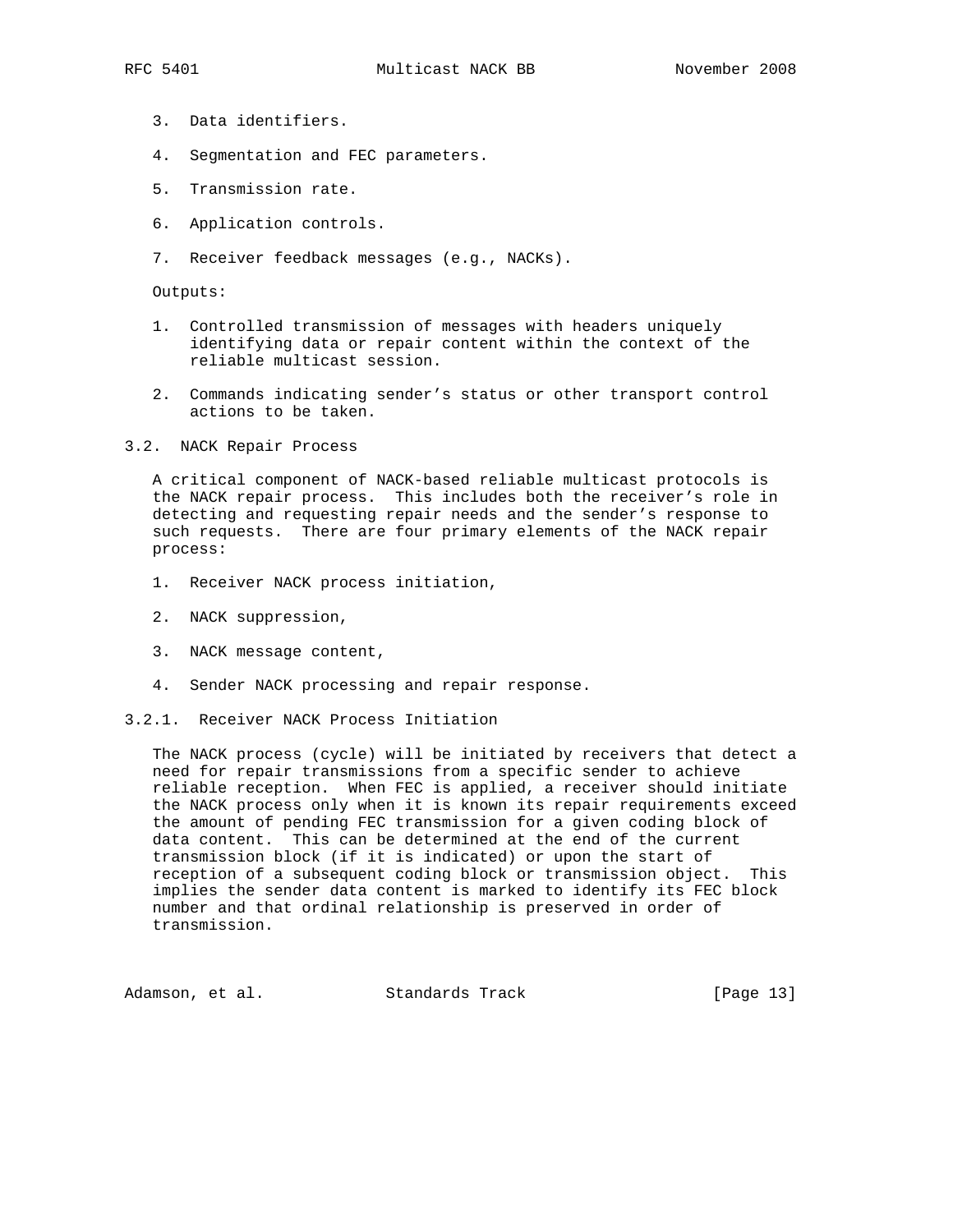Alternatively, if the sender's transmission advertises the quantity of repair packets it is already planning to send for a block, the receiver may be able to initiate the NACK process earlier. Allowing receivers to initiate NACK cycles at any time they detect their repair needs have exceeded pending repair transmissions may result in slightly quicker repair cycles. However, it may be useful to limit NACK process initiation to specific events, such as at the end-of transmission of an FEC coding block or upon detection of subsequent coding blocks. This can allow receivers to aggregate NACK content into a smaller number of NACK messages and provide some implicit loose synchronization among the receiver set to help facilitate effective probabilistic suppression of NACK feedback. The receiver MUST maintain a history of data content received from the sender to determine its current repair needs. When FEC is employed, it is expected that the history will correspond to a record of pending or partially-received coding blocks.

 For probabilistic, timer-based suppression of feedback, the NACK cycle should begin with receivers observing backoff timeouts. In conjunction with initiating this backoff timeout, it is important that the receivers record the position in the sender's transmission sequence at which they initiate the NACK cycle. When the suppression backoff timeout expires, the receivers should only consider their repair needs up to this recorded transmission position in making the decision to transmit or suppress a NACK. Without this restriction, suppression is greatly reduced as additional content is received from the sender during the time a NACK message propagates across the network to the sender and other receivers.

Inputs:

- 1. Sender data content with sequencing identifiers from sender transmissions.
- 2. History of content received from sender.

#### Outputs:

- 1. NACK process initiation decision.
- 2. Recorded sender transmission sequence position.

3.2.2. NACK Suppression

 An effective feedback suppression mechanism is the use of random backoff timeouts prior to NACK transmission by receivers requiring repairs [SrmFramework]. Upon expiration of the backoff timeout, a receiver will request repairs unless its pending repair needs have

Adamson, et al. Standards Track [Page 14]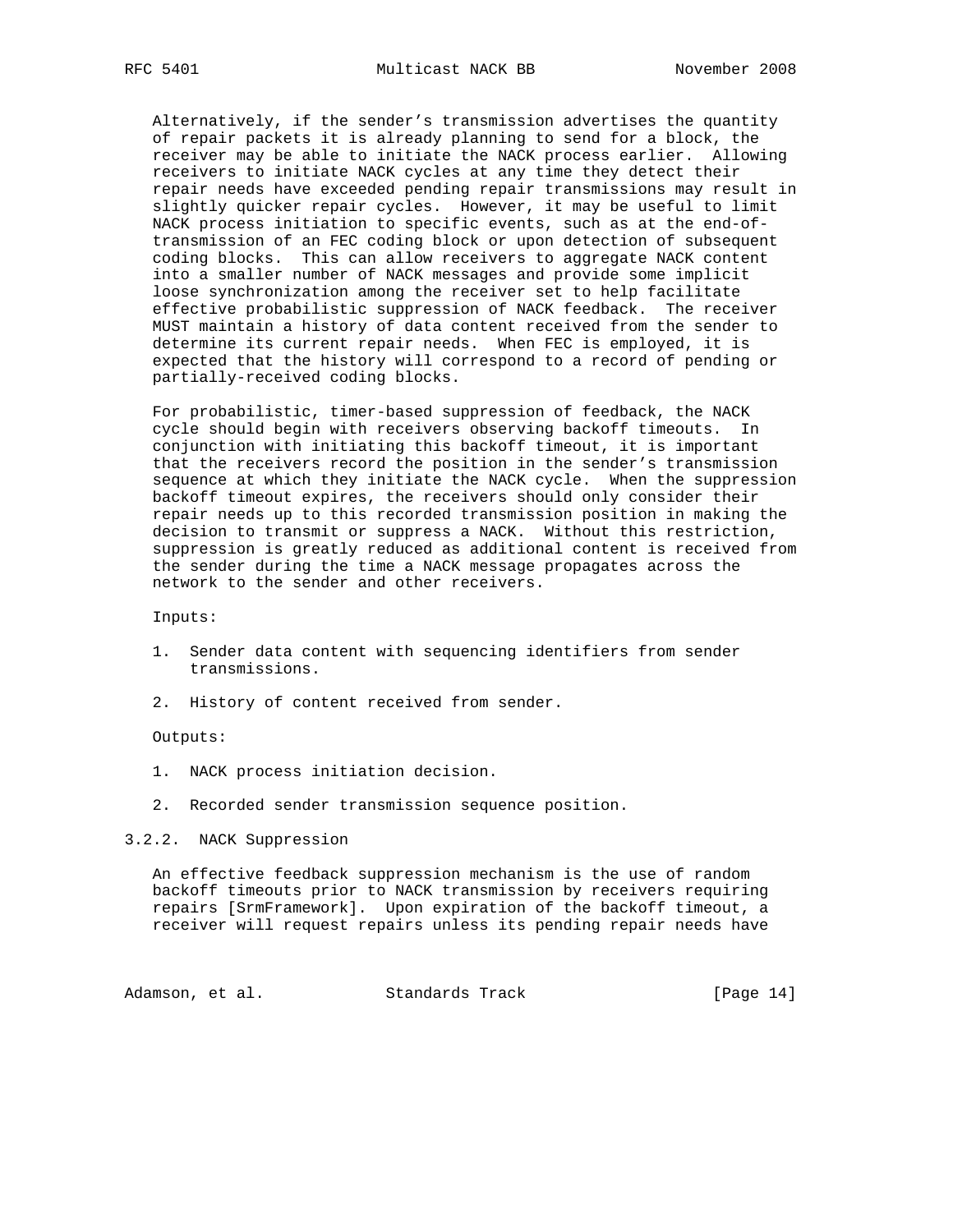been completely superseded by NACK messages heard from other receivers (when receivers are multicasting NACKs) or from some indicator from the sender. When receivers are unicasting NACK messages, the sender may facilitate NACK suppression by forwarding a representation of NACK content it has received to the group at large or by providing some other indicator of the repair information it will be subsequently transmitting.

 For effective and scalable suppression performance, the backoff timeout periods used by receivers should be independently, randomly picked by receivers with a truncated exponential distribution [McastFeedback]. This results in the majority of the receiver set holding off transmission of NACK messages under the assumption that the smaller number of "early NACKers" will supersede the repair needs of the remainder of the group. The mean of the distribution should be determined as a function of the current estimate of the sender's GRTT assessment and a group size estimate that is either determined by other mechanisms within the protocol or is preset by the multicast application.

 A simple algorithm can be constructed to generate random backoff timeouts with the appropriate distribution. Additionally, the algorithm may be designed to optimize the backoff distribution given the number of receivers ("R") potentially generating feedback. This "optimization" minimizes the number of feedback messages (e.g., NACK) in the worst-case situation where all receivers generate a NACK. The maximum backoff timeout ("T\_maxBackoff") can be set to control reliable delivery latency versus volume of feedback traffic. A larger value of "T\_maxBackoff" will result in a lower density of feedback traffic for a given repair cycle. A smaller value of "T\_maxBackoff" results in shorter latency, which also reduces the buffering requirements of senders and receivers for reliable transport.

 In the functions below, the "log()" function specified refers to the "natural logarithm" and the "exp()" function is similarly based upon the mathematical constant 'e'  $(a.k.a.$  Euler's number) where " $exp(x)$ " corresponds to '"e"' raised to the power of '"x"'. Given the receiver group size ("groupSize") and maximum allowed backoff timeout ("T\_maxBackoff"), random backoff timeouts ("t'") with a truncated exponential distribution can be picked with the following algorithm:

 1. Establish an optimal mean ("L") for the exponential backoff based on the "groupSize":

 $L = log(groupSize) + 1$ 

Adamson, et al. Standards Track [Page 15]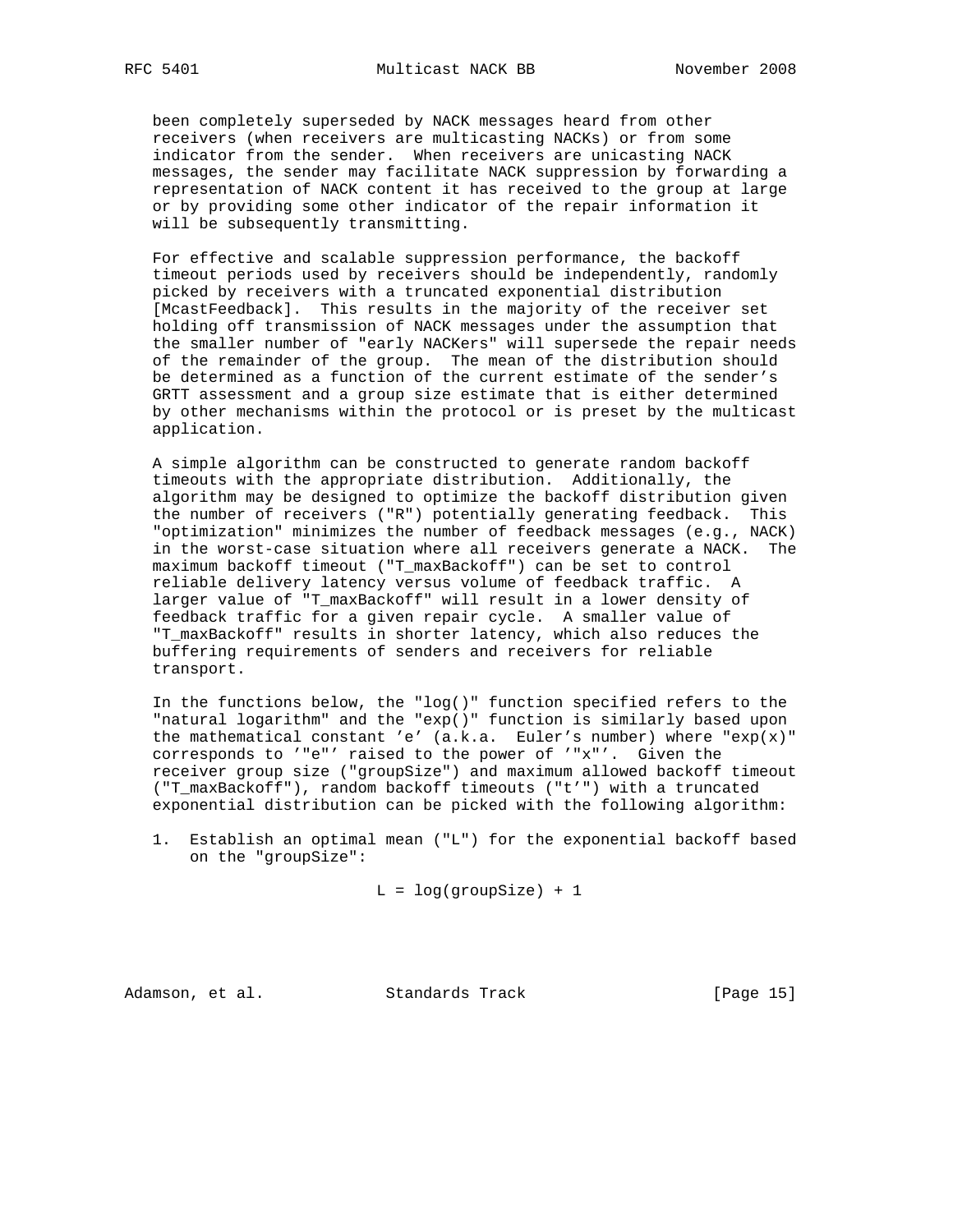RFC 5401 Multicast NACK BB November 2008

 2. Pick a random number ("x") from a uniform distribution over a range of:

 L L L -------------------- to -------------------- + ---------- T\_maxBackoff\*(exp(L)-1) T\_maxBackoff\*(exp(L)-1) T\_maxBackoff

 3. Transform this random variate to generate the desired random backoff time ("t'") with the following equation:

```
t' = T_{maxBackOff/L} * log(x * (exp(L) - 1) * (T_{maxBackOff/L}))
```
 This "C" language function can be used to generate an appropriate random backoff time interval:

```
 double RandomBackoff(double T_maxBackoff, double groupSize)
\left\{ \begin{array}{c} \end{array} \right.double lambda = log(groupSize) + 1;
              double x = UniformRand(lambda/T_maxBackoff) +
                          lambda / (T_maxBackoff*(exp(lambda)-1));
              return ((T_maxBackoff/lambda) *
                       log(x*(exp(lambda)-1)*(T_maxBackoff/lambda)));
          } // end RandomBackoff()
```
 where "UniformRand(double max)" returns random numbers with a uniform distribution from the range of "0..max". For example, based on the POSIX "rand()" function, the following "C" code can be used:

```
 double UniformRand(double max)
\{return (max * ((double)rand()/(double)RAND_MAX));<br>}
 }
```
 The number of expected NACK messages generated ("N") within the first round-trip time for a single feedback event is approximately:

 $N = exp(1.2 * L / (2*T_maxBackoff/GRTT))$ 

 Thus, the maximum backoff time can be adjusted to trade off worst case NACK feedback volume versus latency. This is derived from the equations given in [McastFeedback] and assumes "T\_maxBackoff >= GRTT", and "L" is the mean of the distribution optimized for the given group size as shown in the algorithm above. Note that other mechanisms within the protocol may work to reduce redundant NACK generation further. It is suggested that "T\_maxBackoff" be selected as an integer multiple of the sender's current advertised GRTT estimate such that:

T\_maxBackoff =  $K * GRTT$ ; where  $K > = 1$ 

Adamson, et al. Standards Track [Page 16]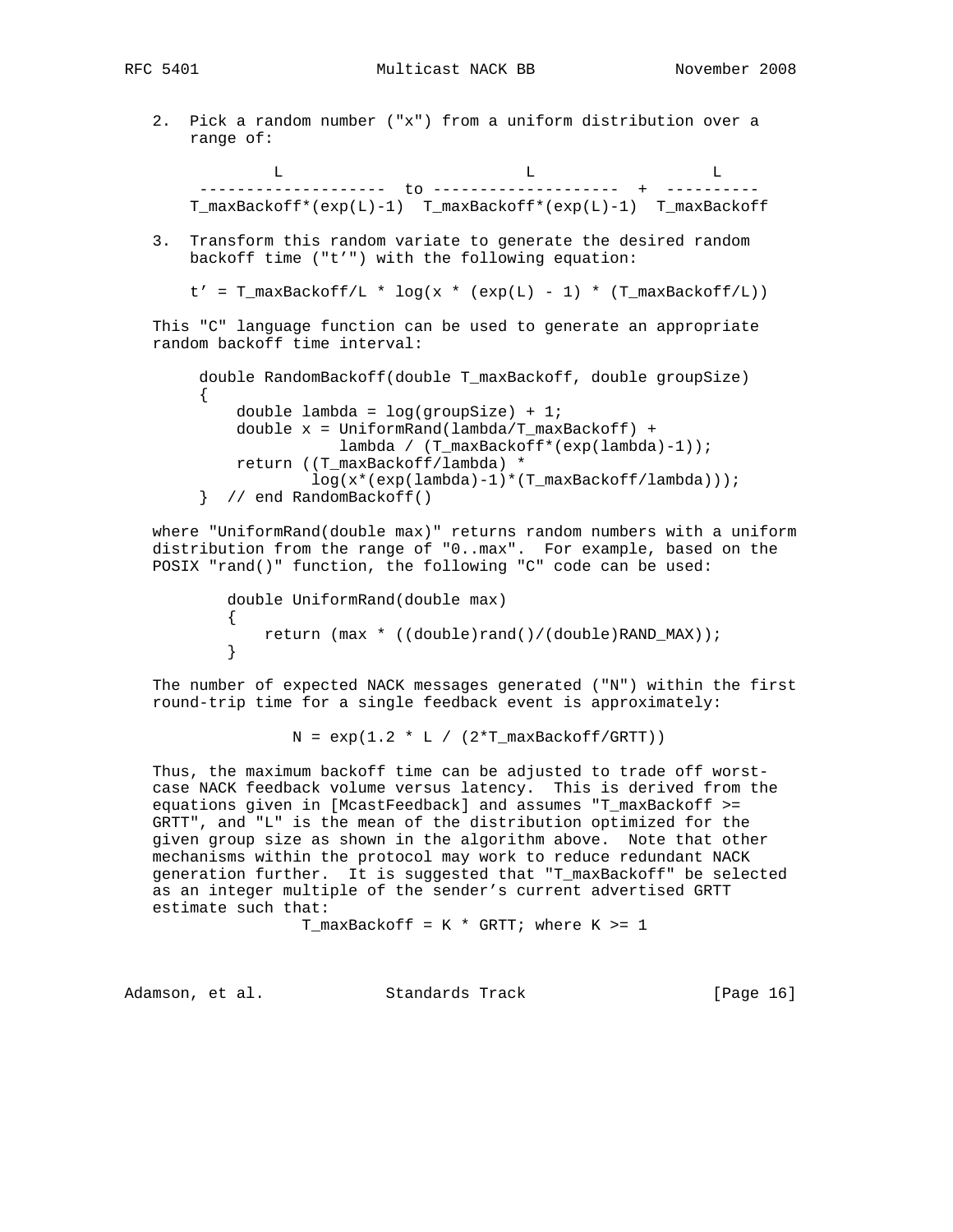For general Internet operation, a default value of "K=4" is RECOMMENDED for operation with multicast (to the group at large) NACK delivery; a value of "K=6" is the RECOMMENDED default for unicast NACK delivery. Alternate values may be used to achieve desired buffer utilization, reliable delivery latency, and group size scalability trade-offs.

 Given that ("K\*GRTT") is the maximum backoff time used by the receivers to initiate NACK transmission, other timeout periods related to the NACK repair process can be scaled accordingly. One of those timeouts is the amount of time a receiver should wait after generating a NACK message before allowing itself to initiate another NACK backoff/transmission cycle ("T\_rcvrHoldoff"). This delay should be sufficient for the sender to respond to the received NACK with repair messages. An appropriate value depends upon the amount of time for the NACK to reach the sender and the sender to provide a repair response. This MUST include any amount of sender NACK aggregation period during which possible multiple NACKs are accumulated to determine an efficient repair response. These timeouts are further discussed in Section 3.2.4.

 There are also secondary measures that can be applied to improve the performance of feedback suppression. For example, the sender's data content transmissions can follow an ordinal sequence of transmission. When repairs for data content occur, the receiver can note that the sender has "rewound" its data content transmission position by observing the data object, FEC block number, and FEC symbol identifiers. Receivers SHOULD limit transmission of NACKs to only when the sender's current transmission position exceeds the point to which the receiver has incomplete reception. This reduces premature requests for repair of data the sender may be planning to provide in response to other receiver requests. This mechanism can be very effective for protocol convergence in high loss conditions when transmissions of NACKs from other receivers (or indicators from the sender) are lost. Another mechanism (particularly applicable when FEC is used) is for the sender to embed an indication of impending repair transmissions in current packets sent. For example, the indication may be as simple as an advertisement of the number of FEC packets to be sent for the current applicable coding block.

 Finally, some consideration might be given to using the NACKing history of receivers to bias their selection of NACK backoff timeout intervals. For example, if a receiver has historically been experiencing the greatest degree of loss, it may promote itself to statistically NACK sooner than other receivers. Note this requires correlation over successive intervals of time in the loss experienced by a receiver. Such correlation MAY not always be present in multicast networks. This adjustment of backoff timeout selection may

Adamson, et al. Standards Track [Page 17]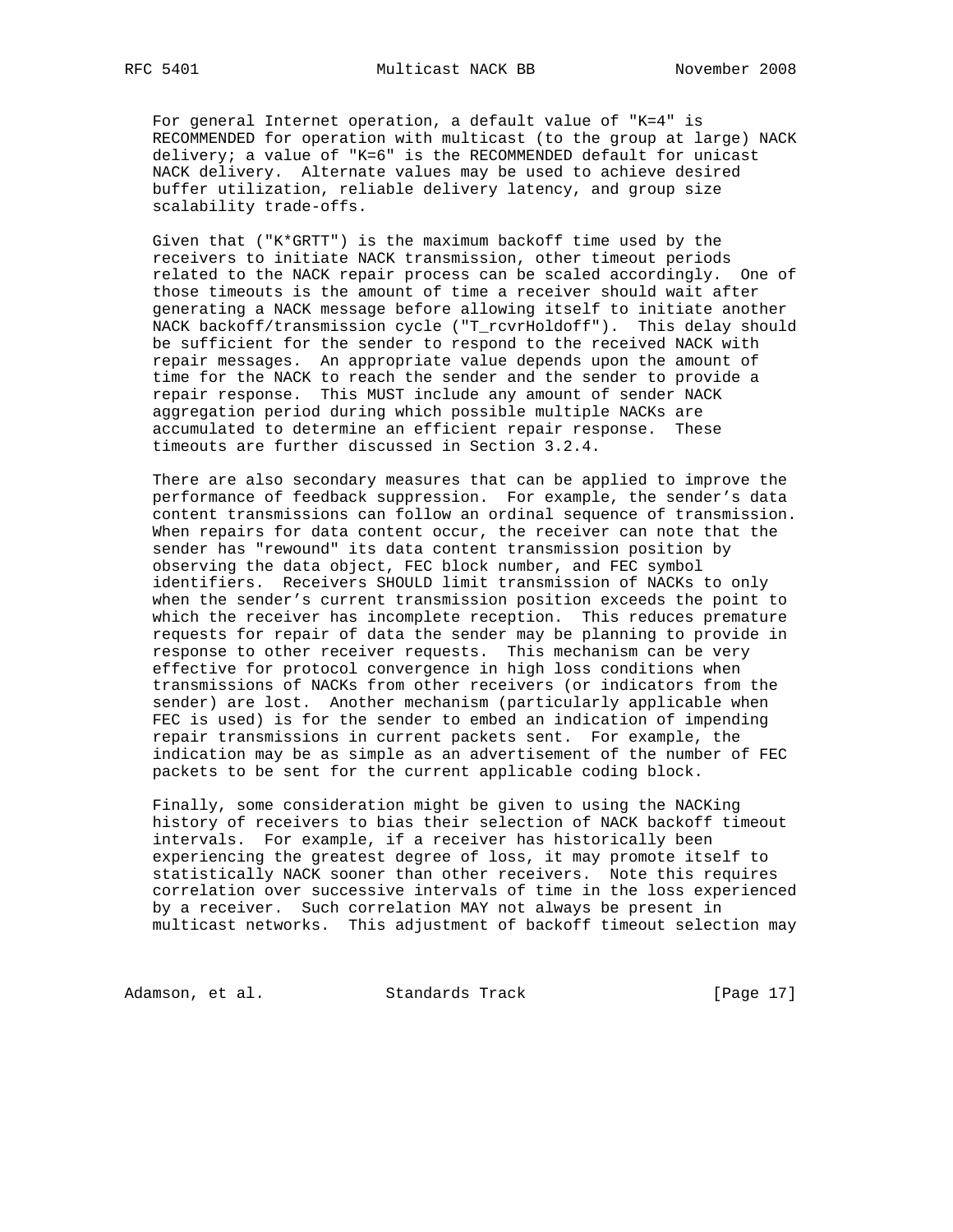require the creation of an "early NACK" slot for these historical NACKers. This additional slot in the NACK backoff window will result in a longer repair cycle process that may not be desirable for some applications. The resolution of these trade-offs may be dependent upon the protocol's target application set or network.

 After the random backoff timeout has expired, the receiver will make a decision on whether to generate a NACK repair request or not (i.e., it has been suppressed). The NACK will be suppressed when any of the following conditions has occurred:

- 1. The accumulated state of NACKs heard from other receivers (or forwarding of this state by the sender) is equal to or supersedes the repair needs of the local receiver. Note that the local receiver should consider its repair needs only up to the sender transmission position recorded at the NACK cycle initiation (when the backoff timer was activated).
- 2. The sender's data content transmission position "rewinds" to a point ordinally less than that of the lowest sequence position of the local receiver's repair needs. (This detection of sender "rewind" indicates the sender has already responded to other receiver repair needs of which the local receiver may not have been aware). This "rewind" event can occur any time between 1) when the NACK cycle was initiated with the backoff timeout activation and 2) the current moment when the backoff timeout has expired to suppress the NACK. Another NACK cycle must be initiated by the receiver when the sender's transmission sequence position exceeds the receiver's lowest ordinal repair point. Note it is possible that the local receiver may have had its repair needs satisfied as a result of the sender's response to the repair needs of other receivers and no further NACKing is required.

 If these conditions have not occurred and the receiver still has pending repair needs, a NACK message is generated and transmitted. The NACK should consist of an accumulation of repair needs from the receiver's lowest ordinal repair point up to the current sender transmission sequence position. A single NACK message should be generated and the NACK message content should be truncated if it exceeds the payload size of single protocol message. When such NACK payload limits occur, the NACK content SHOULD contain requests for the ordinally lowest repair content needed from the sender.

Adamson, et al. Standards Track [Page 18]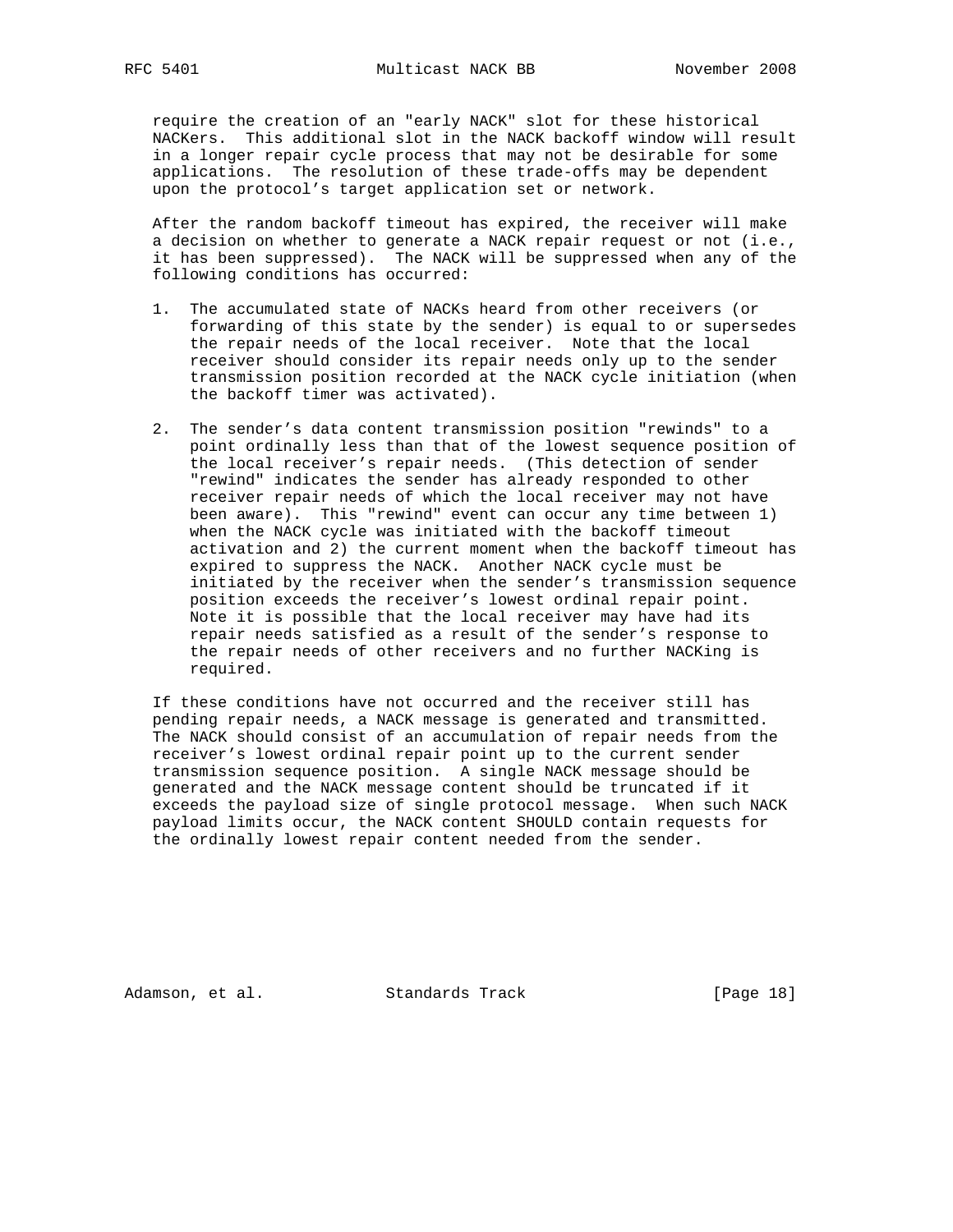Inputs:

- 1. NACK process initiation decision.
- 2. Recorded sender transmission sequence position.
- 3. Sender GRTT.
- 4. Sender group size estimate.
- 5. Application-defined bound on backoff timeout period.
- 6. NACKs from other receivers.
- 7. Pending repair indication from sender (may be forwarded NACKs).
- 8. Current sender transmission sequence position.

Outputs:

- 1. Yes/no decision to generate NACK message upon backoff timer expiration.
- 3.2.3. NACK Message Content

 The content of NACK messages generated by reliable multicast receivers will include information detailing their current repair needs. The specific information depends on the use and type of FEC in the NACK repair process. The identification of repair needs is dependent upon the data content identification (see Section 3.5 below). At the highest level, the NACK content will identify the sender to which the NACK is addressed and the data transport object (or stream) within the sender's transmission that needs repair. For the indicated transport entity, the NACK content will then identify the specific FEC coding blocks and/or symbols it requires to reconstruct the complete transmitted data. This content may consist of FEC block erasure counts and/or explicit indication of missing blocks or symbols (segments) of data and FEC content. It should also be noted that NACK-based reliable multicast can be effectively instantiated without a requirement for reliable NACK delivery using the techniques discussed here.

3.2.3.1. NACK and FEC Repair Strategies

 Where FEC-based repair is used, the NACK message content will minimally need to identify the coding block(s) for which repair is needed and a count of erasures (missing packets) for the coding

Adamson, et al. Standards Track [Page 19]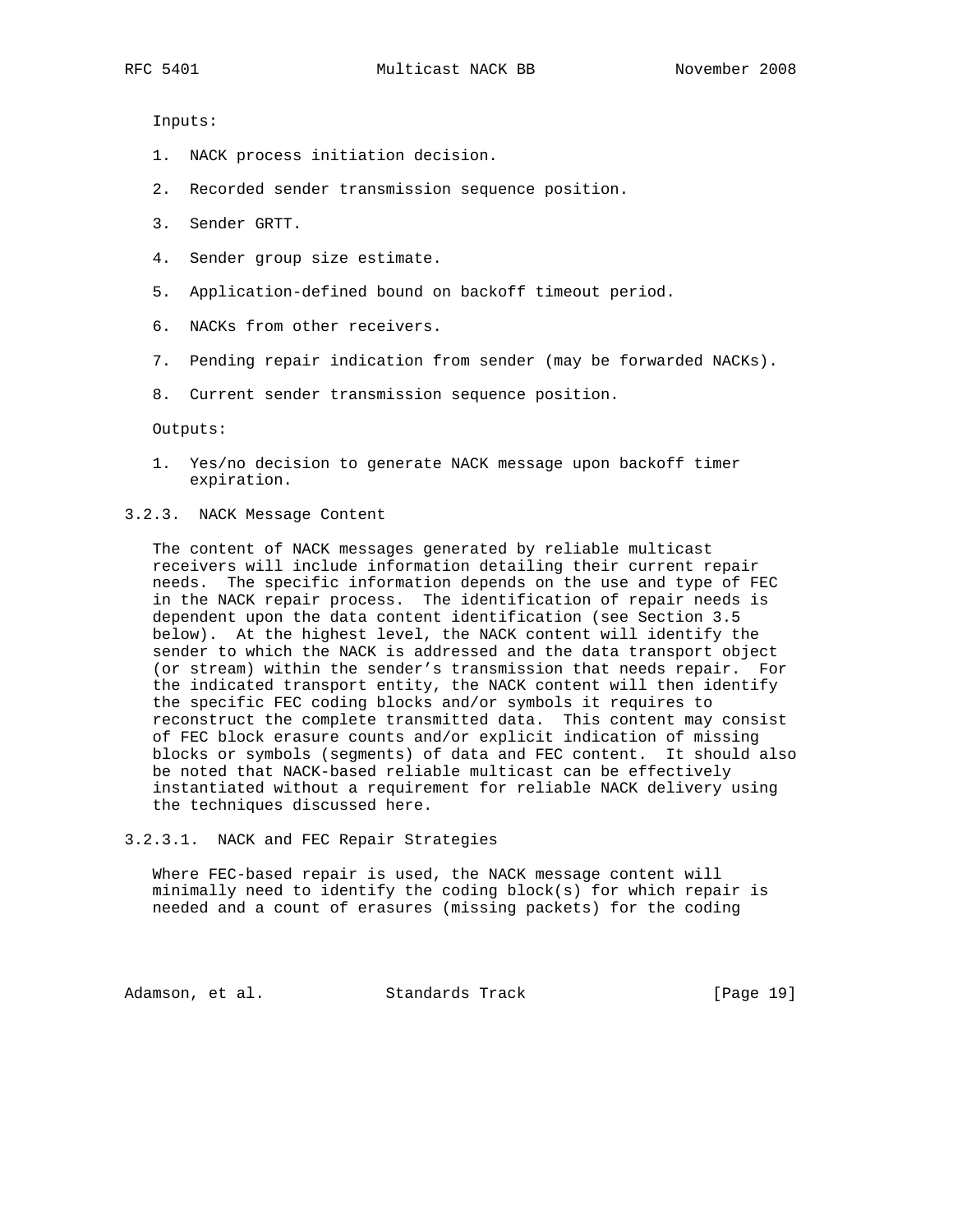block. An exact count of erasures implies the FEC algorithm is capable of repairing any loss combination within the coding block. This count may need to be adjusted for some FEC algorithms.

 Considering that multiple repair rounds may be required to successfully complete repair, an erasure count also implies that the quantity of unique FEC parity packets the server has available to transmit is essentially unlimited (i.e., the server will always be able to provide new, unique, previously unsent parity packets in response to any subsequent repair requests for the same coding block). Alternatively, the sender may "round-robin" transmit through its available set of FEC symbols for a given coding block, and eventually effect repair. For the most efficient repair strategy, the NACK content will need to also explicitly identify which symbols (information and/or parity) the receiver requires to successfully reconstruct the content of the coding block. This will be particularly true of small- to medium-size block FEC codes (e.g., Reed Solomon [FecSchemes]) that are capable of providing a limited number of parity symbols per FEC coding block.

 When FEC is not used as part of the repair process, or the protocol instantiation is required to provide reliability even when the sender has transmitted all available parity for a given coding block (or the sender's ability to buffer transmission history is exceeded by the "(delay\*bandwidth\*loss)" characteristics of the network topology), the NACK content will need to contain explicit coding block and/or segment loss information so that the sender can provide appropriate repair packets and/or data retransmissions. Explicit loss information in NACK content may also potentially serve other purposes. For example, it may be useful for decorrelating loss characteristics among a group of receivers to help differentiate candidate congestion control bottlenecks among the receiver set.

 When FEC is used and NACK content is designed to contain explicit repair requests, there is a strategy where the receivers can NACK for specific content that will help facilitate NACK suppression and repair efficiency. The assumptions for this strategy are that the sender may potentially exhaust its supply of new, unique parity packets available for a given coding block and be required to explicitly retransmit some data or parity symbols to complete reliable transfer. Another assumption is that an FEC algorithm where any parity packet can fill any erasure within the coding block (e.g., Reed Solomon) is used. The goal of this strategy is to make maximum use of the available parity and provide the minimal amount of data and repair transmissions during reliable transfer of data content to the group.

Adamson, et al. Standards Track [Page 20]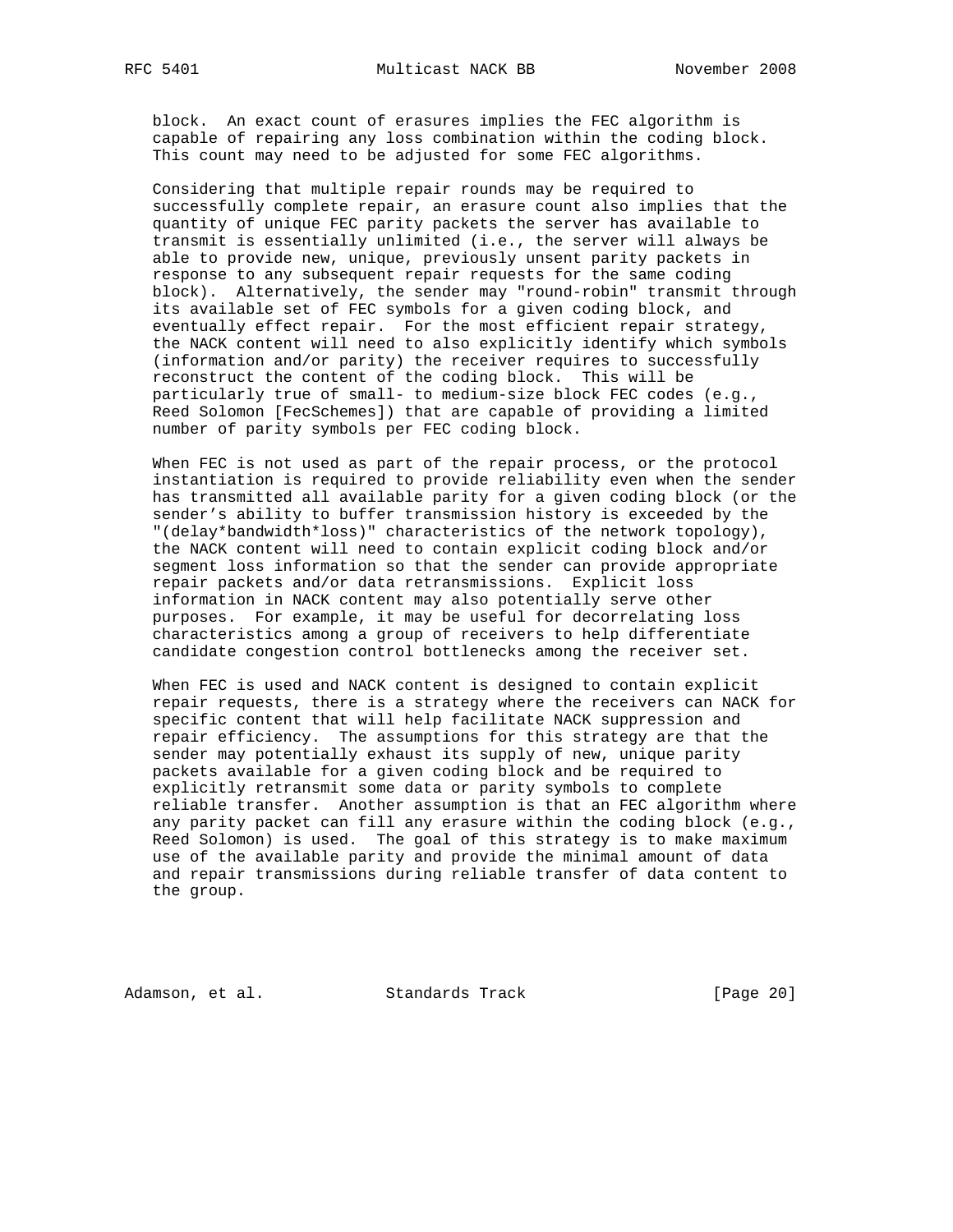When systematic FEC codes are used, the sender transmits the data content of the coding block (and optionally some quantity of parity packets) in its initial transmission. Note that a systematic FEC coding block is considered to be logically made up of the contiguous set of source data vectors plus parity vectors for the given FEC algorithm used. For example, a systematic coding scheme that provides for 64 data symbols and 32 parity symbols per coding block would contain FEC symbol identifiers in the range of 0 to 95.

 Receivers then can construct NACK messages requesting sufficient content to satisfy their repair needs. For example, if the receiver has three erasures in a given received coding block, it will request transmission of the three lowest ordinal parity vectors in the coding block. In our example coding scheme from the previous paragraph, the receiver would explicitly request parity symbols 64 to 66 to fill its three erasures for the coding block. Note that if the receiver's loss for the coding block exceeds the available parity quantity (i.e., greater than 32 missing symbols in our example), the receiver will be required to construct a NACK requesting all (32) of the available parity symbols plus some additional portions of its missing data symbols in order to reconstruct the block. If this is done consistently across the receiver group, the resulting NACKs will comprise a minimal set of sender transmissions to satisfy their repair needs.

 In summary, the rule is to request the lower ordinal portion of the parity content for the FEC coding block to satisfy the erasure repair needs on the first NACK cycle. If the available number of parity symbols is insufficient, the receiver will also request the subset of ordinally highest missing data symbols to cover what the parity symbols will not fill. Note this strategy assumes FEC codes such as Reed-Solomon for which a single parity symbol can repair any erased symbol. This strategy would need minor modification to take into account the possibly limited repair capability of other FEC types. On subsequent NACK repair cycles where the receiver may receive some portion of its previously requested repair content, the receiver will use the same strategy, but only NACK for the set of parity and/or data symbols it has not yet received. Optionally, the receivers could also provide a count of erasures as a convenience to the sender.

 Other types of FEC schemes may require alteration to the NACK and repair strategy described here. For example, some of the large block or expandable FEC codes described in [RFC3453] may be less deterministic with respect to defining optimal repair requests by receivers or repair transmission strategies by senders. For these types of codes, it may be sufficient for receivers to NACK with an estimate of the quantity of additional FEC symbols required to

Adamson, et al. Standards Track [Page 21]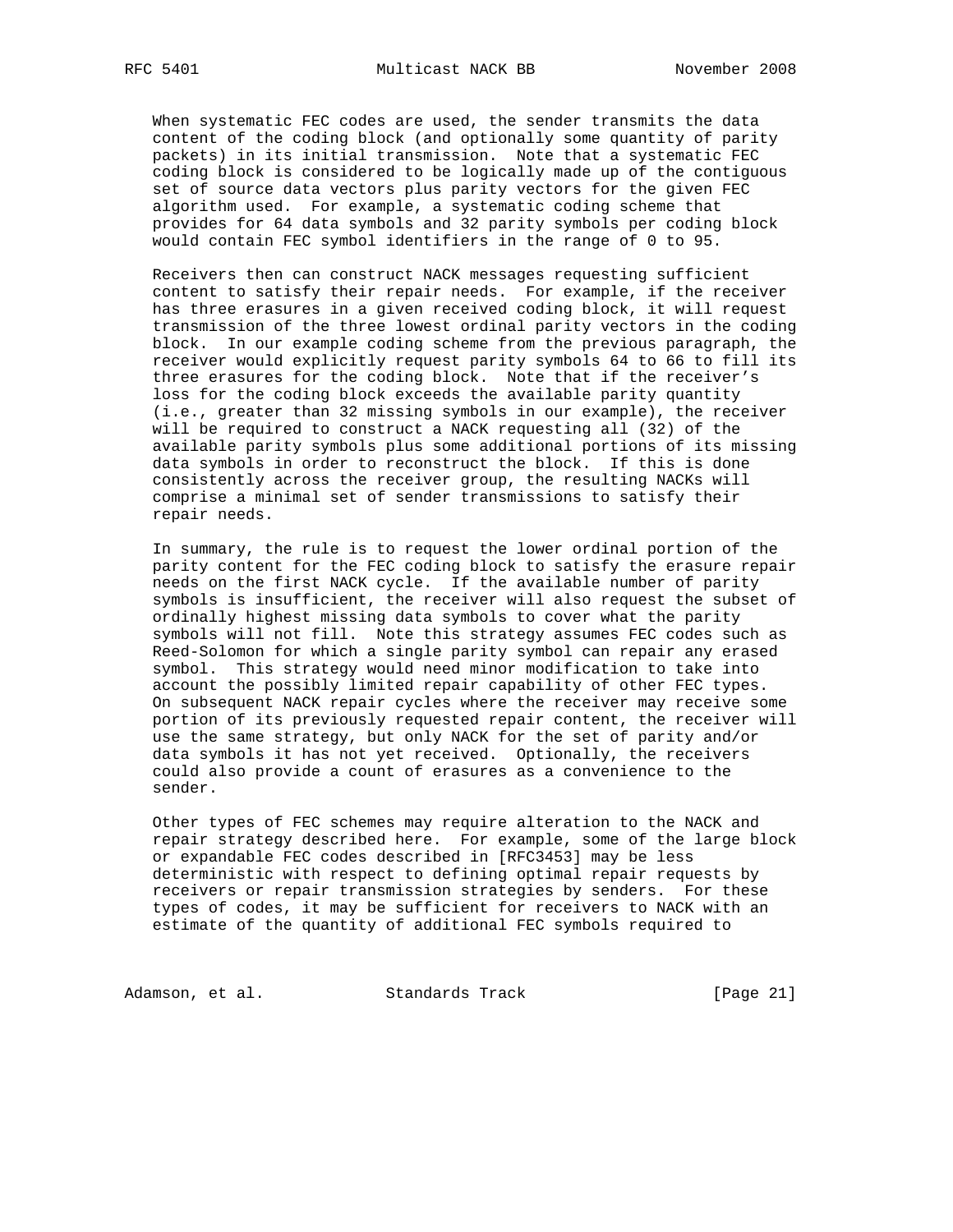complete reliable reception and for the sender to respond accordingly. This apparent disadvantage, as compared to codes such as Reed Solomon, may be offset by the reduced computational requirements and/or ability to support large coding blocks for increased repair efficiency that these codes can offer.

 After receipt and accumulation of NACK messages during the aggregation period, the sender can begin transmission of fresh (previously untransmitted) parity symbols for the coding block based on the highest receiver erasure count if it has a sufficient quantity of parity symbols that were not previously transmitted. Otherwise, the sender MUST resort to transmitting the explicit set of repair vectors requested. With this approach, the sender needs to maintain very little state on requests it has received from the group without need for synchronization of repair requests from the group. Since all receivers use the same consistent algorithm to express their explicit repair needs, NACK suppression among receivers is simplified over the course of multiple repair cycles. The receivers can simply compare NACKs heard from other receivers against their own calculated repair needs to determine whether they should transmit or suppress their pending NACK messages.

#### 3.2.3.2. NACK Content Format

 The format of NACK content will depend on the protocol's data service model and the format of data content identification the protocol uses. This NACK format also depends upon the type of FEC encoding (if any) used. Figure 2 illustrates a logical, hierarchical transmission content identification scheme, denoting that the notion of objects (or streams) and/or FEC blocking is optional at the protocol instantiation's discretion. Note that the identification of objects is with respect to a given sender. It is recommended that transport data content identification is done within the context of a sender in a given session. Since the notion of session "streams" and "blocks" is optional, the framework degenerates to that of typical transport data segmentation and reassembly in its simplest form.



Figure 2: Reliable Multicast Data Content Identification Hierarchy

Adamson, et al. Standards Track [Page 22]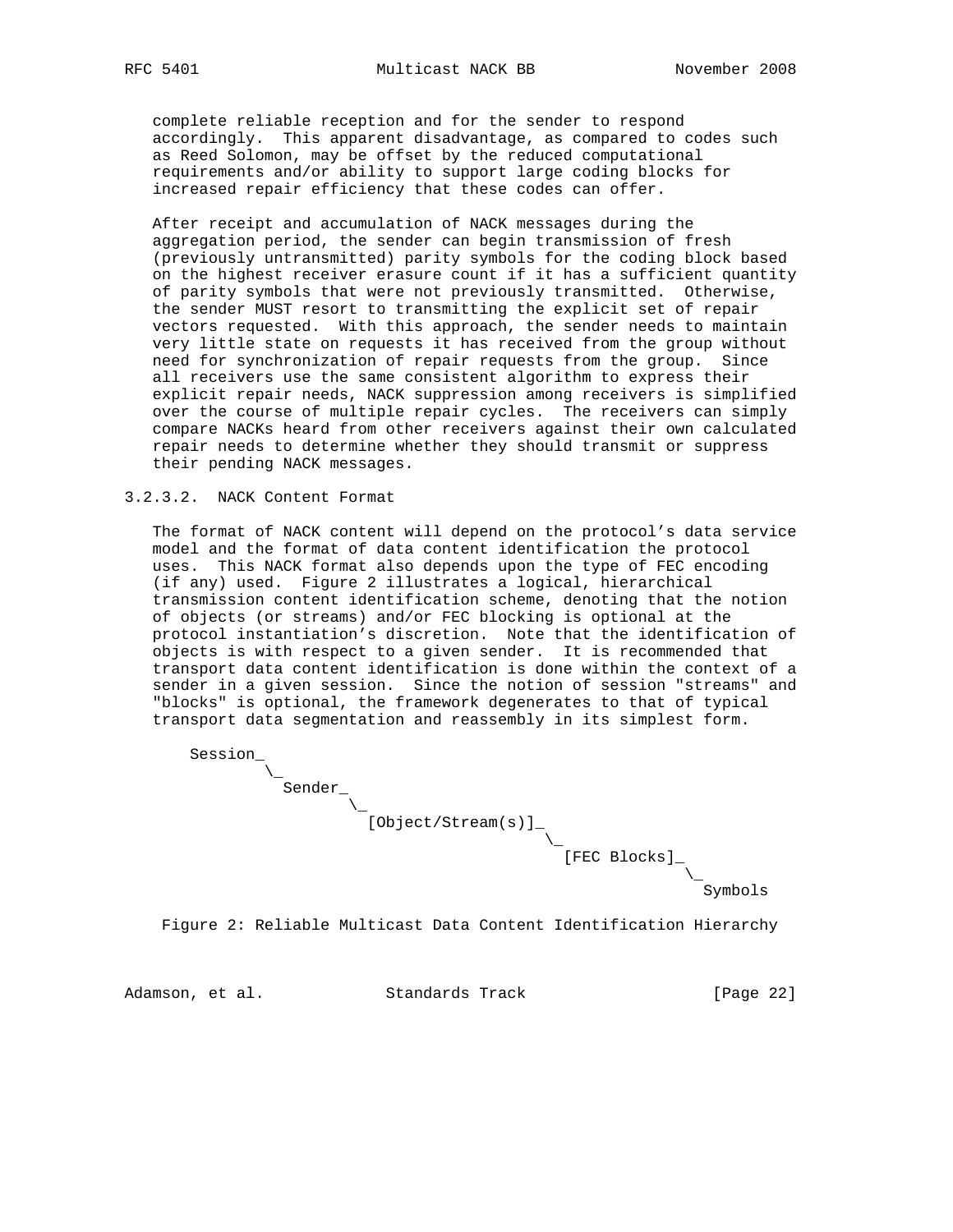The format of NACK messages should enable the following:

- 1. Identification of transport data units required to repair the received content, whether this is an entire missing object/stream (or range), entire FEC coding block(s), or sets of symbols,
- 2. Simple processing for NACK aggregation and suppression,
- 3. Inclusion of NACKs for multiple objects, FEC coding blocks, and/or symbols in a single message, and
- 4. A reasonably compact format.

 If the reliable multicast transport object/stream is identified with an <objectId> and the FEC symbol being transmitted is identified with an <fecPayloadId>, the concatenation of <objectId::fecPayloadId> comprises a basic transport protocol data unit (TPDU) identifier for symbols from a given source. NACK content can be composed of lists and/or ranges of these TPDU identifiers to build up NACK messages to describe the receiver's repair needs. If no hierarchical object delineation or FEC blocking is used, the TPDU is a simple linear representation of the data symbols transmitted by the sender. When the TPDU represents a hierarchy for purposes of object/stream delineation and/or FEC blocking, the NACK content unit may require flags to indicate which portion of the TPDU is applicable. For example, if an entire "object" (or range of objects) is missing in the received data, the receiver will not necessarily know the appropriate range of <sourceBlockNumbers> or <encodingSymbolIds> for which to request repair and thus requires some mechanism to request repair (or retransmission) of the entire unit represented by an <objectId>. The same is true if entire FEC coding blocks represented by one or a range of <sourceBlockNumbers> have been lost.

Inputs:

- 1. Sender identification.
- 2. Sender data identification.
- 3. Sender FEC object transmission information.
- 4. Recorded sender transmission sequence position.
- 5. Current sender transmission sequence position. History of repair needs for this sender.

Adamson, et al. Standards Track [Page 23]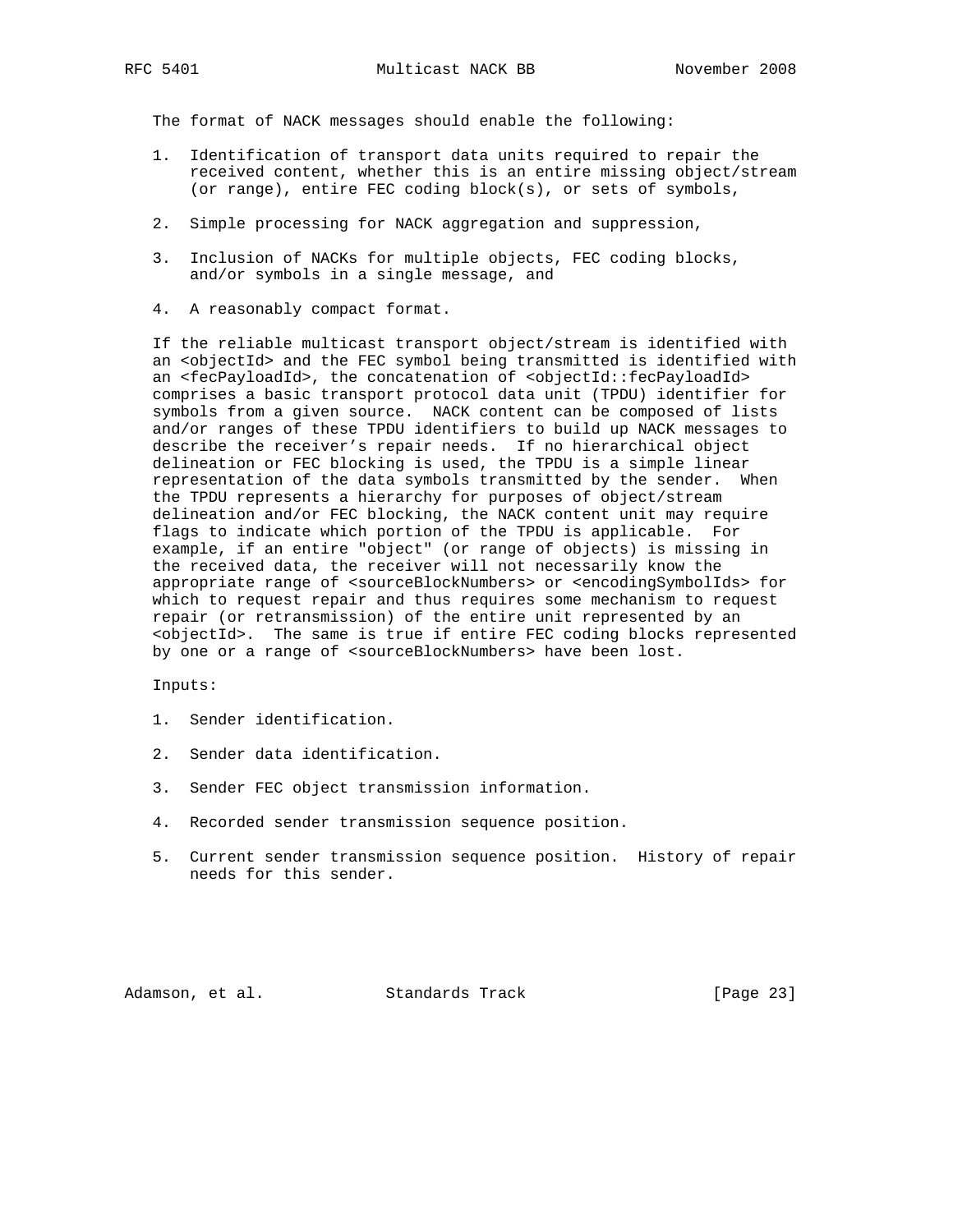Outputs:

- 1. NACK message with repair requests.
- 3.2.4. Sender NACK Processing and Repair Response

 Upon reception of a repair request from a receiver in the group, the sender will initiate a repair response procedure. The sender may wish to delay transmission of repair content until it has had sufficient time to accumulate potentially multiple NACKs from the receiver set. This allows the sender to determine the most efficient repair strategy for a given transport stream/object or FEC coding block. Depending upon the approach used, some protocols may find it beneficial for the sender to provide an indicator of pending repair transmissions as part of its current transmitted message content. This can aid some NACK suppression mechanisms. The amount of time to perform this NACK aggregation should be sufficient to allow for the maximum receiver NACK backoff window (""T\_maxBackoff"" from Section 3.2.2) and propagation of NACK messages from the receivers to the sender. Note the maximum transmission delay of a message from a receiver to the sender may be approximately "(1\*GRTT)" in the case of very asymmetric network topology with respect to transmission delay. Thus, if the maximum receiver NACK backoff time is "T\_maxBackoff = K\*GRTT", the sender NACK aggregation period should be equal to at least:

T\_sndrAggregate = T\_maxBackoff + 1\*GRTT = (K+1)\*GRTT

 Immediately after the sender NACK aggregation period, the sender will begin transmitting repair content determined from the aggregate NACK state and continue with any new transmission. Also, at this time, the sender should observe a "hold-off" period where it constrains itself from initiating a new NACK aggregation period to allow propagation of the new transmission sequence position due to the repair response to the receiver group. To allow for worst case asymmetry, this "hold-off" time should be:

T\_sndrHoldoff = 1\*GRTT

 Recall that the receivers will also employ a "hold-off" timeout after generating a NACK message to allow time for the sender's response. Given a sender "<T\_sndrAggregate>" plus "<T\_sndrHoldoff>" time of "(K+1)\*GRTT", the receivers should use hold-off timeouts of:

T\_rcvrHoldoff = T\_sndrAggregate + T\_sndrHoldoff = (K+2)\*GRTT

Adamson, et al. Standards Track [Page 24]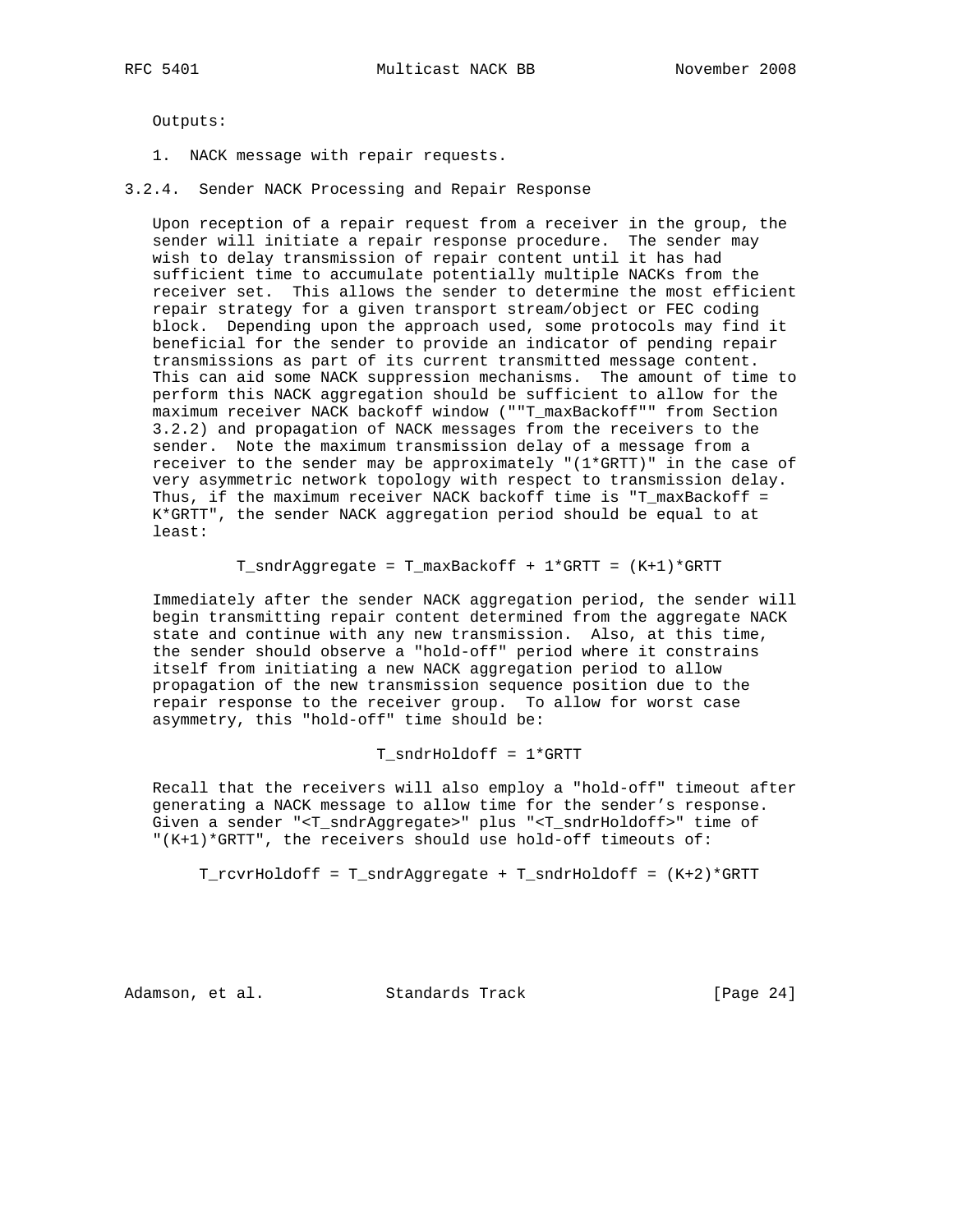This allows for a worst-case propagation time of the receiver's NACK to the sender, the sender's aggregation time, and propagation of the sender's response back to the receiver. Additionally, in the case of unicast feedback from the receiver set, it may be useful for the sender to forward (via multicast) a representation of its aggregated NACK content to the group to allow for NACK suppression when there is not multicast connectivity among the receiver set.

 At the expiration of the "<T\_sndrAggregate>" timeout, the sender will begin transmitting repair messages according to the accumulated content of NACKs received. There are some guidelines with regards to FEC-based repair and the ordering of the repair response from the sender that can improve reliable multicast efficiency:

 When FEC is used, it is beneficial that the sender transmit previously untransmitted parity content as repair messages whenever possible. This maximizes the receiving nodes' ability to reconstruct the entire transmitted content from their individual subsets of received messages.

 The transmitted object and/or stream data and repair content should be indexed with monotonically increasing sequence numbers (within a reasonably large ordinal space). If the sender observes the discipline of transmitting repair for the earliest content (e.g., ordinally lowest FEC blocks) first, the receivers can use a strategy of withholding repair requests for later content until the sender once again returns to that point in the object/stream transmission sequence. This can increase overall message efficiency among the group and help keep repair cycles relatively synchronized without dependence upon strict time synchronization among the sender and receivers. This also helps minimize the buffering requirements of receivers and senders and reduces redundant transmission of data to the group at large.

Inputs:

- 1. Receiver NACK messages.
- 2. Group timing information.

Outputs:

- 1. Repair messages (FEC and/or Data content retransmission).
- 2. Advertisement of current pending repair transmissions when unicast receiver feedback is detected.

Adamson, et al. Standards Track [Page 25]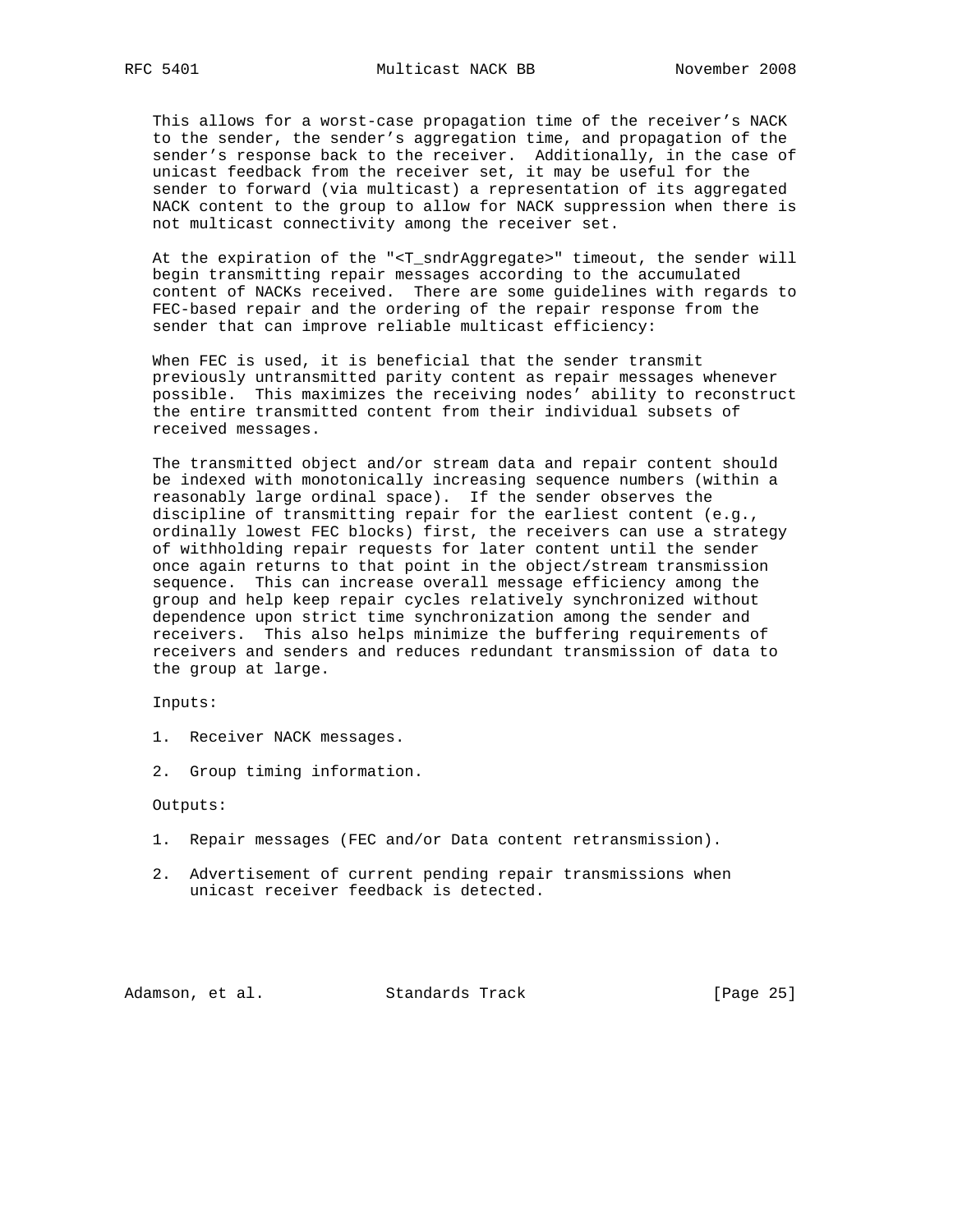### 3.3. Multicast Receiver Join Policies and Procedures

 Consideration should be given to the policies and procedures by which new receivers join a group (perhaps where reliable transmission is already in progress) and begin requesting repair. If receiver joins are unconstrained, the dynamics of group membership may impede the application's ability to meet its goals for forward progression of data transmission. Policies that limit the opportunities for receivers to begin participating in the NACK process may be used to achieve the desired behavior. For example, it may be beneficial for receivers to attempt reliable reception from a newly-heard sender only upon non-repair transmissions of data in the first FEC block of an object or logical portion of a stream. The sender may also implement policies limiting the receivers from which it will accept NACK requests, but this may be prohibitive for scalability reasons in some situations. Alternatively, it may be desirable to have a looser transport synchronization policy and rely upon session management mechanisms to limit group dynamics that can cause poor performance in some types of bulk transfer applications (or for potential interactive reliable multicast applications).

#### Inputs:

 1. Current object/stream data/repair content and sequencing identifiers from sender transmissions.

Outputs:

- 1. Receiver yes/no decision to begin receiving and NACKing for reliable reception of data.
- 3.4. Node (Member) Identification

 In a NACK-based reliable multicast protocol (or other multicast protocols) where there is the potential for multiple sources of data, it is necessary to provide some mechanism to uniquely identify the sources (and possibly some or all receivers) within the group. Receivers that send NACK messages to the group will need to identify the sender to which the NACK is intended. Identity based on arriving packet source addresses is insufficient for several reasons. These reasons include routing changes for hosts with multiple interfaces that result in different packet source addresses for a given host over time, network address translation (NAT) or firewall devices, or other transport/network bridging approaches. As a result, some type of unique source identifier <sourceId> field SHOULD be present in packets transmitted by reliable multicast session members.

Adamson, et al. Standards Track [Page 26]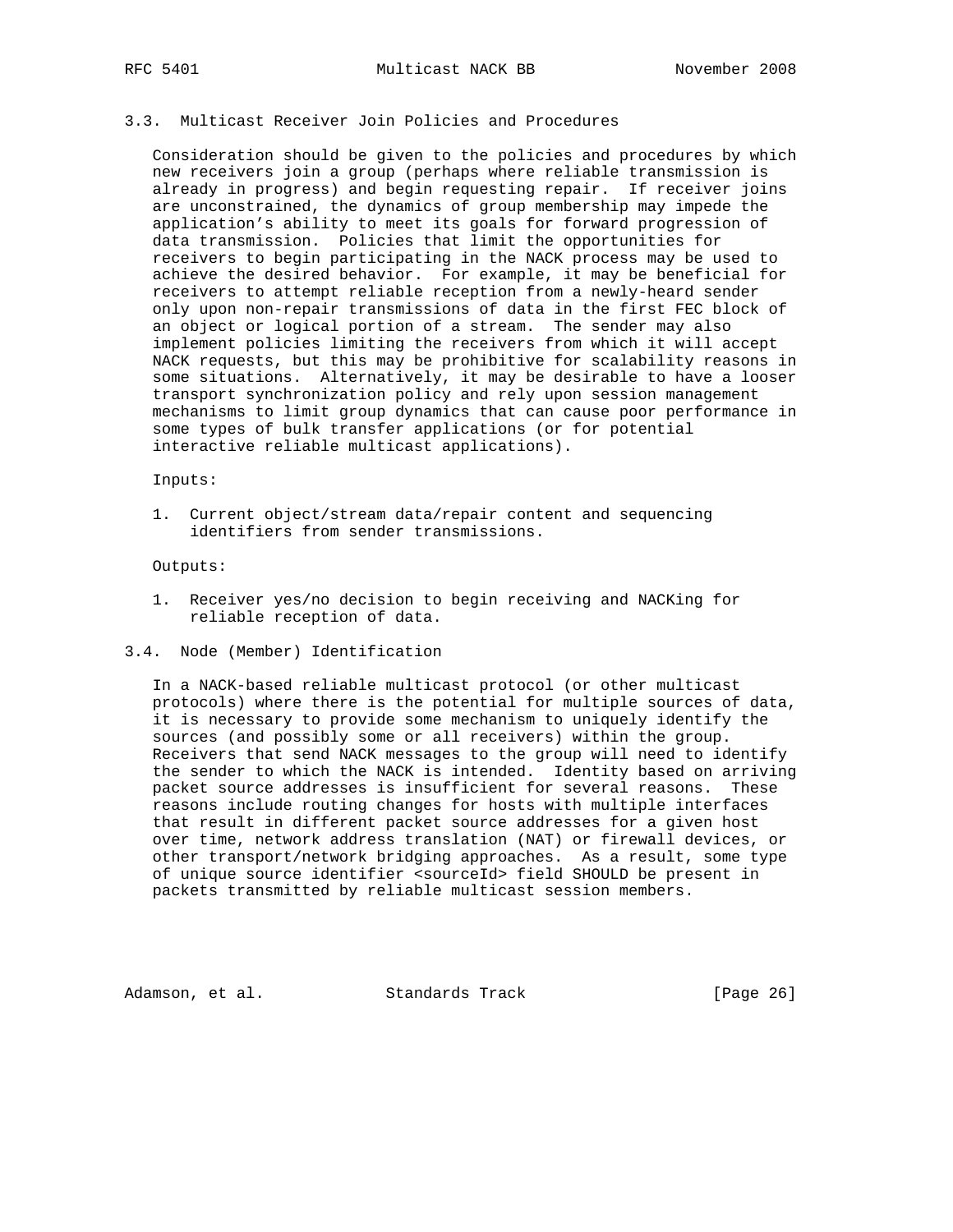## 3.5. Data Content Identification

 The data and repair content transmitted by a NACK-based reliable multicast sender requires some form of identification in the protocol header fields. This identification is required to facilitate the reliable NACK-oriented repair process. These identifiers will also be used in NACK messages generated. This building block document assumes two very general types of data that may comprise bulk transfer session content. One type is static, discrete objects of finite size and the other is continuous non-finite streams. A given application may wish to reliably multicast data content using either one or both of these paradigms. While it may be possible for some applications to further generalize this model and provide mechanisms to encapsulate static objects as content embedded within a stream, there are advantages in many applications to provide distinct support for static bulk objects and messages with the context of a reliable multicast session. These applications may include content caching servers, file transfer, or collaborative tools with bulk content. Applications with requirements for these static object types can then take advantage of transport layer mechanisms (i.e., segmentation/ reassembly, caching, integrated forward error correction coding, etc.) rather than being required to provide their own mechanisms for these functions at the application layer.

 As noted, some applications may alternatively desire to transmit bulk content in the form of one or more streams of non-finite size. Example streams include continuous quasi-real-time message broadcasts (e.g., stock ticker) or some content types that are part of collaborative tools or other applications. And, as indicated above, some applications may wish to encapsulate other bulk content (e.g., files) into one or more streams within a multicast session.

 The components described within this building block document are envisioned to be applicable to both of these models with the potential for a mix of both types within a single multicast session. To support this requirement, the normal data content identification should include a field to uniquely identify the object or stream (e.g., <objectId>) within some reasonable temporal or ordinal interval. Note that it is not expected that this data content identification will be globally unique. It is expected that the object/stream identifier will be unique with respect to a given sender within the reliable multicast session and during the time that sender is supporting a specific transport instance of that object or stream.

 Since "bulk" object/stream content usually requires segmentation, some form of segment identification must also be provided. This segment identifier will be relative to any object or stream

Adamson, et al. Standards Track [Page 27]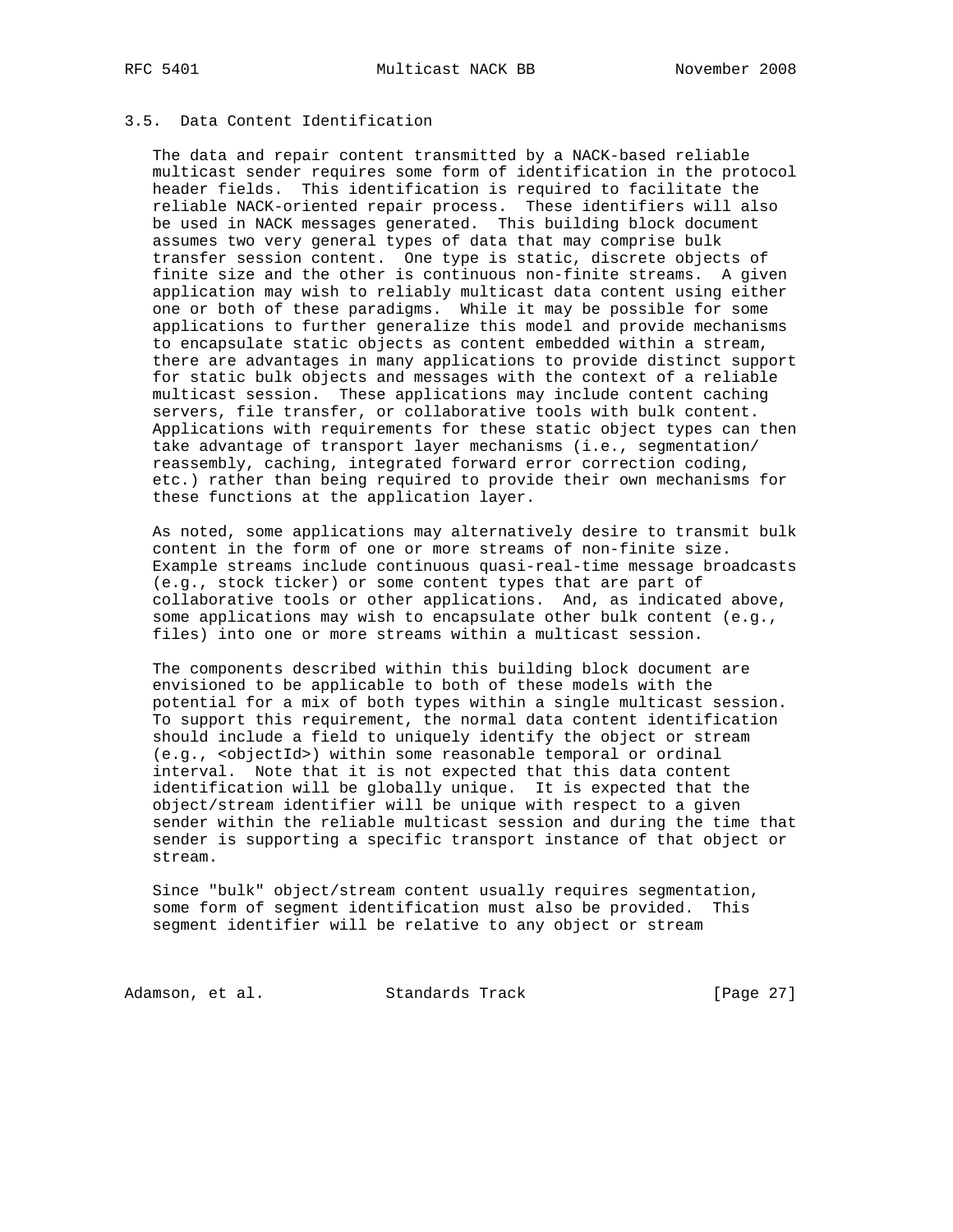identifier that has been provided. Thus, in some cases, NACK-based reliable multicast protocol instantiations may be able to receive transmissions and request repair for multiple streams and one or more sets of static objects in parallel. For protocol instantiations employing FEC, the segment identification portion of the data content identifier may consist of a logical concatenation of a coding block identifier <sourceBlockNumber> and an identifier for the specific data or parity symbol <encodingSymbolId> of the code block. The FEC Basic Schemes building block [FECSchemes] and descriptions of additional FEC schemes that may be documented later provide a standard message format for identifying FEC transmission content. NACK-based reliable multicast protocol instantiations using FEC SHOULD follow such guidelines.

 Additionally, flags to determine the usage of the content identifier fields (e.g., stream vs. object) may be applicable. Flags may also serve other purposes in data content identification. It is expected that any flags defined will be dependent upon individual protocol instantiations.

 In summary, the following data content identification fields may be required for NACK-based reliable multicast protocol data content messages:

- 1. Source node identifier (<sourceId>).
- 2. Object/Stream identifier (<objectId>), if applicable.
- 3. FEC Block identifier (<sourceBlockNumber>), if applicable.
- 4. FEC Symbol identifier (<encodingSymbolId>).
- 5. Flags to differentiate interpretation of identifier fields or identifier structure that implicitly indicates usage.
- 6. Additional FEC transmission content fields per FEC Building Block.

 These fields have been identified because any generated NACK messages will use these identifiers in requesting repair or retransmission of data.

3.6. Forward Error Correction (FEC)

 Multiple forward error correction (FEC) approaches using erasure coding techniques have been identified that can provide great performance enhancements to the repair process of NACK-oriented and other reliable multicast protocols [FecBroadcast], [RmFec],

Adamson, et al. Standards Track [Page 28]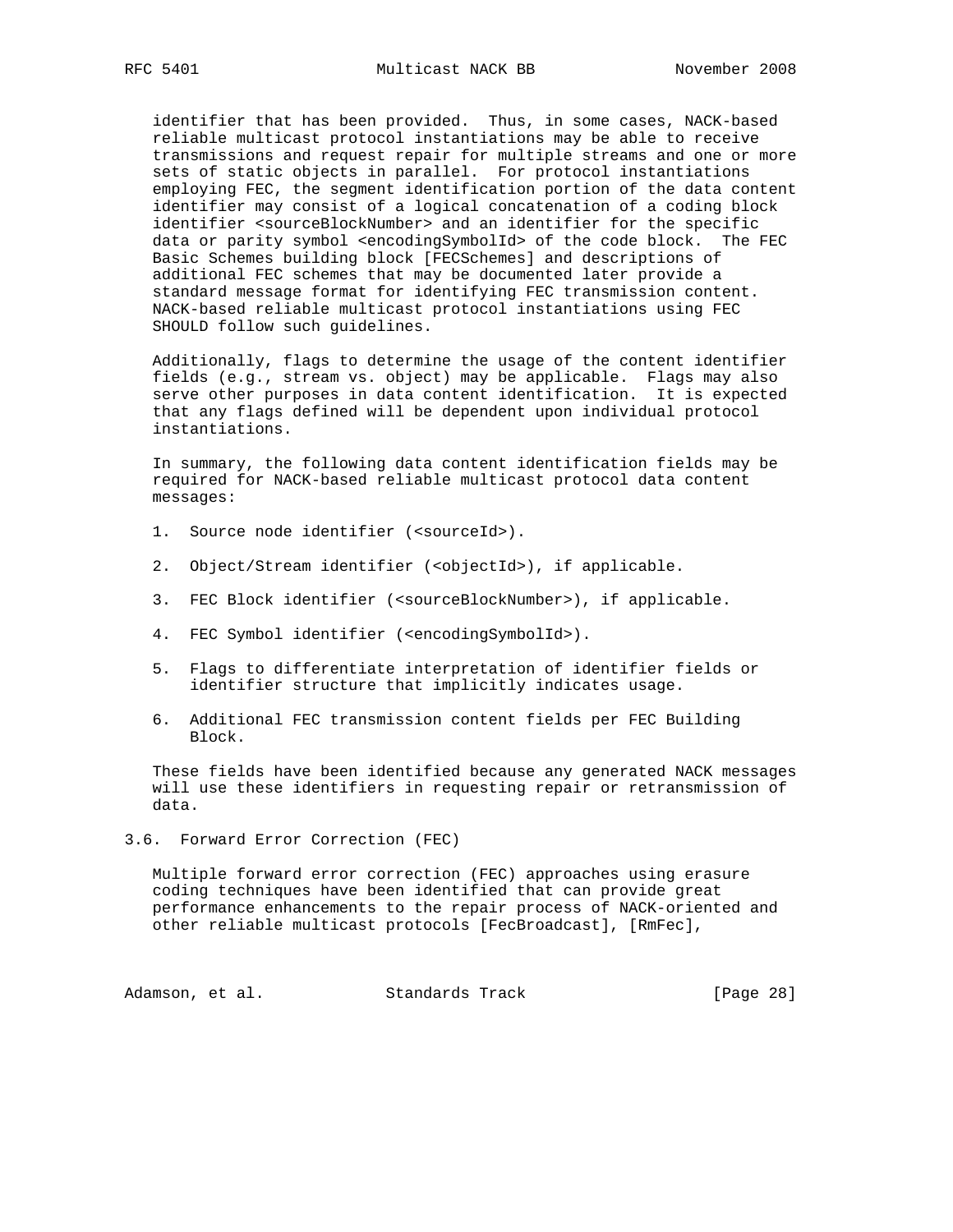[RFC3453]. NACK-based reliable multicast protocols can reap additional benefits since FEC-based repair does not generally require explicit knowledge of repair content within the bounds of its coding block size (in symbols). In NACK-based reliable multicast, parity repair packets generated will generally be transmitted only in response to NACK repair requests from receiving nodes. However, there are benefits in some network environments for transmitting some predetermined quantity of FEC repair packets multiplexed with the regular data symbol transmissions [FecHybrid]. This can reduce the amount of NACK traffic generated with relatively little overhead cost when group sizes are very large or the network connectivity has a large "delay\*bandwidth" product with some nominal level of expected packet loss. While the application of FEC is not unique to NACK based reliable multicast, these sorts of requirements may dictate the types of algorithms and protocol approaches that are applicable.

 A specific issue related to the use of FEC with NACK-based reliable multicast is the mechanism used to identify the portion(s) of transmitted data content to which specific FEC packets are applicable. It is expected that FEC algorithms will be based on generating a set of parity repair packets for a corresponding block of transmitted data packets. Since data content packets are uniquely identified by the concatenation of <sourceId::objectId:: sourceBlockNumber::encodingSymbolId> during transport, it is expected that FEC packets will be identified in a similar manner. The FEC Building Block document [RFC5052] provides detailed recommendations concerning application of FEC and standard formats for related reliable multicast protocol messages.

## 3.7. Round-Trip Timing Collection

 The measurement of packet propagation round-trip time (RTT) among members of the group is required to support timer-based NACK suppression algorithms, timing of sender commands or certain repair functions, and congestion control operation. The nature of the round-trip information collected is dependent upon the type of interaction among the members of the group. In the case of "one-to many" transmission, it may be that only the sender requires RTT knowledge of the GRTT and/or RTT knowledge of only a portion of the group. Here, the GRTT information might be collected in a reasonably scalable manner. For congestion control operation, it is possible that each receiver in the group may need knowledge of its individual RTT. In this case, an alternative RTT collection scheme may be utilized where receivers collect individual RTT measurements with respect to the sender(s) and advertise them to the group or sender(s). Where it is likely that exchange of reliable multicast data will occur among the group on a "many-to-many" basis, there are alternative measurement techniques that might be employed for

Adamson, et al. Standards Track [Page 29]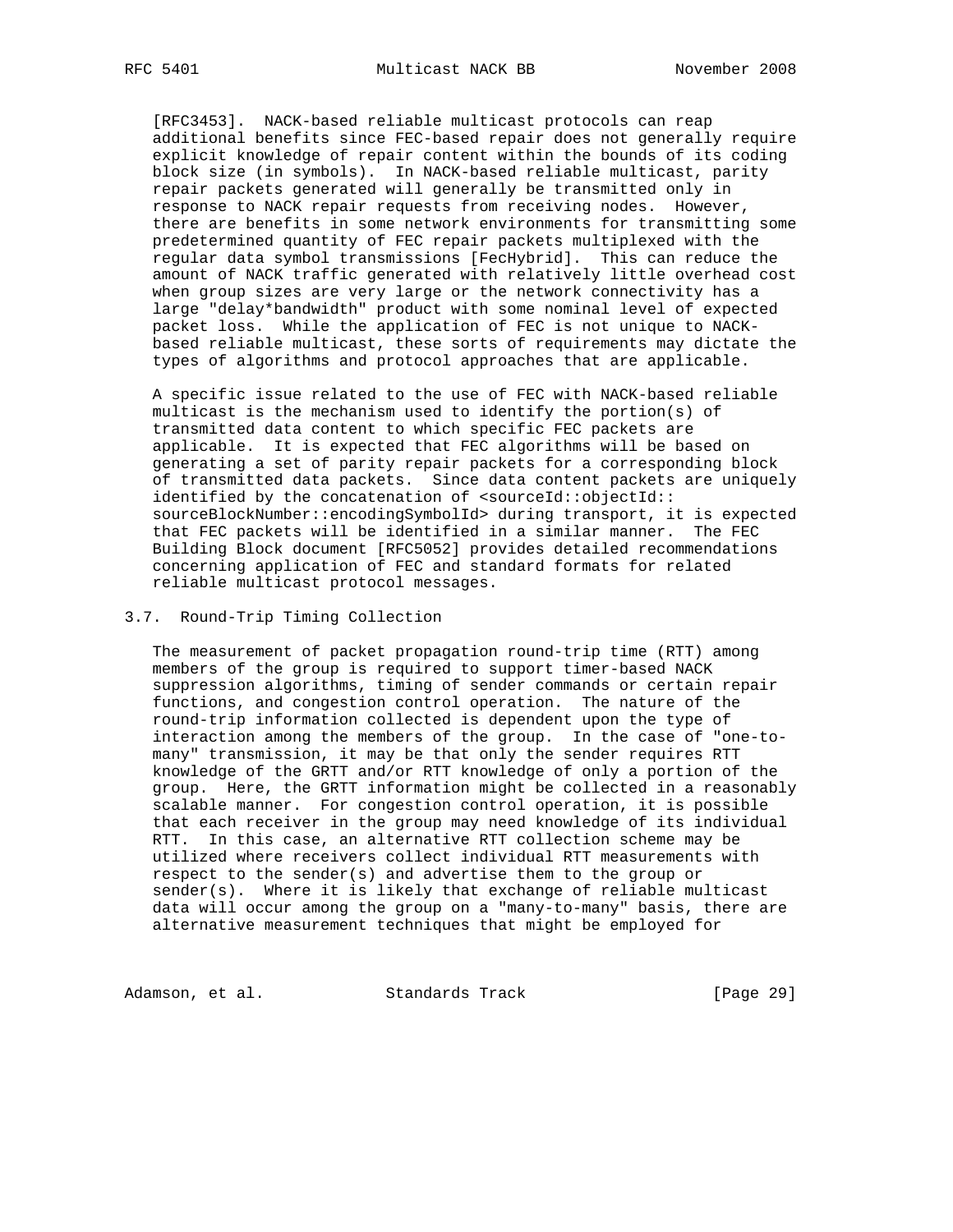increased efficiency [DelayEstimation]. In some cases, there might be absolute time synchronization available among the participating hosts that may simplify RTT measurement. There are trade-offs in multicast congestion control design that require further consideration before a universal recommendation on RTT (or GRTT) measurement can be specified. Regardless of how the RTT information is collected (and more specifically GRTT) with respect to congestion control or other requirements, the sender will need to advertise its current GRTT estimate to the group for various NACK timeouts used by receivers.

#### 3.7.1. One-to-Many Sender GRTT Measurement

 The goal of this form of RTT measurement is for the sender to estimate the GRTT among the receivers who are actively participating in NACK-based reliable multicast operation. The set of receivers participating in this process may be the entire group or some subset of the group determined from another mechanism within the protocol instantiation. An approach to collect this GRTT information follows.

 The sender periodically polls the group with a message (independent or "piggy-backed" with other transmissions) containing a "<sendTime>" timestamp relative to an internal clock at the sender. Upon reception of this message, the receivers will record this "<sendTime>" timestamp and the time (referenced to their own clocks) at which it was received "<recvTime>". When the receiver provides feedback to the sender (either explicitly or as part of other feedback messages depending upon protocol instantiation specification), it will construct a "response" using the formula:

grttResponse = sendTime + (currentTime - recvTime)

where the "<sendTime>" is the timestamp from the last probe message received from the source and the ("<currentTime> - <recvTime>") is the amount of time differential since that request was received until the receiver generated the response.

 The sender processes each receiver response by calculating a current RTT measurement for the receiver from whom the response was received using the following formula:

RTT\_rcvr = currentTime - grttResponse

 During each periodic "GRTT" probing interval, the source keeps the peak round-trip timing measurement ("RTT\_peak") from the set of responses it has received. A conservative estimate of "GRTT" is kept

Adamson, et al. Standards Track [Page 30]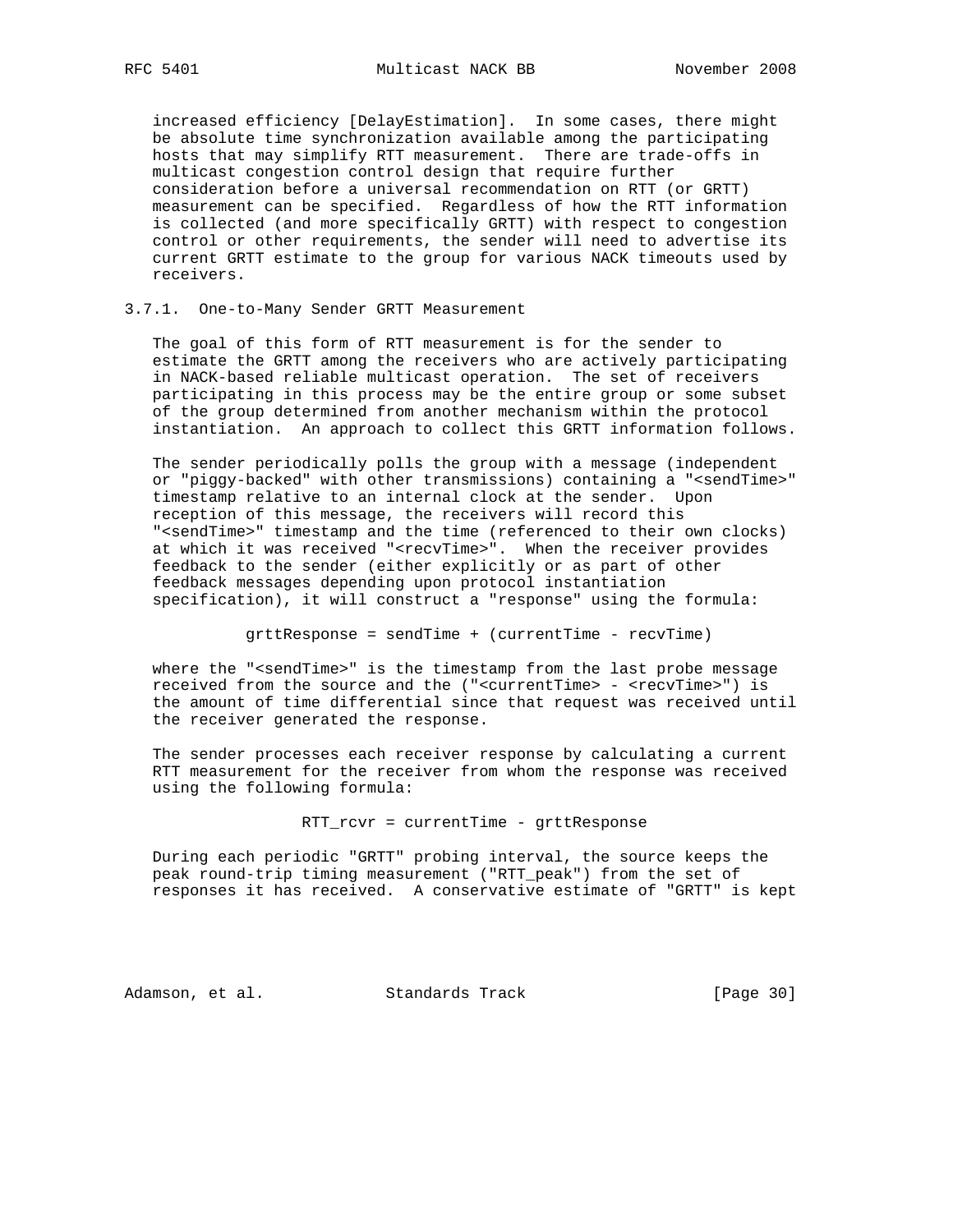to maximize the efficiency of redundant NACK suppression and repair aggregation. The update to the source's ongoing estimate of "GRTT" is done observing the following rules:

 1. If a receiver's response round-trip time ("RTT\_rcvr") is greater than the current "GRTT" estimate, the "GRTT" is immediately updated to this new peak value:

GRTT = RTT\_rcvr

 2. At the end of the response collection period (i.e., the GRTT probe interval), if the recorded "peak" response ("RTT\_peak") is less than the current GRTT estimate, the GRTT is updated to:

GRTT = MAX(0.9\*GRTT, RTT\_peak)

- 3. If no feedback is received, the sender "GRTT" estimate remains unchanged.
- 4. At the end of the response collection period, the peak tracking value ("RTT\_peak") is reset to ZERO for subsequent peak detection.

 The GRTT collection period (i.e., period of probe transmission) could be fixed at a value on the order of that expected for group membership and/or network topology dynamics. For robustness, more rapid probing could be used at protocol startup before settling to a less frequent, steady-state interval. Optionally, an algorithm may be developed to adjust the GRTT collection period dynamically in response to the current estimate of GRTT (or variations in it) and to an estimation of packet loss. The overhead of probing messages could then be reduced when the GRTT estimate is stable and unchanging, but be adjusted to track more dynamically during periods of variation with correspondingly shorter GRTT collection periods. GRTT collection MAY also be coupled with collection of other information for congestion control purposes.

 In summary, although NACK repair cycle timeouts are based on GRTT, it should be noted that convergent operation of the protocol does not depend upon highly accurate GRTT estimation. The current mechanism has proved sufficient in simulations and in the environments where NACK-based reliable multicast protocols have been deployed to date. The estimate provided by the given algorithm tracks the peak envelope of actual GRTT (including operating system effect as well as network delays) even in relatively high loss connectivity. The steady-state probing/update interval may potentially be varied to accommodate different levels of expected network dynamics in different environments.

Adamson, et al. Standards Track [Page 31]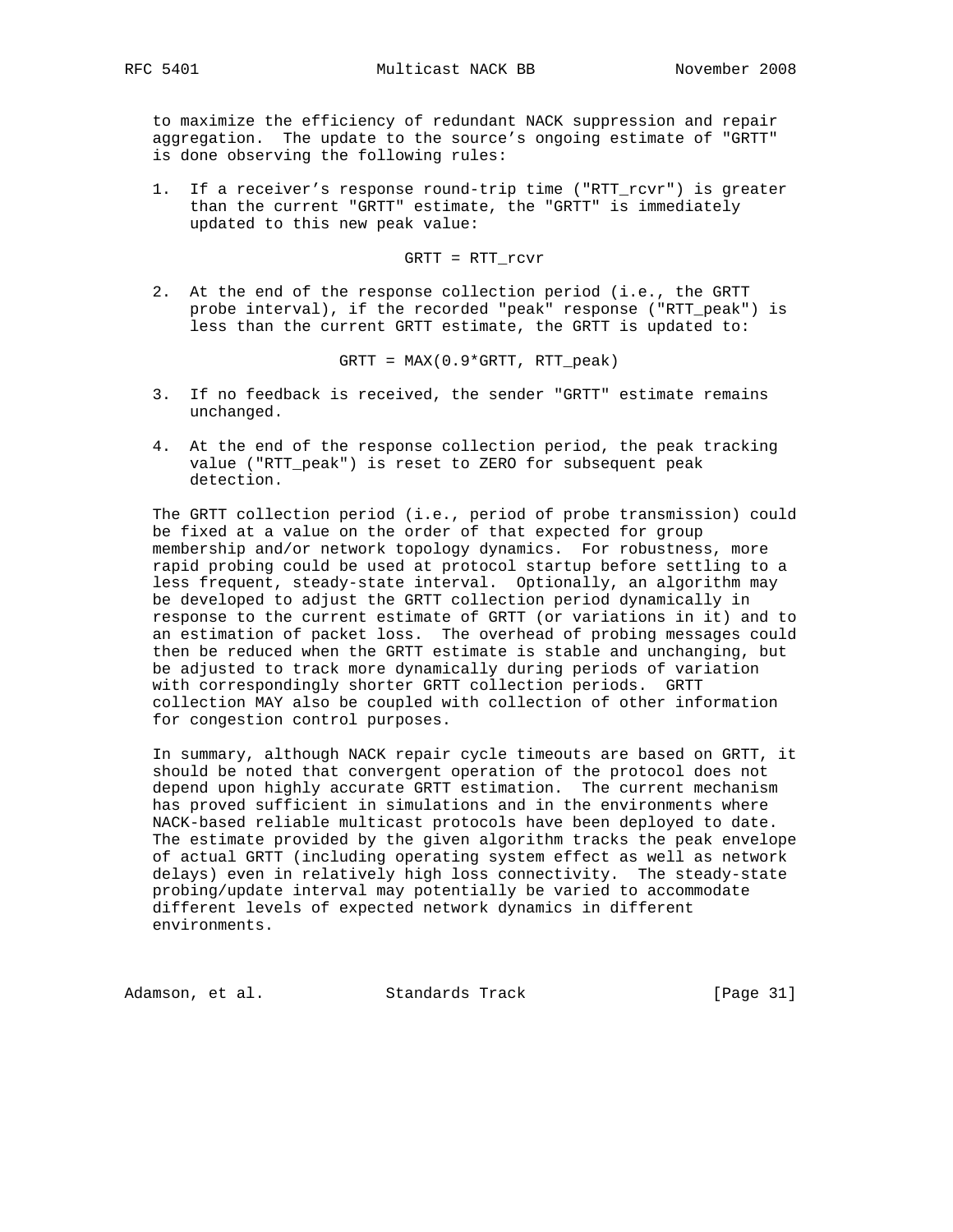#### 3.7.2. One-to-Many Receiver RTT Measurement

 In this approach, receivers send messages with timestamps to the sender. To control the volume of these receiver-generated messages, a suppression mechanism similar to that described for NACK suppression my be used. The "age" of receivers' RTT measurement should be kept by receivers and used as a metric in competing for feedback opportunities in the suppression scheme. For example, receiver who have not made any RTT measurement or whose RTT measurement has aged most should have precedence over other receivers. In turn, the sender may have limited capacity to provide an "echo" of the receiver timestamps back to the group, and it could use this RTT "age" metric to determine which receivers get precedence. The sender can determine the "GRTT" as described in 3.7.1 if it provides sender timestamps to the group. Alternatively, receivers who note their RTT is greater than the sender GRTT can compete in the feedback opportunity/suppression scheme to provide the sender and group with this information.

#### 3.7.3. Many-to-Many RTT Measurement

 For reliable multicast sessions that involve multiple senders, it may be useful to have RTT measurements occur on a true "many-to-many" basis rather than have each sender independently tracking RTT. Some protocol efficiency can be gained when receivers can infer an approximation of their RTT with respect to a sender based on RTT information they have on another sender and that other sender's RTT with respect to the new sender of interest. For example, for receiver "a" and senders "b" and "c", it is likely that:

 $RTT(a \leftarrow b) \leq RTT(a \leftarrow c) + RTT(b \leftarrow c)$ 

 Further refinement of this estimate can be conducted if RTT information is available to a node concerning its own RTT with respect to a small subset of other group members and if information concerning RTT among those other group members is learned by the node during protocol operation.

## 3.7.4. Sender GRTT Advertisement

 To facilitate deterministic protocol operation, the sender should robustly advertise its current estimation of "GRTT" to the receiver set. Common, robust knowledge of the sender's current operating GRTT estimate among the group will allow the protocol to progress in its most efficient manner. The sender's GRTT estimate can be robustly advertised to the group by simply embedding the estimate into all pertinent messages transmitted by the sender. The overhead of this can be made quite small by quantizing (compressing) the GRTT estimate

Adamson, et al. Standards Track [Page 32]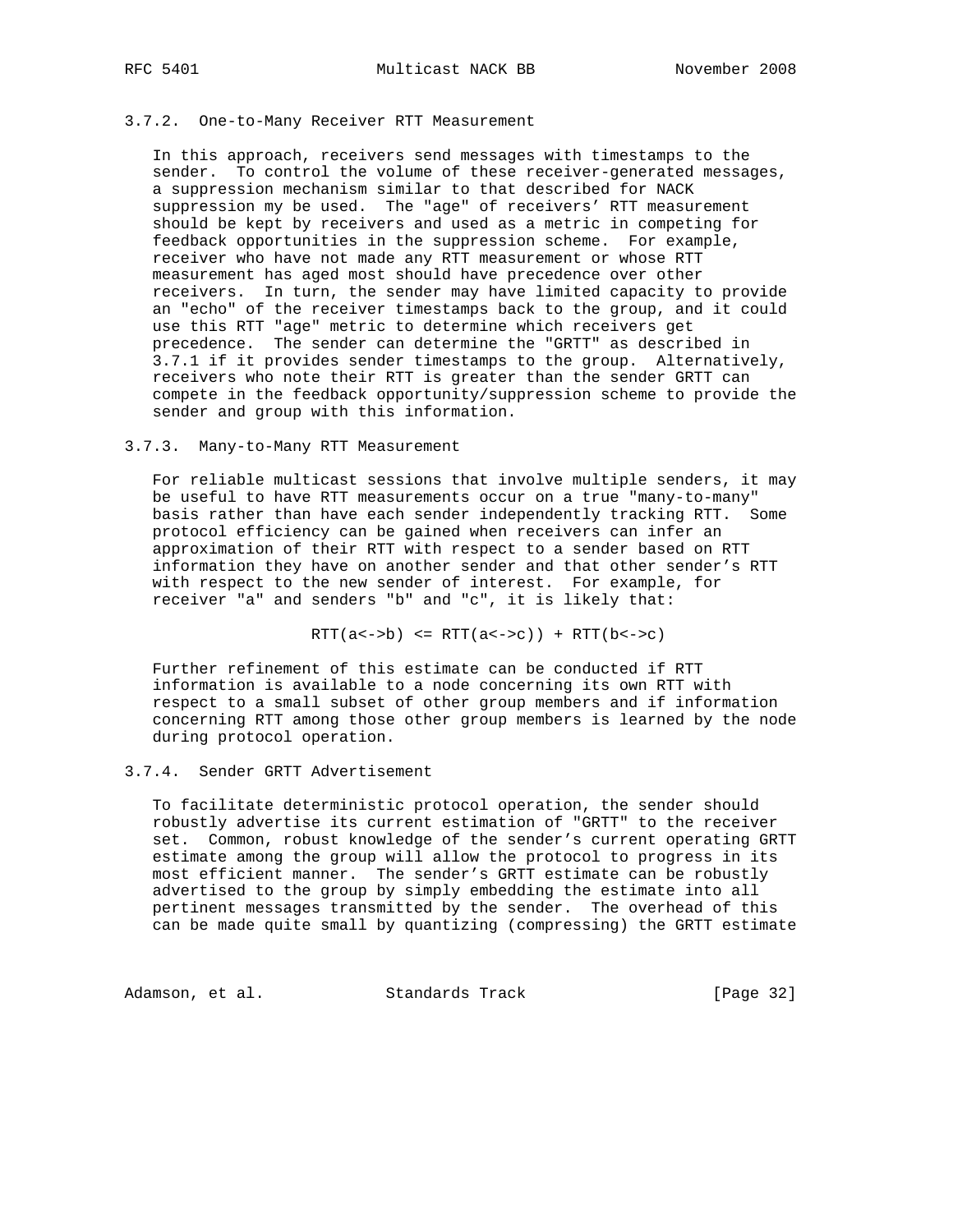to a single byte of information. The following C-language functions allow this to be done over a wide range ("RTT\_MIN" through "RTT\_MAX") of GRTT values while maintaining a greater range of precision for small values and less precision for large values. Values of 1.0e-06 seconds and 1000 seconds are RECOMMENDED for "RTT\_MIN" and "RTT\_MAX" respectively. NACK-based reliable multicast applications may wish to place an additional, smaller upper limit on the GRTT advertised by senders to meet application data delivery latency constraints at the expense of greater feedback volume in some network environments.

```
 unsigned char QuantizeGrtt(double grtt)
 {
     if (grtt > RTT_MAX)
        grtt = RTT_MAX;
     else if (grtt < RTT_MIN)
        grtt = RTT_MIN;
    if (grtt < (33*RTT_MIN))return ((unsigned char)(grtt / RTT_MIN) - 1);
     else
        return ((unsigned char)(ceil(255.0 -
                                 (13.0 * log(RTT_MAX/grtt)));
 }
 double UnquantizeRtt(unsigned char qrtt)
 {
    return ((qrtt \le 31) ?
             (((double)(qrtt+1))*(double)RTT_MIN) :
             (RTT_MAX/exp(((double)(255-qrtt))/(double)13.0)));
 }
```
 Note that this function is useful for quantizing GRTT times in the range of 1 microsecond to 1000 seconds. Of course, NACK-based reliable multicast protocol implementations may wish to further constrain advertised GRTT estimates (e.g., limit the maximum value) for practical reasons.

#### 3.8. Group Size Determination/Estimation

 When NACK-based reliable multicast protocol operation includes mechanisms that excite feedback from the group at large (e.g., congestion control), it may be possible to roughly estimate the group size based on the number of feedback messages received with respect to the distribution of the probabilistic suppression mechanism used. Note the timer-based suppression mechanism described in this document does not require a very accurate estimate of group size to perform adequately. Thus, a rough estimate, particularly if conservatively managed, may suffice. Group size may also be determined administratively. In absence of any group size determination

Adamson, et al. Standards Track [Page 33]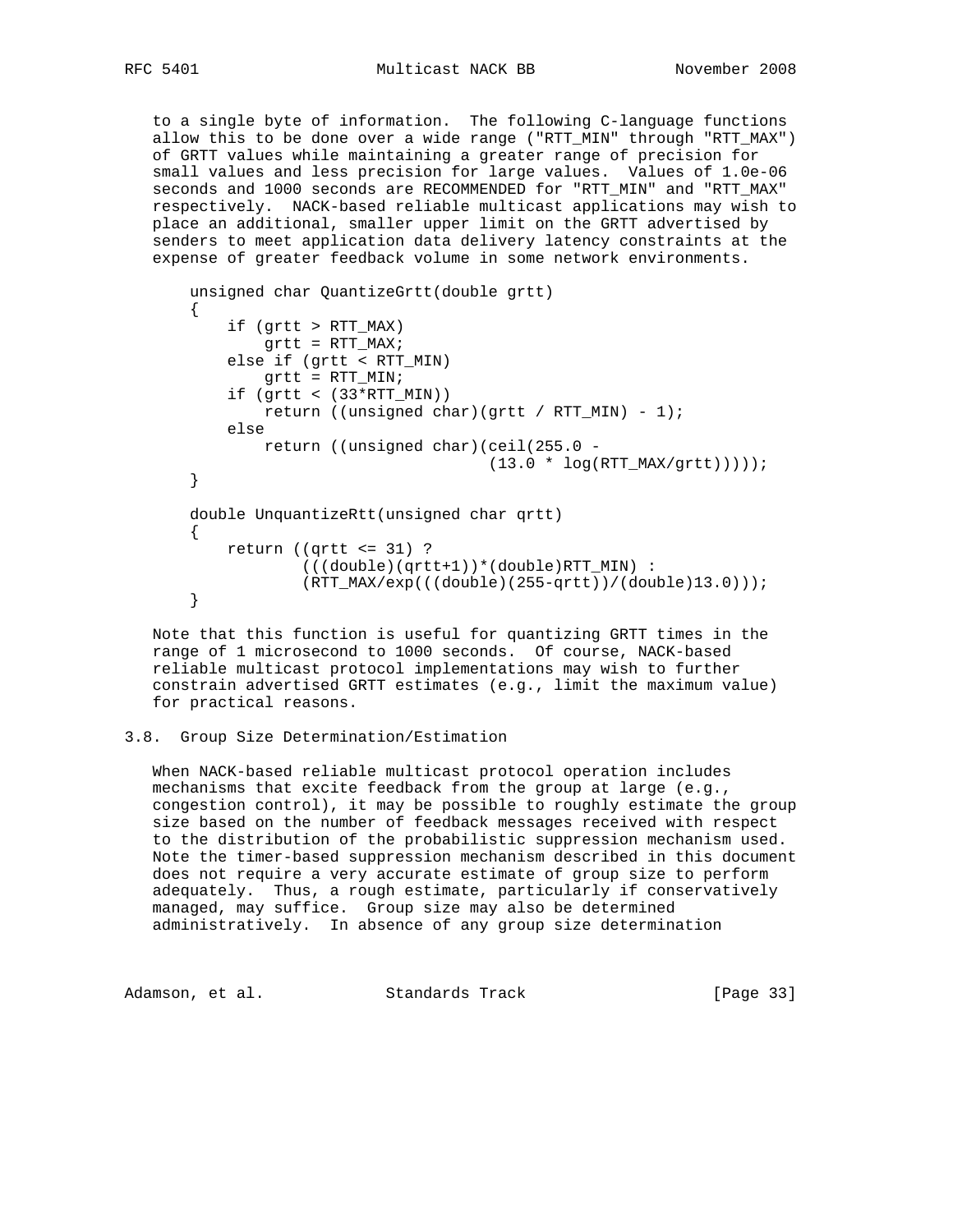mechanism, a default group size value of 10,000 is RECOMMENDED for reasonable management of feedback given the scalability of expected NACK-based reliable multicast usage. This conservative estimate (over-estimate) of group size in the algorithms described above will result in some added latency to the NACK repair process if the actual group size is smaller but with a guarantee of feedback implosion protection. The study of the timer-based feedback suppression mechanism described in [McastFeedback] and [NormFeedback] showed that the group size estimate need only be with an order-of-magnitude to provide effective suppression performance.

#### 3.9. Congestion Control Operation

 Congestion control that fairly shares available network capacity with other reliable multicast and TCP instantiations is REQUIRED for general Internet operation. The TCP-Friendly Multicast Congestion Control (TFMCC) [TfmccPaper] or Pragmatic General Multicast Congestion Control (PGMCC) [PgmccPaper] techniques can be applied to NACK-based reliable multicast operation to meet this requirement. The former technique has been further documented in [RFC4654] and has been successfully applied in the NACK-Oriented Reliable Multicast Protocol (NORM) [RFC3940].

### 3.10. Intermediate System Assistance

 NACK-based multicast protocols may benefit from general purpose intermediate system assistance. In particular, additional NACK suppression where intermediate systems can aggregate NACK content (or filter duplicate NACK content) from receivers as it is relayed toward the sender could enhance NORM group size scalability. For NACK-based reliable multicast protocols using FEC, it is possible that intermediate systems may be able to filter FEC repair messages to provide an intelligent "subcast" of repair content to different legs of the multicast topology depending on the repair needs learned from previous receiver NACKs. Similarly, intermediate systems could monitor receiver NACKs and provide repair transmissions on-demand in response if sufficient state on the content being transmitted was being maintained. This can reduce the latency and volume of repair transmissions when the intermediate system is associated with a network link that is particularly problematic with respect to packet loss. These types of assist functions would require intermediate system interpretation of transport data unit content identifiers and flags. NACK-based protocol designs should consider the potential for intermediate system assistance in the specification of protocol messages and operations. It is likely that intermediate systems assistance will be more pragmatic if message parsing requirements are modest and if the amount of state an intermediate system is required to maintain is relatively small.

Adamson, et al. Standards Track [Page 34]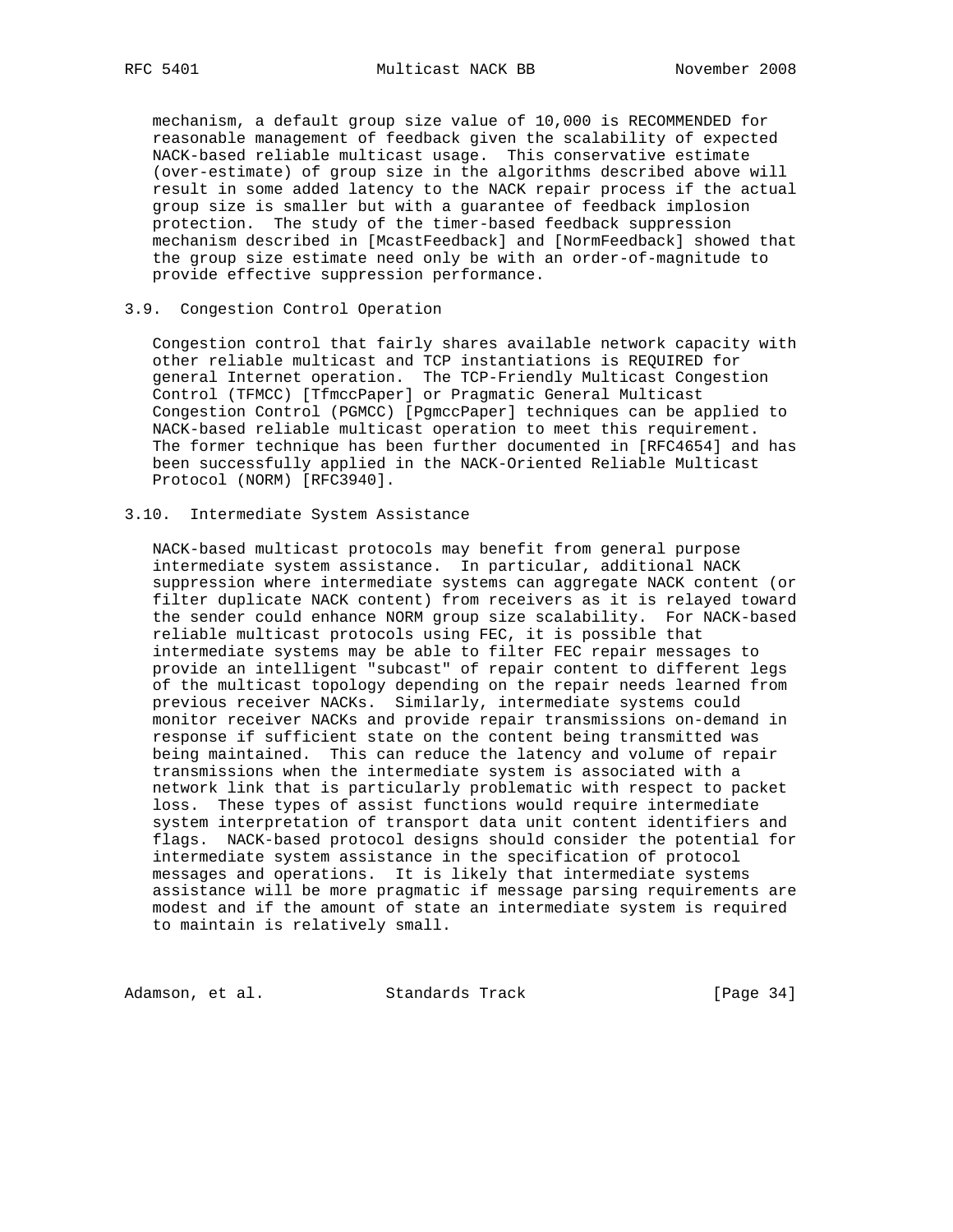## 4. NACK-Based Reliable Multicast Applicability

 The Multicast NACK building block applies to protocols wishing to employ negative acknowledgement to achieve reliable data transfer. Properly designed NACK-based reliable multicast protocols offer scalability advantages for applications and/or network topologies where, for various reasons, it is prohibitive to construct a higher order delivery infrastructure above the basic Layer 3 IP multicast service (e.g., unicast or hybrid unicast/multicast data distribution trees). Additionally, the multicast scalability property of NACK based protocols [RmComparison], [RmClasses] is applicable where broad "fan-out" is expected for a single network hop (e.g., cable-TV data delivery, satellite, or other broadcast communication services). Furthermore, the simplicity of a protocol based on "flat" group-wide multicast distribution may offer advantages for a broad range of distributed services or dynamic networks and applications. NACK based reliable multicast protocols can make use of reciprocal (among senders and receivers) multicast communication under the any-source multicast (ASM) model defined in RFC 1112 [RFC1112], and are capable of scalable operation in asymmetric topologies, such as source specific multicast (SSM) [RFC4607], where there may only be unicast routing service from the receivers to the sender(s).

 NACK-based reliable multicast protocol operation is compatible with transport layer forward error correction coding techniques as described in [RFC3453] and congestion control mechanisms such as those described in [TfmccPaper] and [PgmccPaper]. A principal limitation of NACK-based reliable multicast operation involves group size scalability when network capacity for receiver feedback is very limited. It is possible that, with proper protocol design, the intermediate system assistance techniques mentioned in Section 2.4 and described further in Section 3.10 can allow NACK-based approaches to scale to larger group sizes. NACK-based reliable multicast operation is also governed by implementation buffering constraints. Buffering greater than that required for typical point-to-point reliable transport (e.g., TCP) is recommended to allow for disparity in the receiver group connectivity and to allow for the feedback delays required to attain group size scalability.

 Prior experimental work included various protocol instantiations that implemented some of the concepts described in this building block document. This includes the Pragmatic General Multicast (PGM) protocol described in [RFC3208] as well as others that were documented or deployed outside of IETF activities. While the PGM protocol specification and some other approaches encompassed many of the goals of bulk data delivery as described here, this NACK-based building block provides a more generalized framework so that different application needs can be met by different protocol

Adamson, et al. Standards Track [Page 35]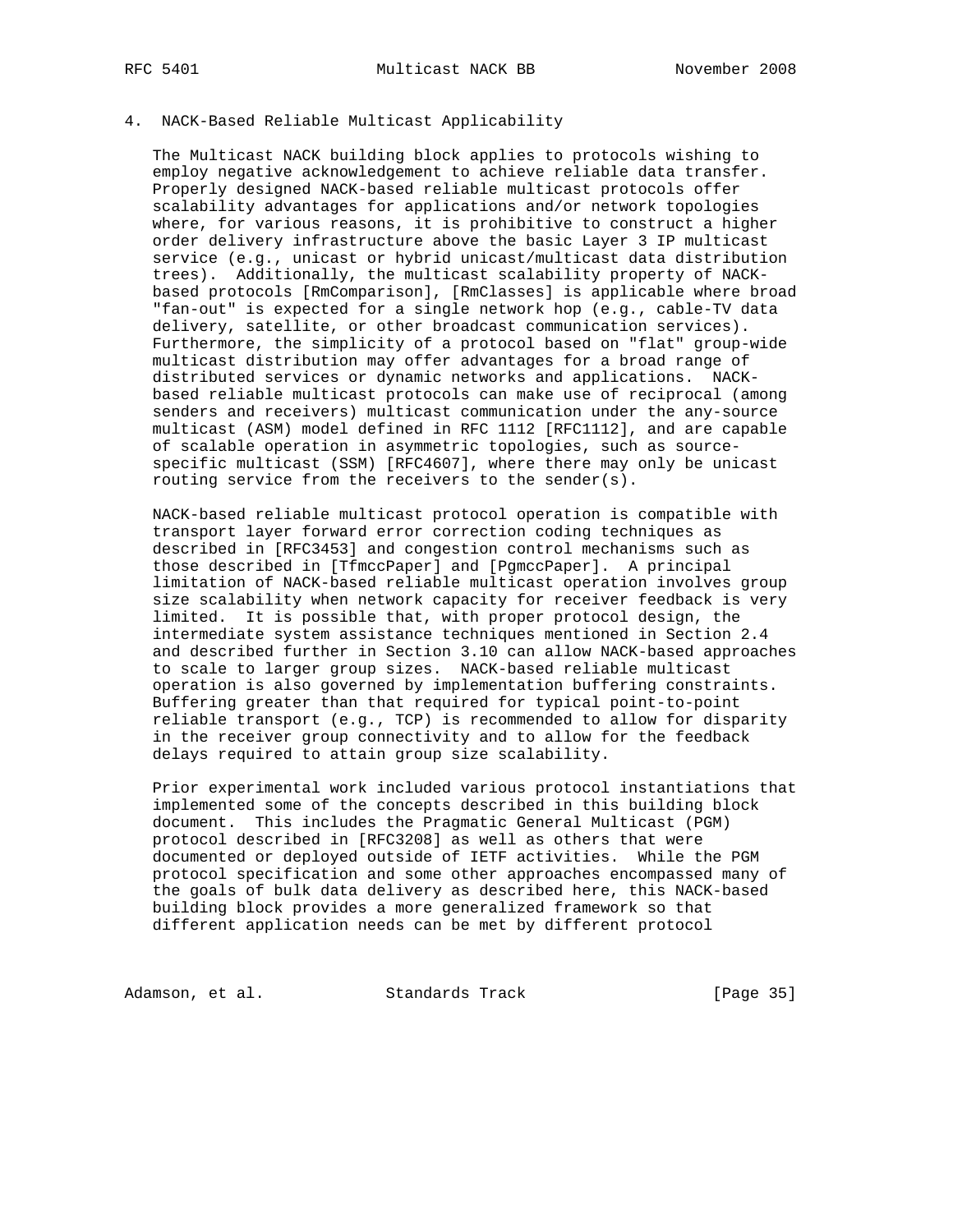instantiation variants. The NACK-based building block approach described here includes compatibility with the other protocol mechanisms including FEC and congestion control that are described in other IETF reliable multicast building block documents. The NACK repair process described in this document can provide performance advantages compared to PGM when both are deployed on a pure end-to end basis without intermediate system assistance. The round-trip timing estimation described here and its use in the NACK repair process allow protocol operation to more automatically adapt to different network environments or operate within environments where connectivity is dynamic. Use of the FEC payload identification techniques described in the FEC building block [RFC5052] and specific FEC instantiations allow protocol instantiations more flexibility as FEC techniques evolve than the specific sequence number data identification scheme described in the PGM specification. Similar flexibility is expected if protocol instantiations are designed to modularly invoke (at design time, if not run-time) the appropriate congestion control building block for different application or deployment purposes.

#### 5. Security Considerations

 NACK-based reliable multicast protocols are expected to be subject to the same security vulnerabilities as other IP and IP multicast protocols. However, unlike point-to-point (unicast) transport protocols, it is possible that one badly behaving participant can impact the transport service experience of others in the group. For example, a malicious receiver node could intentionally transmit NACK messages to cause the sender(s) to unnecessarily transmit repairs instead of making forward progress with reliable transfer. Also, group-wise messaging to support congestion control or other aspects of protocol operation may be subject to similar vulnerabilities. Thus, it is highly RECOMMENDED that security techniques such as authentication and data integrity checks be applied for NACK-based reliable multicast deployments. Protocol instantiations using this building block MUST identify approaches to security that can be used to address these and other security considerations.

 NACK-based reliable multicast is compatible with IP security (IPsec) authentication mechanisms [RFC4301] that are RECOMMENDED for protection against session intrusion and denial of service attacks. A particular threat for NACK-based protocols is that of NACK replay attacks, which could prevent a multicast sender from making forward progress in transmission. Any standard IPsec mechanisms that can provide protection against such replay attacks are RECOMMENDED for use. The IETF Multicast Security (MSEC) Working Group has developed a set of recommendations in its "Multicast Extensions to the Security Architecture for the Internet Protocol" [IpsecExtensions] that can be

Adamson, et al. Standards Track [Page 36]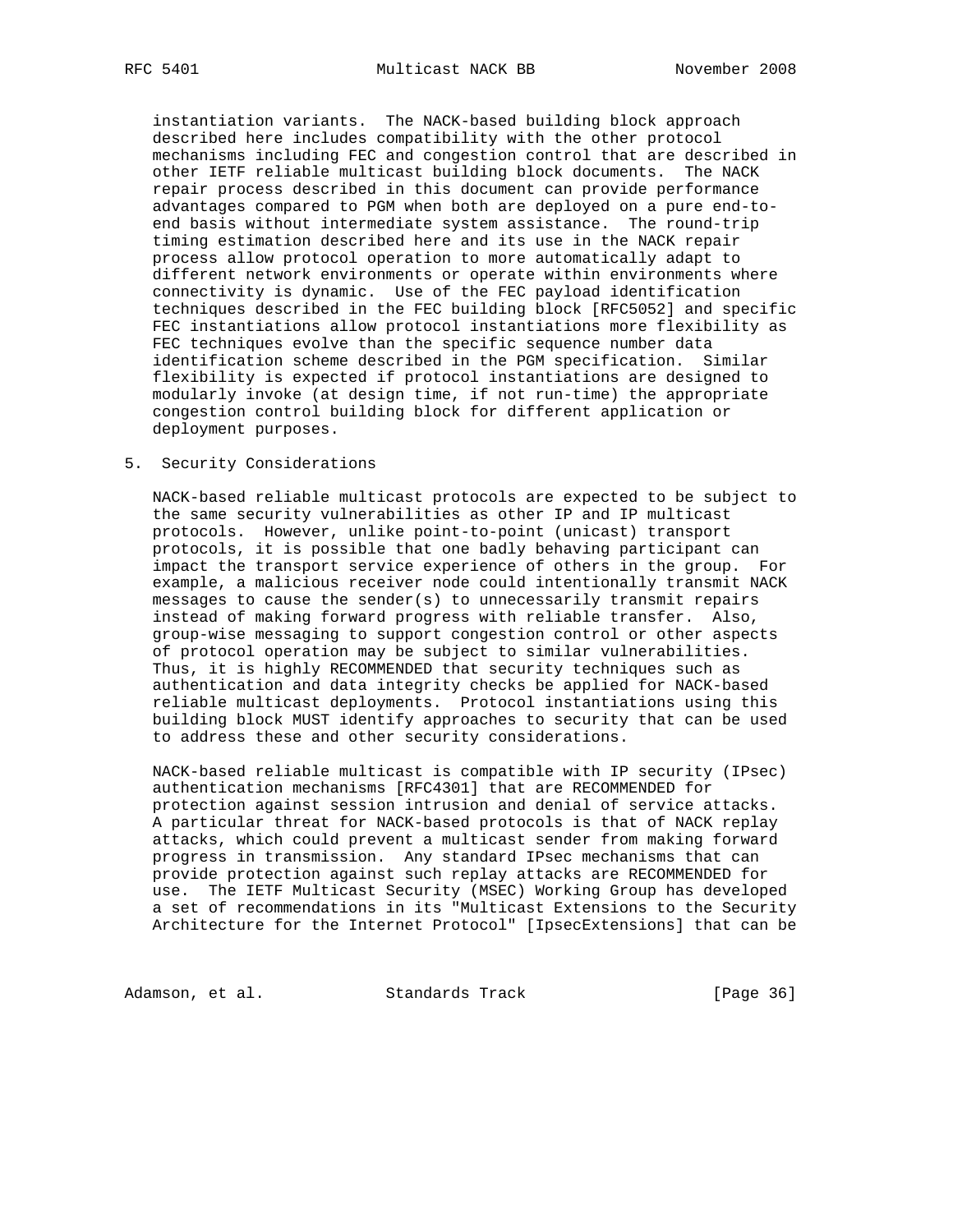applied to appropriately extend IPsec mechanisms to multicast operation. An appendix of this document specifically addresses the NACK-Oriented Reliable Multicast protocol service model. As complete support for IPsec multicast operation may potentially follow reliable multicast deployment, NACK-based reliable multicast protocol instantiations SHOULD consider providing support for their own NACK replay attack protection when network layer mechanisms are not available. This MAY be necessary when IPsec implementations are used that do not provide multicast replay attack protection when multiple sources are present.

 For NACK-based multicast deployments with large receiver groups using IPsec, approaches might be developed that use shared, common keys for receiver-originated protocol messages to maintain a practical number of IPsec Security Associations (SAs). However, such group-based authentication may not be sufficient unless the receiver population can be completely trusted. Additionally, this can make identification of badly behaving (although authenticated) receiver nodes problematic as such nodes could potentially masquerade as other receivers in the group. In deployments such as this, one SHOULD consider use of source-specific multicast (SSM) instead of any-source multicast (ASM) models of multicast operation. SSM operation can simplify security challenges in a couple of ways:

- 1. A NACK-based protocol supporting SSM operation can eliminate direct receiver-to-receiver signaling. This dramatically reduces the number of security associations that need to be established.
- 2. The SSM sender(s) can provide a centralized management point for secure group operation for its respective data flow as the sender alone is required to conduct individual host authentication for each receiver when group-based authentication does not suffice or is not pragmatic to deploy.

 When individual host authentication is required, then it is possible receivers could use a digital signature on the IPsec Encapsulating Security Protocol (ESP) payload as described in [RFC4359]. Either an identity-based signature system or a group-specific public key infrastructure could avoid per-receiver state at the sender(s). Additionally, implementations MUST also support policies to limit the impact of extremely or exceptionally poor-performing (due to bad behavior or otherwise) receivers upon overall group operation if this is acceptable for the relevant application.

 As described in Section 3.4, deployment of NACK-based reliable multicast in some network environments may require identification of group members beyond that of IP addressing. If protocol-specific security mechanisms are developed, then it is RECOMMENDED that

Adamson, et al. Standards Track [Page 37]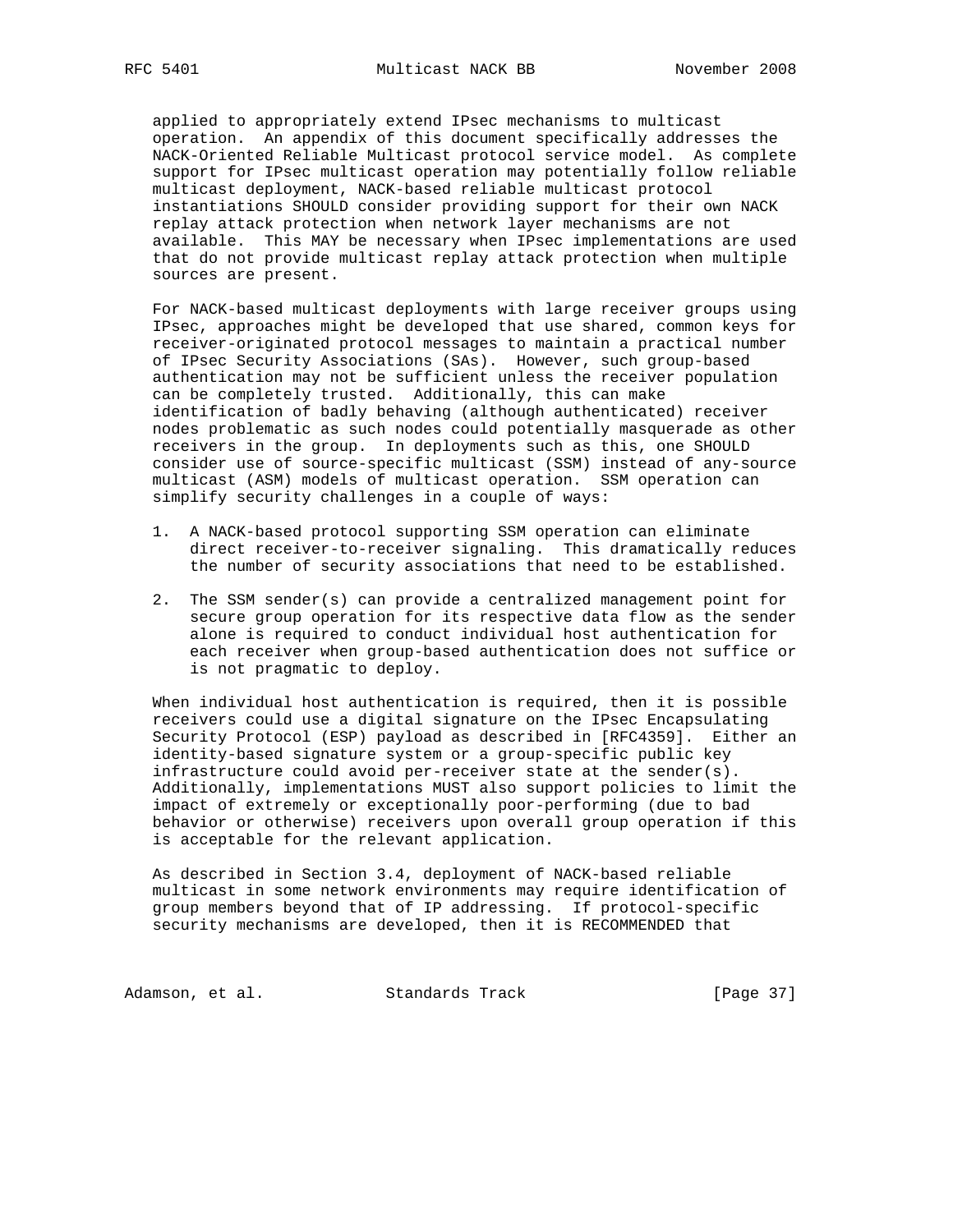protocol group member identifiers are used as selectors (as defined in [RFC4301]) for the applicable security associations. When IPsec is used, it is RECOMMENDED that the protocol implementation verify that the source IP addresses of received packets are valid for the given protocol source identifier in addition to usual IPsec authentication. This would prevent a badly behaving (although authorized) member from spoofing messages from other legitimate members, provided that individual host authentication is supported.

 The MSEC Working Group has also developed automated group keying solutions that are applicable to NACK-based reliable multicast security. For example, to support IPsec or other security mechanisms, the Group Secure Association Key Management Protocol [RFC4535] MAY be used for automated group key management. The technique it identifies for "Group Establishment for Receive-Only Members" may be application NACK-based reliable multicast SSM operation.

6. Changes from RFC 3941

 This section lists the changes between the Experimental version of this specification, [RFC3941], and this version:

- 1. Change of title to avoid confusion with NORM Protocol specification,
- 2. Updated references to related, updated RMT Building Block documents, and
- 3. More detailed security considerations.
- 7. Acknowledgements

(and these are not Negative)

 The authors would like to thank George Gross, Rick Jones, and Joerg Widmer for their valuable comments on this document. The authors would also like to thank the RMT working group chairs, Roger Kermode and Lorenzo Vicisano, for their support in development of this specification, and Sally Floyd for her early inputs into this document.

Adamson, et al. Standards Track [Page 38]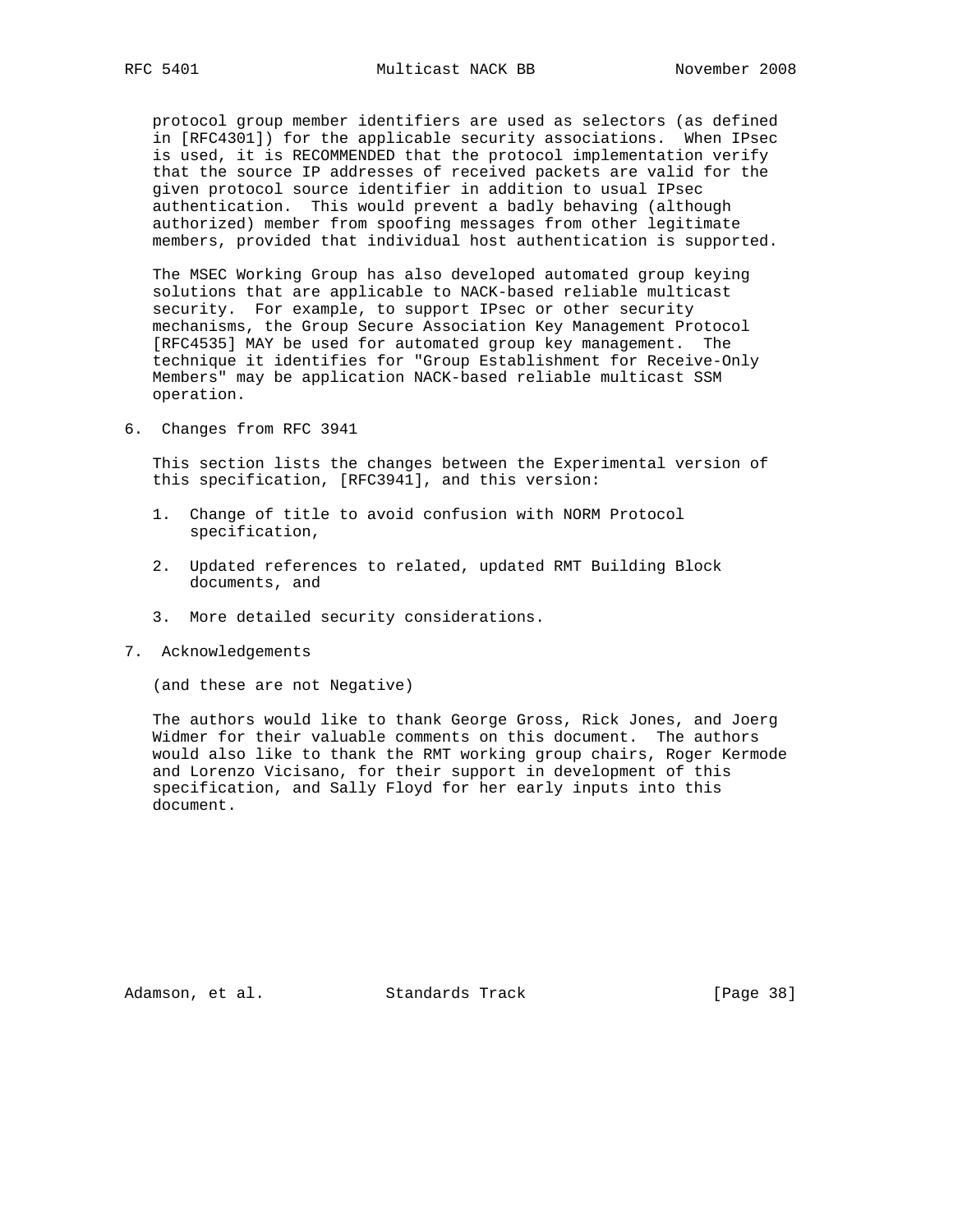8.1. Normative References

| [RFC1112] | Deering, S., "Host extensions for IP<br>multicasting", STD 5, RFC 1112, August 1989.                         |
|-----------|--------------------------------------------------------------------------------------------------------------|
| [RFC2119] | Bradner, S., "Key words for use in RFCs to<br>Indicate Requirement Levels", BCP 14, RFC 2119,<br>March 1997. |
| [RFC4607] | Holbrook, H. and B. Cain, "Source-Specific<br>Multicast for IP", RFC 4607, August 2006.                      |

8.2. Informative References

| [ArchConsiderations] Clark, D. and D. Tennenhouse, "Architectural |
|-------------------------------------------------------------------|
| Considerations for a New Generation of                            |
| Protocols", Proc. ACM SIGCOMM, pp. 201-208,                       |
| September 1990.                                                   |

- [DelayEstimation] Ozdemir, V., Muthukrishnan, S., and I. Rhee, "Scalable, Low-Overhead Network Delay Estimation", NCSU/AT&T White Paper, February 1999.
- [FECSchemes] Watson, M., "Basic Forward Error Correction (FEC) Schemes", Work in Progress, July 2008.
- [FecBroadcast] Metzner, J., "An Improved Broadcast Retransmission Protocol", IEEE Transactions on Communications Vol. Com-32, No. 6, June 1984.
- [FecHybrid] Gossink, D. and J. Macker, "Reliable Multicast and Integrated Parity Retransmission with Channel Estimation", IEEE Globecomm 1998, 1998.
- [FecSchemes] Lacan, J., Roca, V., Peltotalo, J., and S. Peltotalo, "Reed-Solomon Forward Error Correction (FEC) Schemes", Work in Progress, November 2007.
- [IpsecExtensions] Weis, B., Gross, G., and D. Ignjatic, "Multicast Extensions to the Security Architecture for the Internet Protocol", Work in Progress, June 2008.

| Adamson, et al.<br>Standards Track | [Page 39] |  |
|------------------------------------|-----------|--|
|------------------------------------|-----------|--|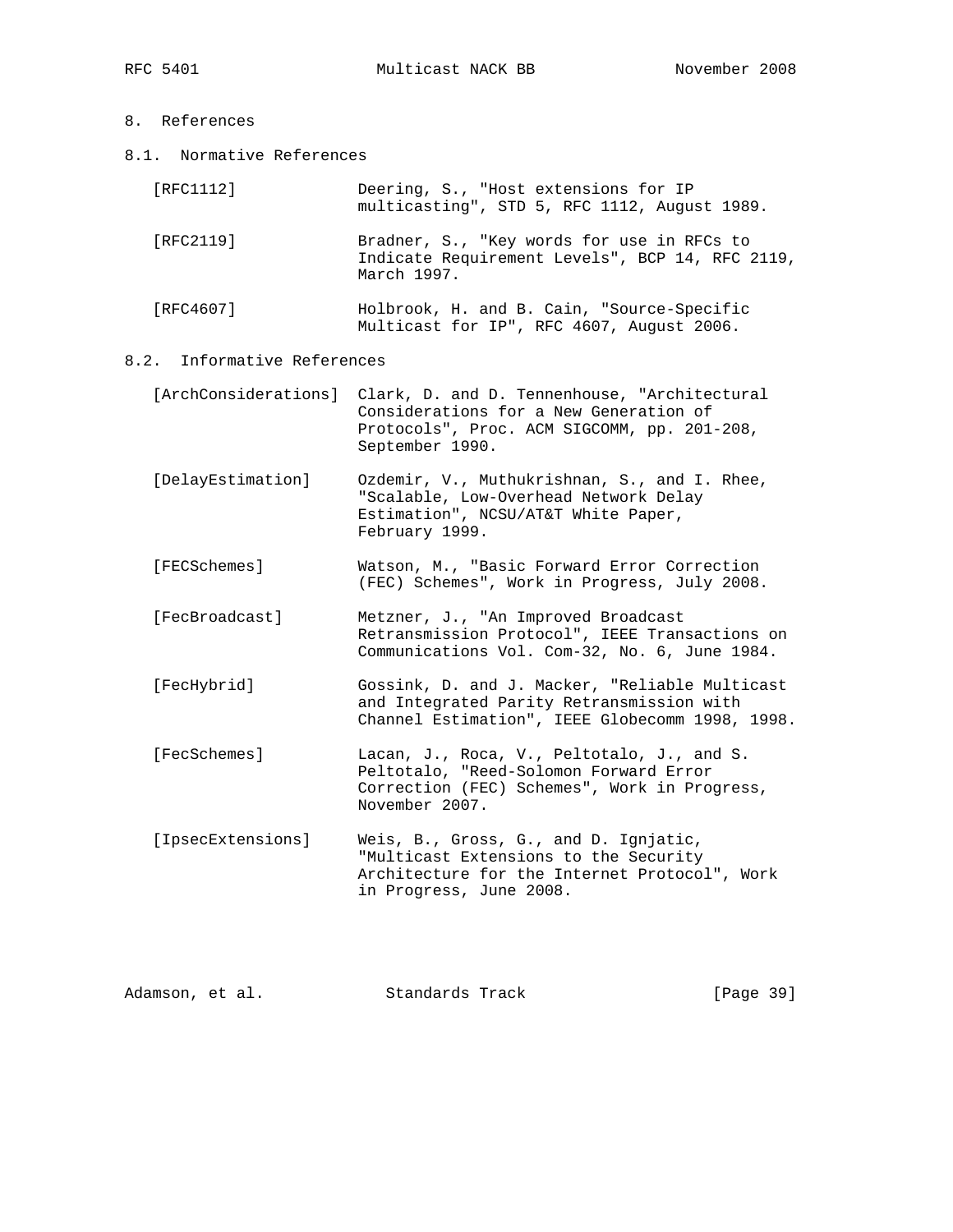[McastFeedback] Nonnenmacher, J. and E. Biersack, "Optimal Multicast Feedback", IEEE Infocom p. 964, March/April 1998.

- [NormFeedback] Adamson, B. and J. Macker, "Quantitative Prediction of NACK-Oriented Reliable Multicast (NORM) Feedback", IEEE MILCOM 2002, October 2002.
- [PgmccPaper] Rizzo, L., "pgmcc: A TCP-Friendly Single-Rate Multicast Congestion Control Scheme", ACM SIGCOMM 2000, August 2000.
- [RFC2357] Mankin, A., Romanov, A., Bradner, S., and V. Paxson, "IETF Criteria for Evaluating Reliable Multicast Transport and Application Protocols", RFC 2357, June 1998.
- [RFC3208] Speakman, T., Crowcroft, J., Gemmell, J., Farinacci, D., Lin, S., Leshchiner, D., Luby, M., Montgomery, T., Rizzo, L., Tweedly, A., Bhaskar, N., Edmonstone, R., Sumanasekera, R., and L. Vicisano, "PGM Reliable Transport Protocol Specification", RFC 3208, December 2001.
- [RFC3269] Kermode, R. and L. Vicisano, "Author Guidelines for Reliable Multicast Transport (RMT) Building Blocks and Protocol Instantiation documents", RFC 3269, April 2002.
- [RFC3453] Luby, M., Vicisano, L., Gemmell, J., Rizzo, L., Handley, M., and J. Crowcroft, "The Use of Forward Error Correction (FEC) in Reliable Multicast", RFC 3453, December 2002.
- [RFC3940] Adamson, B., Bormann, C., Handley, M., and J. Macker, "Negative-acknowledgment (NACK)- Oriented Reliable Multicast (NORM) Protocol", RFC 3940, November 2004.
- [RFC3941] Adamson, B., Bormann, C., Handley, M., and J. Macker, "Negative-Acknowledgment (NACK)- Oriented Reliable Multicast (NORM) Building Blocks", RFC 3941, November 2004.

Adamson, et al. Standards Track [Page 40]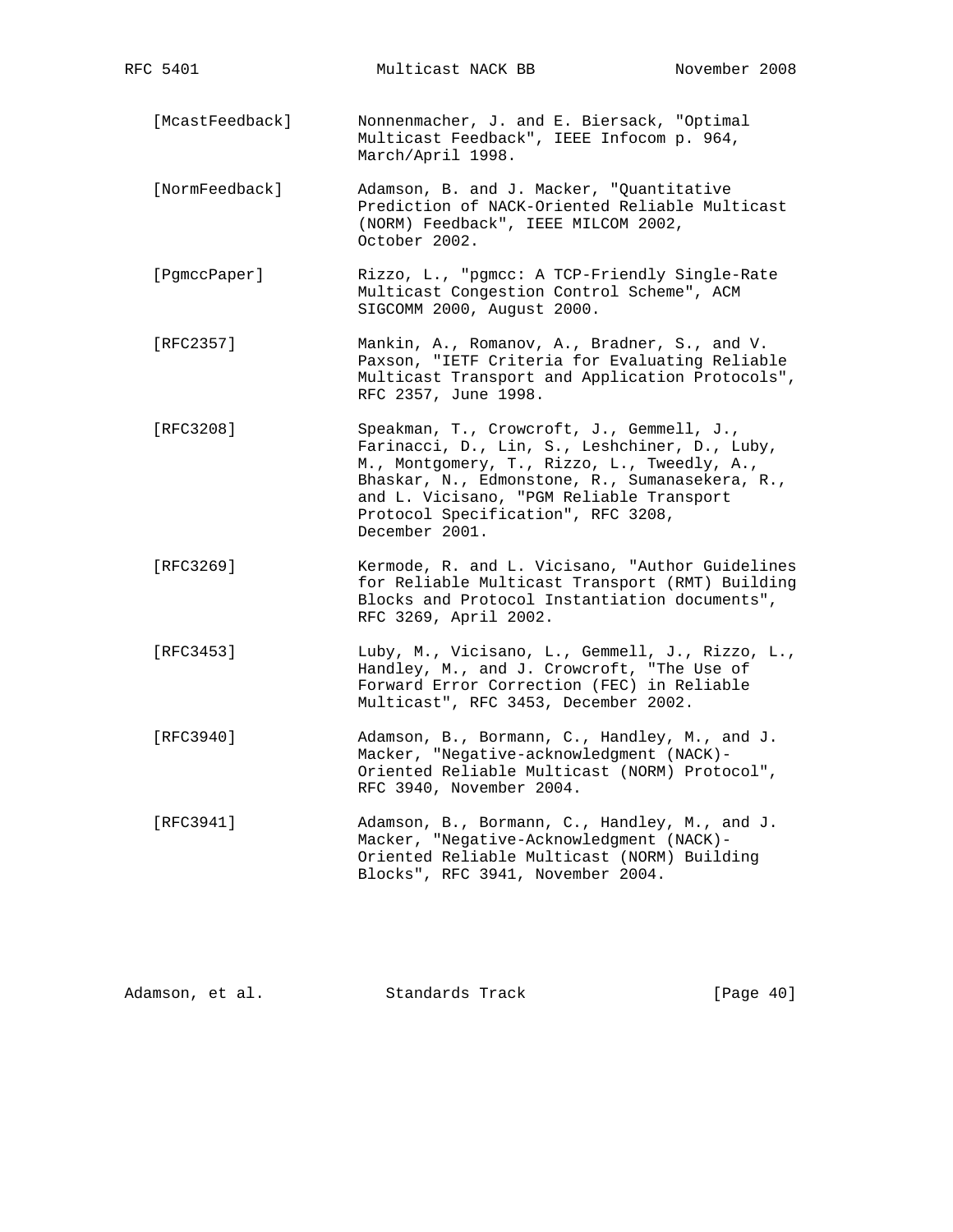| RFC 5401       | Multicast NACK BB                                                                                                                                                                                             | November 2008 |
|----------------|---------------------------------------------------------------------------------------------------------------------------------------------------------------------------------------------------------------|---------------|
| [RFC4301]      | Kent, S. and K. Seo, "Security Architecture for<br>the Internet Protocol", RFC 4301,<br>December 2005.                                                                                                        |               |
| [RFC4359]      | Weis, B., "The Use of RSA/SHA-1 Signatures<br>within Encapsulating Security Payload (ESP) and<br>Authentication Header (AH)", RFC 4359,<br>January 2006.                                                      |               |
| [RFC4535]      | Harney, H., Meth, U., Colegrove, A., and G.<br>Gross, "GSAKMP: Group Secure Association Key<br>Management Protocol", RFC 4535, June 2006.                                                                     |               |
| [RFC4654]      | Widmer, J. and M. Handley, "TCP-Friendly<br>Multicast Congestion Control (TFMCC): Protocol<br>Specification", RFC 4654, August 2006.                                                                          |               |
| [RFC5052]      | Watson, M., Luby, M., and L. Vicisano, "Forward<br>Error Correction (FEC) Building Block",<br>RFC 5052, August 2007.                                                                                          |               |
| [RmClasses]    | Levine, B. and J. Garcia-Luna-Aceves, "A<br>Comparison of Known Classes of Reliable<br>Multicast Protocols", Proc. International<br>Conference on Network Protocols (ICNP-<br>96) Columbus, OH, October 1996. |               |
| [RmComparison] | Pingali, S., Towsley, D., and J. Kurose, "A<br>Comparison of Sender-Initiated and Receiver-<br>Initiated Reliable Multicast Protocols", Proc.<br>INFOCOMM San Francisco, CA, October 1993.                    |               |
| [RmFec]        | Macker, J., "Reliable Multicast Transport and<br>Integrated Erasure-based Forward Error<br>Correction", IEEE MILCOM 1997, October 1997.                                                                       |               |
| [SrmFramework] | Floyd, S., Jacobson, V., McCanne, S., Liu, C.,<br>and L. Zhang, "A Reliable Multicast Framework<br>for Light-weight Sessions and Application Level<br>Framing", Proc. ACM SIGCOMM, August 1995.               |               |
| [TfmccPaper]   | Widmer, J. and M. Handley, "Extending Equation-<br>Based Congestion Control to Multicast<br>Applications", ACM SIGCOMM 2001, August 2001.                                                                     |               |

| [Page 41]<br>Standards Track<br>Adamson, et al. |  |  |  |
|-------------------------------------------------|--|--|--|
|-------------------------------------------------|--|--|--|